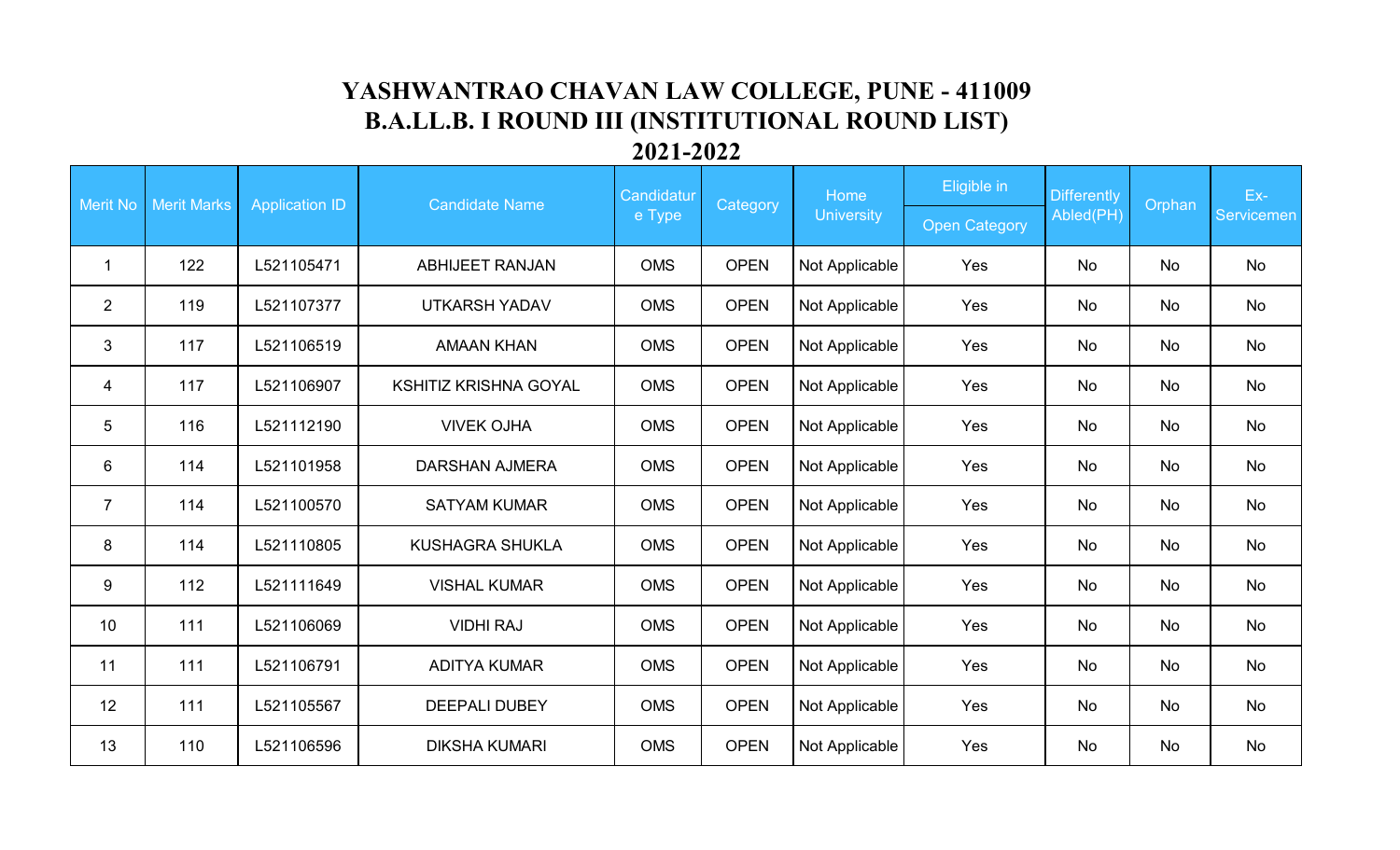| 14 | 110 | L521109601 | <b>APURVA KRISHNA</b>          | <b>OMS</b>               | <b>OPEN</b> | Not Applicable                                  | Yes | No        | No        | No        |
|----|-----|------------|--------------------------------|--------------------------|-------------|-------------------------------------------------|-----|-----------|-----------|-----------|
| 15 | 109 | L521107555 | <b>DUSHYANT BADRA</b>          | <b>OMS</b>               | <b>OPEN</b> | Not Applicable                                  | Yes | No        | No        | No        |
| 16 | 109 | L521107395 | <b>ABHINAV AWASTHI</b>         | <b>OMS</b>               | <b>OPEN</b> | Not Applicable                                  | Yes | No        | No        | No        |
| 17 | 109 | L521104048 | <b>LAKSHYA SINGH</b>           | <b>OMS</b>               | <b>OPEN</b> | Not Applicable                                  | Yes | No        | <b>No</b> | <b>No</b> |
| 18 | 108 | L521100821 | <b>LAVANYA CHITTORA</b>        | <b>OMS</b>               | <b>OPEN</b> | Not Applicable                                  | Yes | <b>No</b> | <b>No</b> | No        |
| 19 | 108 | L521100428 | <b>ANMOL SAHU</b>              | <b>OMS</b>               | <b>OPEN</b> | Not Applicable                                  | Yes | <b>No</b> | No        | No        |
| 20 | 108 | L521102881 | <b>SAMYAK PRAVEEN WANKHEDE</b> | Maharashtr<br>a - Type A | <b>SC</b>   | oavitiitudi<br><b>Phule Pune</b><br>Llohroroity | Yes | No        | No        | No        |
| 21 | 107 | L521111742 | KANISHK KUMAR SONKAR           | <b>OMS</b>               | <b>OPEN</b> | Not Applicable                                  | Yes | No        | No        | No        |
| 22 | 107 | L521100364 | <b>ACHINTYA JAIN</b>           | <b>OMS</b>               | <b>OPEN</b> | Not Applicable                                  | Yes | <b>No</b> | <b>No</b> | <b>No</b> |
| 23 | 107 | L521108255 | <b>RAJAT MANI TRIPATHI</b>     | <b>OMS</b>               | <b>OPEN</b> | Not Applicable                                  | Yes | <b>No</b> | <b>No</b> | No        |
| 24 | 106 | L521100119 | RITU BALASAHEB PARBHANE        | <b>OMS</b>               | <b>OPEN</b> | Not Applicable                                  | Yes | <b>No</b> | No        | No        |
| 25 | 106 | L521100254 | KULDEEP KESHARWANI             | <b>OMS</b>               | <b>OPEN</b> | Not Applicable                                  | Yes | No        | No        | No        |
| 26 | 106 | L521100610 | <b>SUNANDA RAWAL</b>           | <b>OMS</b>               | <b>OPEN</b> | Not Applicable                                  | Yes | No        | No        | No        |
| 27 | 106 | L521103417 | <b>ASTUTI PRATAP</b>           | <b>OMS</b>               | <b>OPEN</b> | Not Applicable                                  | Yes | <b>No</b> | <b>No</b> | No        |
| 28 | 105 | L521108536 | <b>RISHI ARYAN PANDEY</b>      | <b>OMS</b>               | <b>OPEN</b> | Not Applicable                                  | Yes | <b>No</b> | <b>No</b> | No        |
| 29 | 105 | L521111553 | <b>MD FAIZAN AHMAD</b>         | <b>OMS</b>               | <b>OPEN</b> | Not Applicable                                  | Yes | No        | No        | No        |
| 30 | 105 | L521103159 | <b>SHUBHI MAHESHWARI</b>       | <b>OMS</b>               | <b>OPEN</b> | Not Applicable                                  | Yes | No        | No        | No        |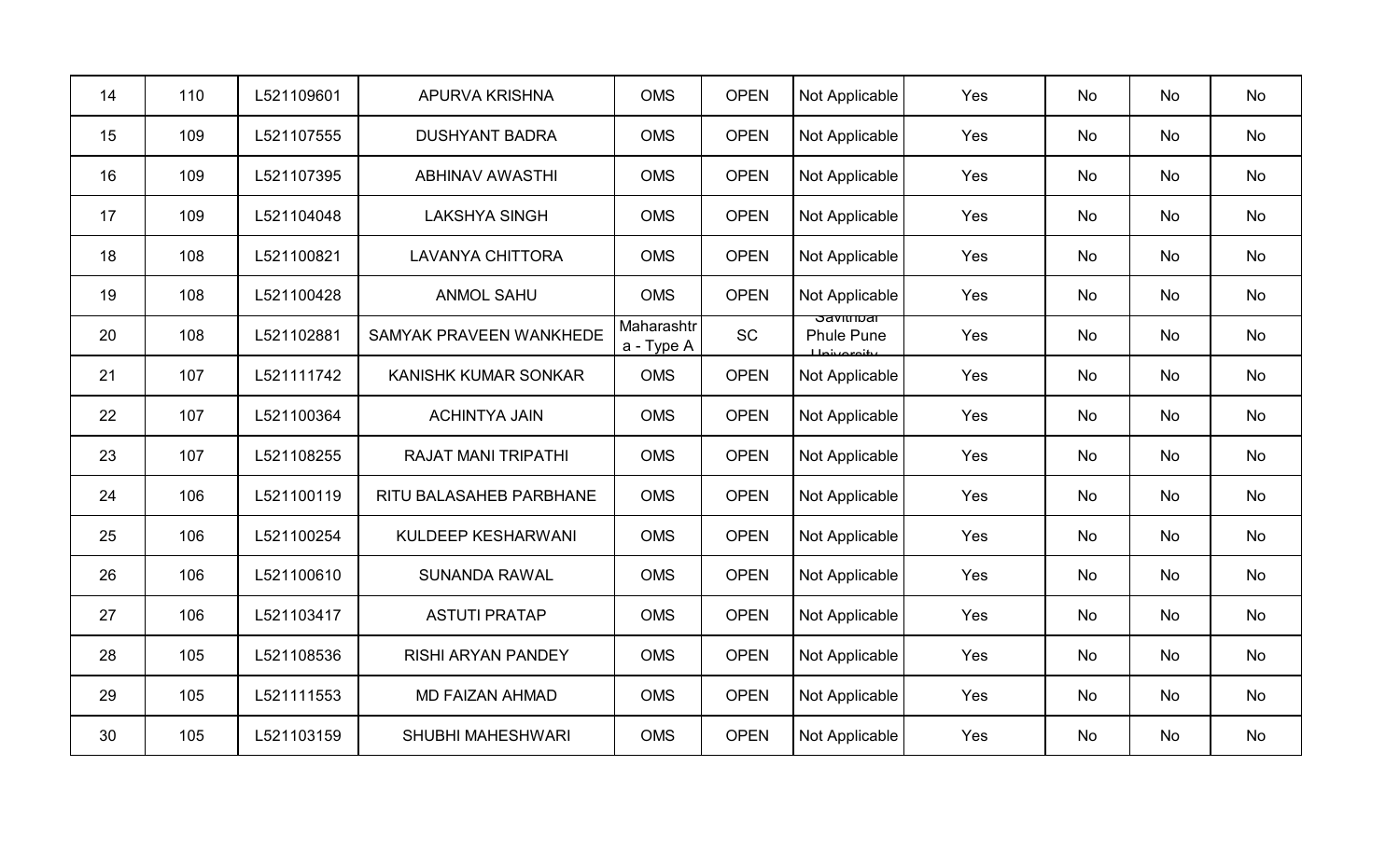| 31 | 105 | L521110032 | <b>ANURAG SINGH</b>           | <b>OMS</b>               | <b>OPEN</b> | Not Applicable                                   | Yes | No        | No | No |
|----|-----|------------|-------------------------------|--------------------------|-------------|--------------------------------------------------|-----|-----------|----|----|
| 32 | 104 | L521101246 | <b>AYUSH SHARMA</b>           | <b>OMS</b>               | <b>OPEN</b> | Not Applicable                                   | Yes | No        | No | No |
| 33 | 104 | L521105812 | ANAGHA V RAJ                  | <b>OMS</b>               | <b>OPEN</b> | Not Applicable                                   | Yes | No        | No | No |
| 34 | 104 | L521106507 | <b>SHADAB AKHLAQUE</b>        | <b>OMS</b>               | <b>OPEN</b> | Not Applicable                                   | Yes | No        | No | No |
| 35 | 104 | L521111256 | <b>ROHIT SHARMA</b>           | <b>OMS</b>               | <b>OPEN</b> | Not Applicable                                   | Yes | No        | No | No |
| 36 | 104 | L521102650 | <b>VANSHIKA SEVKANI</b>       | <b>OMS</b>               | <b>OPEN</b> | Not Applicable                                   | Yes | No        | No | No |
| 37 | 103 | L521110992 | <b>SRIJAN RAJ</b>             | <b>OMS</b>               | <b>OPEN</b> | Not Applicable                                   | Yes | <b>No</b> | No | No |
| 38 | 103 | L521101635 | ATHARV SATISH KALOKHE         | Maharashtr<br>a - Type A | <b>OPEN</b> | ਤਰvitiiibar<br><b>Phule Pune</b><br>ببانوعويناط  | Yes | No        | No | No |
| 39 | 103 | L521106860 | YAGYADEV TIWARI               | <b>OMS</b>               | <b>OPEN</b> | Not Applicable                                   | Yes | No        | No | No |
| 40 | 102 | L521106687 | <b>SHUBHI SHARMA</b>          | <b>OMS</b>               | <b>OPEN</b> | Not Applicable                                   | Yes | No        | No | No |
| 41 | 102 | L521101872 | <b>PRINCE KUMAR</b>           | <b>OMS</b>               | <b>OPEN</b> | Not Applicable                                   | Yes | No        | No | No |
| 42 | 102 | L521109739 | <b>JAYBHAY ADITYA SANTOSH</b> | Maharashtr<br>a - Type A | NT 3 (NT-D) | ਹਰvitiiibai<br><b>Phule Pune</b><br>يبانمع متناط | Yes | No        | No | No |
| 43 | 102 | L521101663 | <b>NIYATI SETH</b>            | <b>OMS</b>               | <b>OPEN</b> | Not Applicable                                   | Yes | No        | No | No |
| 44 | 102 | L521100035 | <b>ANANYA KULKARNI</b>        | <b>OMS</b>               | <b>OPEN</b> | Not Applicable                                   | Yes | <b>No</b> | No | No |
| 45 | 102 | L521104688 | <b>SHAKYA SUVI</b>            | <b>OMS</b>               | <b>OPEN</b> | Not Applicable                                   | Yes | No        | No | No |
| 46 | 102 | L521100312 | PRIYAM CHATURVEDI             | <b>OMS</b>               | <b>OPEN</b> | Not Applicable                                   | Yes | No        | No | No |
| 47 | 101 | L521104064 | <b>KAPILA PATIDAR</b>         | <b>OMS</b>               | <b>OPEN</b> | Not Applicable                                   | Yes | No        | No | No |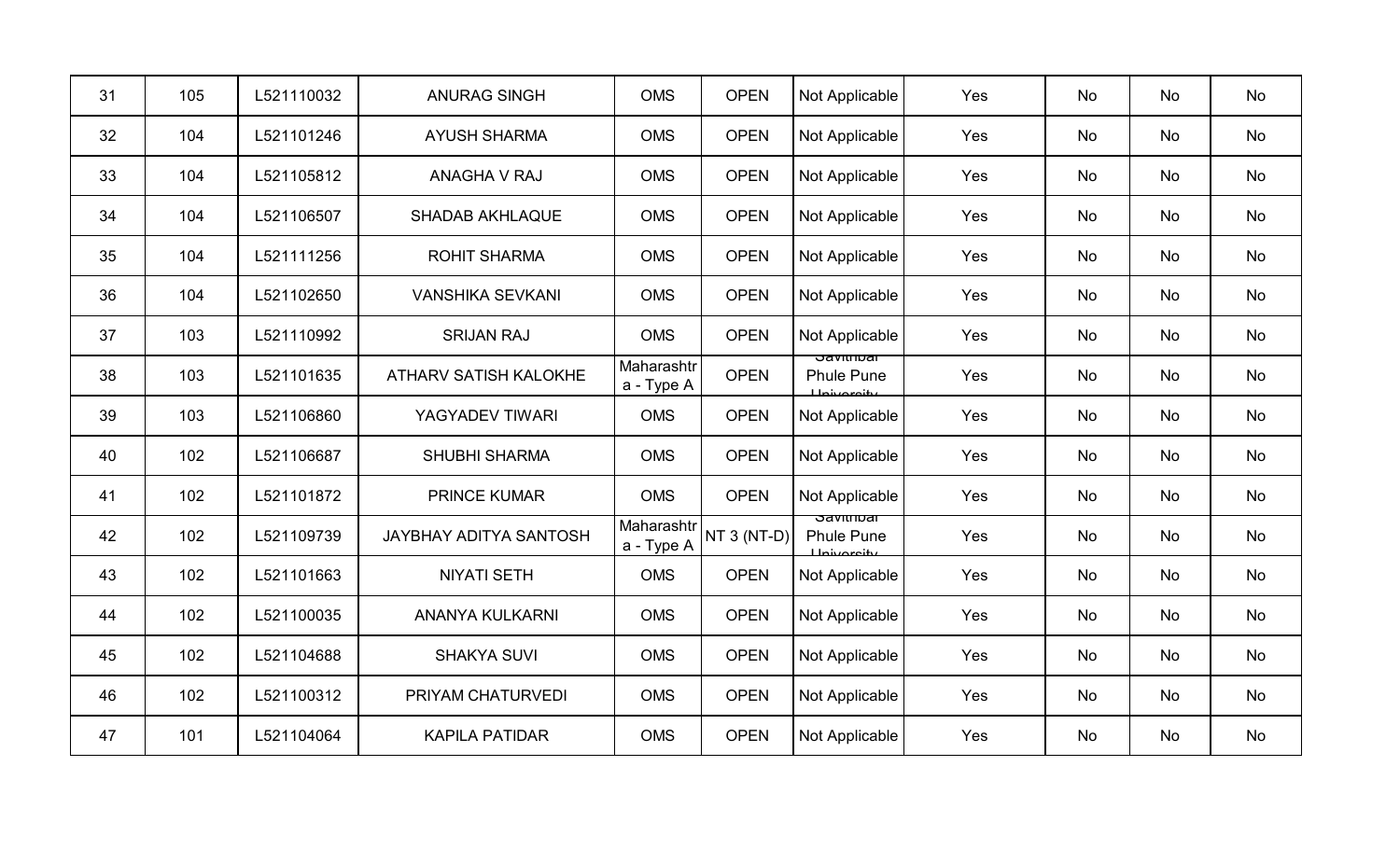| 48 | 101 | L521100461 | <b>HARSHITA MISHRA</b>           | <b>OMS</b>               | <b>OPEN</b> | Not Applicable                                | Yes | No        | No | No |
|----|-----|------------|----------------------------------|--------------------------|-------------|-----------------------------------------------|-----|-----------|----|----|
| 49 | 101 | L521102214 | <b>DITIYA KUMAR</b>              | <b>OMS</b>               | <b>OPEN</b> | Not Applicable                                | Yes | No        | No | No |
| 50 | 101 | L521110662 | YASH VARDHAN VERMA               | <b>OMS</b>               | <b>OPEN</b> | Not Applicable                                | Yes | No        | No | No |
| 51 | 101 | L521100118 | SHALABH KUMAR PANDEY             | <b>OMS</b>               | <b>OPEN</b> | Not Applicable                                | Yes | No        | No | No |
| 52 | 101 | L521103047 | <b>VIKRAM SADASHIV ABNAVE</b>    | Maharashtr<br>a - Type A | <b>OPEN</b> | ਤਰvitiibai<br><b>Phule Pune</b><br>Lloivereit | Yes | <b>No</b> | No | No |
| 53 | 100 | L521111595 | <b>ANCHAL NAYAK</b>              | <b>OMS</b>               | <b>OPEN</b> | Not Applicable                                | Yes | <b>No</b> | No | No |
| 54 | 100 | L521107055 | <b>VINAY KUMAR</b>               | <b>OMS</b>               | <b>OPEN</b> | Not Applicable                                | Yes | <b>No</b> | No | No |
| 55 | 99  | L521105996 | <b>KUMBHARIKAR CHINTAN MANOJ</b> | Maharashtr<br>a - Type A | OPEN-EWS    | ਤੂwam<br>Ramanand<br>طاعممت                   | Yes | No        | No | No |
| 56 | 99  | L521101593 | <b>MUDITA SHARMA</b>             | <b>OMS</b>               | <b>OPEN</b> | Not Applicable                                | Yes | No        | No | No |
| 57 | 99  | L521100465 | <b>DEVENDRA PUNIYA</b>           | <b>OMS</b>               | <b>OPEN</b> | Not Applicable                                | Yes | No        | No | No |
| 58 | 99  | L521106258 | <b>AKSHITA MISHRA</b>            | <b>OMS</b>               | <b>OPEN</b> | Not Applicable                                | Yes | No        | No | No |
| 59 | 99  | L521101093 | <b>EKTA TRIPATHI</b>             | <b>OMS</b>               | <b>OPEN</b> | Not Applicable                                | Yes | <b>No</b> | No | No |
| 60 | 99  | L521102529 | <b>SHIVANGI GUPTA</b>            | <b>OMS</b>               | <b>OPEN</b> | Not Applicable                                | Yes | No        | No | No |
| 61 | 99  | L521107325 | SIDDHARTH KUMAR SATYARTHI        | <b>OMS</b>               | <b>OPEN</b> | Not Applicable                                | Yes | <b>No</b> | No | No |
| 62 | 98  | L521104168 | <b>BEDOTRAYEE DAS</b>            | <b>OMS</b>               | <b>OPEN</b> | Not Applicable                                | Yes | No        | No | No |
| 63 | 98  | L521100282 | <b>KOMAL SONI</b>                | <b>OMS</b>               | <b>OPEN</b> | Not Applicable                                | Yes | No        | No | No |
| 64 | 98  | L521111304 | <b>MAYU RAJ</b>                  | <b>OMS</b>               | <b>OPEN</b> | Not Applicable                                | Yes | No        | No | No |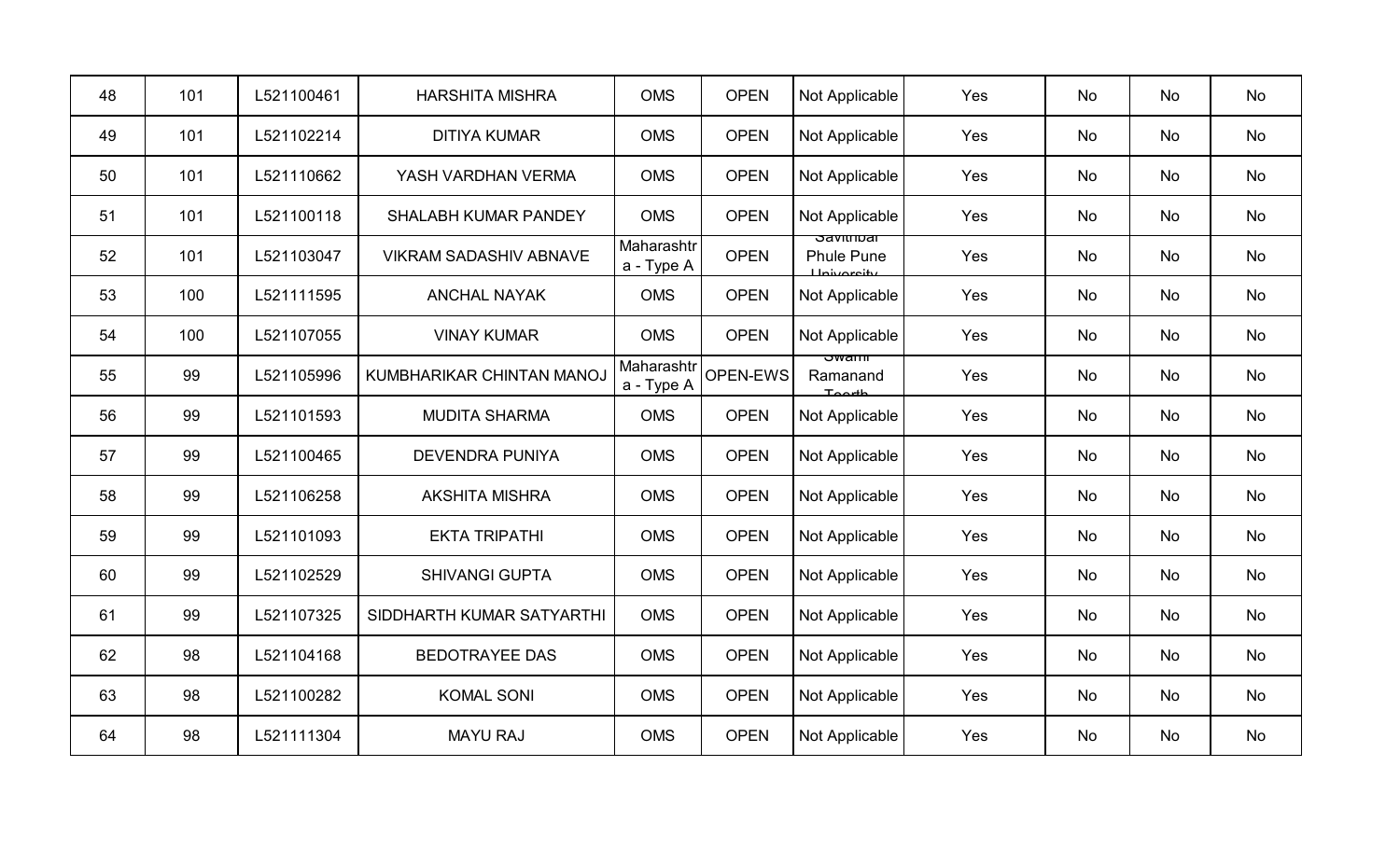| 65 | 98 | L521103164 | PULKIT PATHAK                              | <b>OMS</b>               | <b>OPEN</b> | Not Applicable                                                | Yes | No | No | No |
|----|----|------------|--------------------------------------------|--------------------------|-------------|---------------------------------------------------------------|-----|----|----|----|
| 66 | 98 | L521106531 | PATIL VISHAKHA NAVANATH                    | <b>OMS</b>               | <b>OPEN</b> | Not Applicable                                                | Yes | No | No | No |
| 67 | 98 | L521109355 | AMAN DEEP CHAUDHARY                        | <b>OMS</b>               | <b>OPEN</b> | Not Applicable                                                | Yes | No | No | No |
| 68 | 98 | L521103661 | <b>SATYAM DUBEY</b>                        | <b>OMS</b>               | <b>OPEN</b> | Not Applicable                                                | Yes | No | No | No |
| 69 | 97 | L521103451 | <b>RIFAT HAYAT</b>                         | <b>OMS</b>               | <b>OPEN</b> | Not Applicable                                                | Yes | No | No | No |
| 70 | 97 | L521111615 | <b>BHAVESH BASOD</b>                       | <b>OMS</b>               | <b>OPEN</b> | Not Applicable                                                | Yes | No | No | No |
| 71 | 97 | L521110262 | <b>SHIVANG GUPTA</b>                       | <b>OMS</b>               | <b>OPEN</b> | Not Applicable                                                | Yes | No | No | No |
| 72 | 96 | L521109890 | <b>MRIGENDRA SINGH</b>                     | <b>OMS</b>               | <b>OPEN</b> | Not Applicable                                                | Yes | No | No | No |
| 73 | 95 | L521107729 | <b>DONGARE SUSHAMA</b><br><b>BALASAHEB</b> | Maharashtr<br>a - Type A | <b>SC</b>   | Babasaheb<br>Amhodkoi                                         | Yes | No | No | No |
| 74 | 95 | L521105919 | <b>SONALI KUMARI</b>                       | <b>OMS</b>               | <b>OPEN</b> | Not Applicable                                                | Yes | No | No | No |
| 75 | 95 | L521110932 | <b>KHUSHI JAIN</b>                         | <b>OMS</b>               | <b>OPEN</b> | Not Applicable                                                | Yes | No | No | No |
| 76 | 95 | L521102552 | <b>ANJALI RAI</b>                          | <b>OMS</b>               | <b>OPEN</b> | Not Applicable                                                | Yes | No | No | No |
| 77 | 95 | L521109156 | <b>SHUBRA JAIN</b>                         | <b>OMS</b>               | <b>OPEN</b> | Not Applicable                                                | Yes | No | No | No |
| 78 | 95 | L521107031 | <b>KUNDAN MISHRA</b>                       | <b>OMS</b>               | <b>OPEN</b> | Not Applicable                                                | Yes | No | No | No |
| 79 | 95 | L521105719 | <b>LALITESH SINGH</b>                      | <b>OMS</b>               | <b>OPEN</b> | Not Applicable                                                | Yes | No | No | No |
| 80 | 94 | L521106836 | N AMAL S NAIR                              | <b>OMS</b>               | <b>OPEN</b> | Not Applicable                                                | Yes | No | No | No |
| 81 | 94 | L521101198 | <b>BHOSALE VISHWARAJE KIRAN</b>            | Maharashtr<br>a - Type A | <b>OPEN</b> | <u>oavitiivai</u><br><b>Phule Pune</b><br>يبغنهم مبرنا بالمسل | Yes | No | No | No |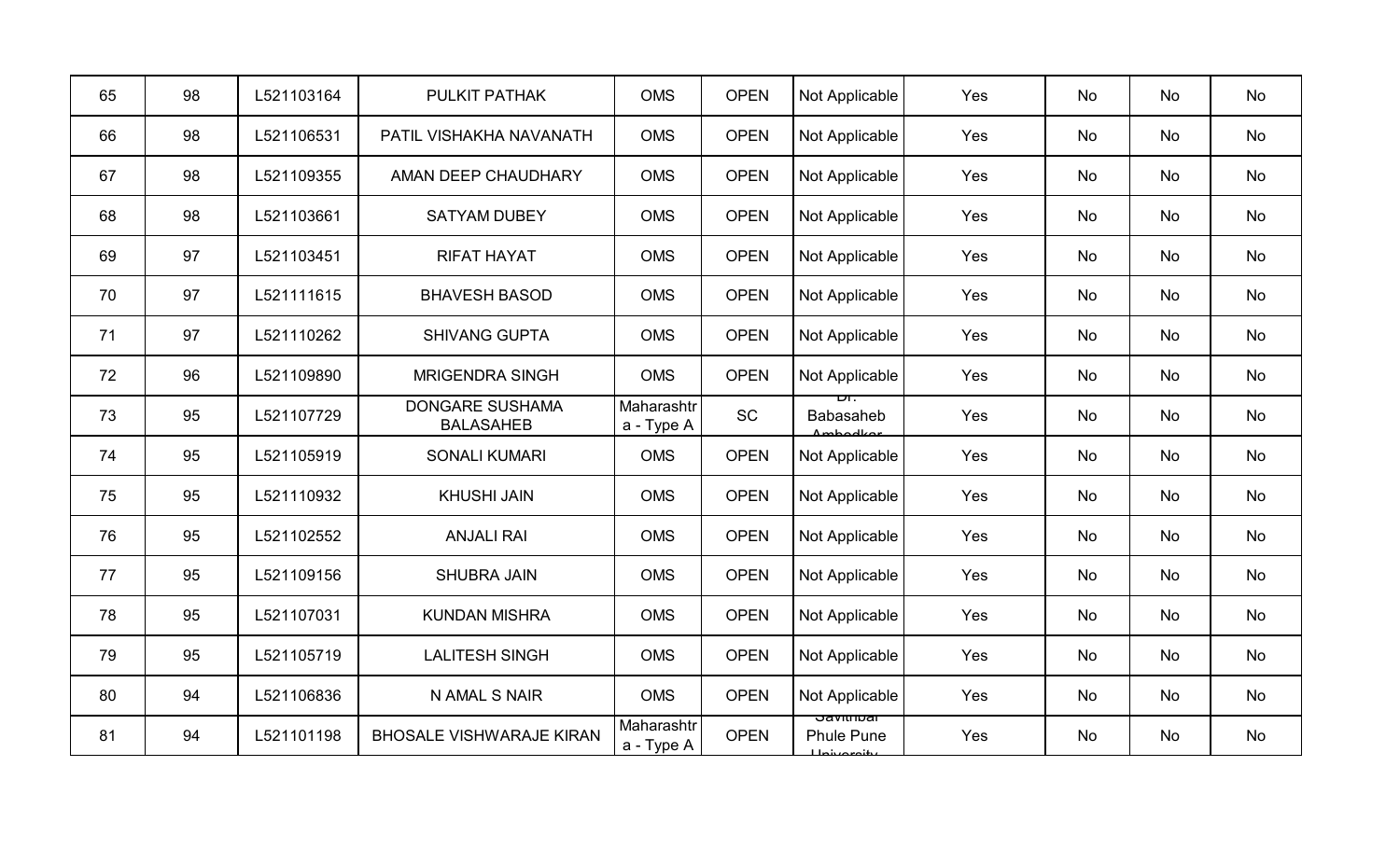| 82 | 94 | L521100174 | <b>DIYA PAL</b>                               | <b>OMS</b>               | <b>OPEN</b> | Not Applicable                                               | Yes | No        | No        | No |
|----|----|------------|-----------------------------------------------|--------------------------|-------------|--------------------------------------------------------------|-----|-----------|-----------|----|
| 83 | 94 | L521112261 | LATPATE ANUJA BHAUSAHEB                       | Maharashtr<br>a - Type A | NT 3 (NT-D) | ᇚ.<br><b>Babasaheb</b><br><i>Ambodkov</i>                    | Yes | No        | No        | No |
| 84 | 94 | L521100437 | <b>TUSHAR SHARMA</b>                          | <b>OMS</b>               | <b>OPEN</b> | Not Applicable                                               | Yes | No        | No        | No |
| 85 | 94 | L521104800 | <b>MAHATO SONU SHAMBHU</b>                    | <b>OMS</b>               | <b>OPEN</b> | Not Applicable                                               | Yes | No        | No        | No |
| 86 | 94 | L521107903 | RAKSHA KUMARI KASHYAP                         | <b>OMS</b>               | <b>OPEN</b> | Not Applicable                                               | Yes | No        | No        | No |
| 87 | 94 | L521108274 | <b>MD ABUTURAB</b>                            | <b>OMS</b>               | <b>OPEN</b> | Not Applicable                                               | Yes | No        | No        | No |
| 88 | 93 | L521102587 | <b>DHARMADHIKARI NIRMITI</b><br><b>NAGESH</b> | Maharashtr<br>a - Type A | OPEN-EWS    | उवणाााण्वा<br><b>Phule Pune</b><br>ببانوعهن بزماجا           | Yes | <b>No</b> | <b>No</b> | No |
| 89 | 93 | L521100209 | PARTH KUMAR                                   | <b>OMS</b>               | <b>OPEN</b> | Not Applicable                                               | Yes | No        | No        | No |
| 90 | 93 | L521101496 | SHREYASH OJHA                                 | <b>OMS</b>               | <b>OPEN</b> | Not Applicable                                               | Yes | <b>No</b> | No        | No |
| 91 | 93 | L521110301 | <b>GIRIDHARI VEDAVATI VIVEK</b>               | Maharashtr<br>a - Type A | <b>OPEN</b> | <b>Savithibal</b><br><b>Phule Pune</b><br><b>Ilpivaroity</b> | Yes | No        | No        | No |
| 92 | 93 | L521103884 | KHUSHI KUMARI CHOURASIA                       | <b>OMS</b>               | <b>OPEN</b> | Not Applicable                                               | Yes | No        | No        | No |
| 93 | 93 | L521106529 | <b>SANDEEP YADAV</b>                          | <b>OMS</b>               | <b>OPEN</b> | Not Applicable                                               | Yes | <b>No</b> | <b>No</b> | No |
| 94 | 93 | L521105143 | <b>KASHISH RAMANI</b>                         | Maharashtr<br>a - Type A | <b>OPEN</b> | rastrasam<br>Tukdoji<br>$M_0$ horo:                          | Yes | No        | No        | No |
| 95 | 93 | L521104854 | <b>ABHI SINHA</b>                             | <b>OMS</b>               | <b>OPEN</b> | Not Applicable                                               | Yes | <b>No</b> | <b>No</b> | No |
| 96 | 93 | L521106361 | <b>RAVI MEEL</b>                              | <b>OMS</b>               | <b>OPEN</b> | Not Applicable                                               | Yes | <b>No</b> | No        | No |
| 97 | 92 | L521103357 | <b>GAUTAM SINGH</b>                           | <b>OMS</b>               | <b>OPEN</b> | Not Applicable                                               | Yes | No        | No        | No |
| 98 | 92 | L521111777 | <b>MANSI SRIVASTAVA</b>                       | <b>OMS</b>               | <b>OPEN</b> | Not Applicable                                               | Yes | No        | No        | No |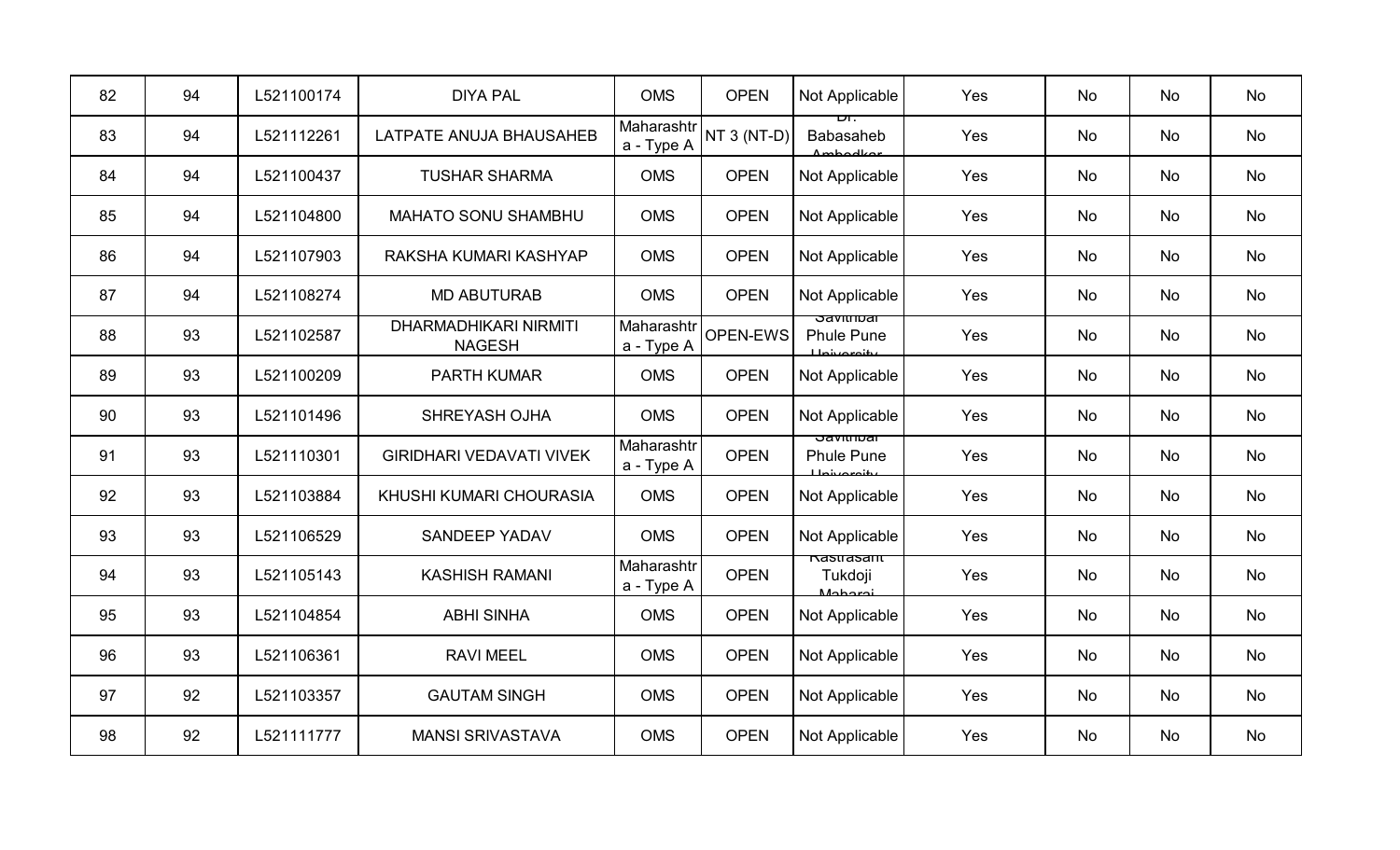| 99  | 91 | L521107816 | <b>TALEKAR TUSHAR KALYAN</b>          | Maharashtr<br>a - Type A | OPEN-EWS    | उवणाााण्वा<br><b>Phule Pune</b><br><del>' Jaivnrniar</del>         | Yes | <b>No</b> | No | No |
|-----|----|------------|---------------------------------------|--------------------------|-------------|--------------------------------------------------------------------|-----|-----------|----|----|
| 100 | 91 | L521101027 | SHEREBANU NOORANI                     | Maharashtr<br>a - Type A | <b>OPEN</b> | <b>Phule Pune</b><br><del>Kasnasäm</del>                           | Yes | No        | No | No |
| 101 | 91 | L521102174 | YASH NITIN UPASANI                    | Maharashtr<br>a - Type A | <b>OPEN</b> | Tukdoji<br><b>Mohoroi</b>                                          | Yes | No        | No | No |
| 102 | 91 | L521101875 | <b>SAKSHI SHANDILYA</b>               | <b>OMS</b>               | <b>OPEN</b> | Not Applicable                                                     | Yes | <b>No</b> | No | No |
| 103 | 90 | L521105945 | SANSKRUTI MHATOBA KUNJIR              | Maharashtr<br>a - Type A | <b>OPEN</b> | <del>oavitiibar</del><br><b>Phule Pune</b><br><b>L</b> Saivarnitat | Yes | <b>No</b> | No | No |
| 104 | 90 | L521100757 | KULKARNI AASTHA PUSHKARAJ             | Maharashtr<br>a - Type A | <b>OPEN</b> | <b>Phule Pune</b><br><b>Lloiuaraitu</b>                            | Yes | No        | No | No |
| 105 | 90 | L521101406 | <b>MAYANK PAL</b>                     | <b>OMS</b>               | <b>OPEN</b> | Not Applicable                                                     | Yes | No        | No | No |
| 106 | 90 | L521101857 | PRIYADARSHANI ANAND<br><b>SAKHARE</b> | <b>OMS</b>               | <b>OPEN</b> | Not Applicable                                                     | Yes | No        | No | No |
| 107 | 90 | L521108025 | <b>ABHISHEK PANDEY</b>                | <b>OMS</b>               | <b>OPEN</b> | Not Applicable                                                     | Yes | <b>No</b> | No | No |
| 108 | 89 | L521101409 | AFFANAHMAD NIYAZAHMAD<br><b>KHAN</b>  | Maharashtr<br>a - Type A | <b>OPEN</b> | ਤਰviuii∪ai<br><b>Phule Pune</b><br>ببانميمينمليلا                  | Yes | No        | No | No |
| 109 | 89 | L521107132 | <b>ANI SEN</b>                        | <b>OMS</b>               | <b>OPEN</b> | Not Applicable                                                     | Yes | <b>No</b> | No | No |
| 110 | 89 | L521112031 | <b>KUMARI DIKSHA</b>                  | <b>OMS</b>               | <b>OPEN</b> | Not Applicable                                                     | Yes | <b>No</b> | No | No |
| 111 | 89 | L521101990 | ATHARVA RAJENDRA PAIGUDE              | Maharashtr<br>a - Type A | <b>OPEN</b> | ਤਰviuii∪ai<br><b>Phule Pune</b><br>يناوعهم بزوال                   | Yes | No        | No | No |
| 112 | 89 | L521100192 | <b>SHIVANI GUPTA</b>                  | <b>OMS</b>               | <b>OPEN</b> | Not Applicable                                                     | Yes | No        | No | No |
| 113 | 89 | L521101632 | <b>RICHA DEWANGAN</b>                 | <b>OMS</b>               | <b>OPEN</b> | Not Applicable                                                     | Yes | <b>No</b> | No | No |
| 114 | 89 | L521103545 | MOHAMMAD UMAIR ABDULLAH               | Maharashtr<br>a - Type A | <b>OBC</b>  | <del>oam oauge</del><br><b>Baba</b><br><del>Aavknuati</del>        | Yes | No        | No | No |
| 115 | 89 | L521112614 | KAMBLE MANGESH SADHU                  | Maharashtr<br>a - Type A | <b>SC</b>   | <b>Phule Pune</b><br><b>Johnsonity</b>                             | Yes | No        | No | No |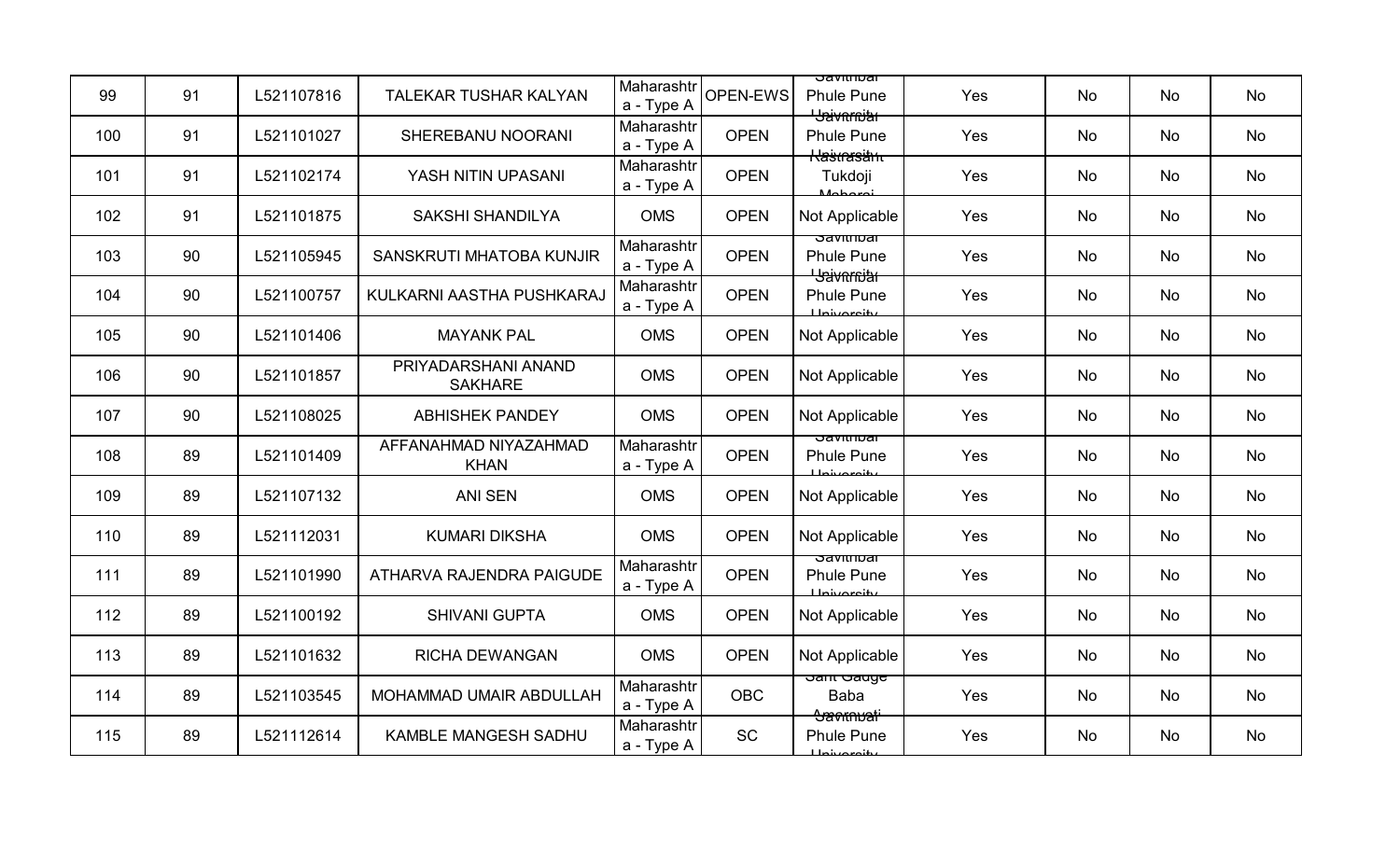| 116 | 89 | L521111706 | <b>KRITIKA BHATT</b>                  | <b>OMS</b>               | <b>OPEN</b> | Not Applicable                                            | Yes | No        | No | No |
|-----|----|------------|---------------------------------------|--------------------------|-------------|-----------------------------------------------------------|-----|-----------|----|----|
| 117 | 88 | L521104693 | MULLA ZAKHIYA RIYAZ                   | Maharashtr<br>a - Type A | <b>OPEN</b> | <del>oavitiivai</del><br><b>Phule Pune</b>                | Yes | No        | No | No |
| 118 | 88 | L521100144 | SOMESH SHIVSHANKAR<br><b>BHANDARI</b> | Maharashtr<br>a - Type A | <b>OPEN</b> | <b>Baivnmith</b><br><b>Phule Pune</b><br>حائمهم بنصليا    | Yes | No        | No | No |
| 119 | 88 | L521100319 | <b>UDIT RAPARIA</b>                   | <b>OMS</b>               | <b>OPEN</b> | Not Applicable                                            | Yes | No        | No | No |
| 120 | 88 | L521106394 | <b>DESHMUKH SHUBHAM SONERAC</b>       | Maharashtr<br>a - Type A | OPEN-EWS    | ப.<br><b>Babasaheb</b><br>Amhodkor                        | Yes | No        | No | No |
| 121 | 88 | L521101284 | <b>ANKIT KUMAR</b>                    | <b>OMS</b>               | <b>OPEN</b> | Not Applicable                                            | Yes | No        | No | No |
| 122 | 88 | L521111566 | <b>PRIY SHRISTI</b>                   | <b>OMS</b>               | <b>OPEN</b> | Not Applicable                                            | Yes | No        | No | No |
| 123 | 87 | L521100292 | <b>SHUBHANGI SHARMA</b>               | <b>OMS</b>               | <b>OPEN</b> | Not Applicable                                            | Yes | <b>No</b> | No | No |
| 124 | 87 | L521104291 | <b>JAYESH PUROHIT</b>                 | <b>OMS</b>               | <b>OPEN</b> | Not Applicable                                            | Yes | No        | No | No |
| 125 | 87 | L521102489 | <b>DARJI ANIKET PADMAKAR</b>          | Maharashtr<br>a - Type A | <b>OBC</b>  | ᠇᠇᠇<br><b>Babasaheb</b><br>Amhodles                       | Yes | No        | No | No |
| 126 | 86 | L521101701 | PURVA DESHMUKH                        | <b>OMS</b>               | <b>OPEN</b> | Not Applicable                                            | Yes | <b>No</b> | No | No |
| 127 | 86 | L521111273 | <b>SHIVAM SUNIL YANDAIT</b>           | Maharashtr<br>a - Type A | <b>OPEN</b> | <del>oam Gauye</del><br><b>Baba</b><br><u>Amorovoti</u>   | Yes | <b>No</b> | No | No |
| 128 | 86 | L521104927 | <b>SAKSHI SHARMA</b>                  | <b>OMS</b>               | <b>OPEN</b> | Not Applicable                                            | Yes | No        | No | No |
| 129 | 86 | L521104274 | PRAKHAR MISHRA                        | <b>OMS</b>               | <b>OPEN</b> | Not Applicable                                            | Yes | No        | No | No |
| 130 | 86 | L521105429 | <b>ZAFAR AHMED SHAIKH</b>             | Maharashtr<br>a - Type A | <b>OPEN</b> | <del>University or</del><br>Mumbai,<br><del>Javmbai</del> | Yes | <b>No</b> | No | No |
| 131 | 86 | L521108262 | <b>SAGAR GOPICHAND BIRHADE</b>        | Maharashtr<br>a - Type A | <b>SC</b>   | <b>Phule Pune</b><br><b>Haivarnia</b>                     | No  | No        | No | No |
| 132 | 85 | L521107258 | VISHAL BABASAHEB PAWAL                | Maharashtr<br>a - Type A | OPEN-EWS    | <b>Phule Pune</b><br>بانمروزها                            | Yes | No        | No | No |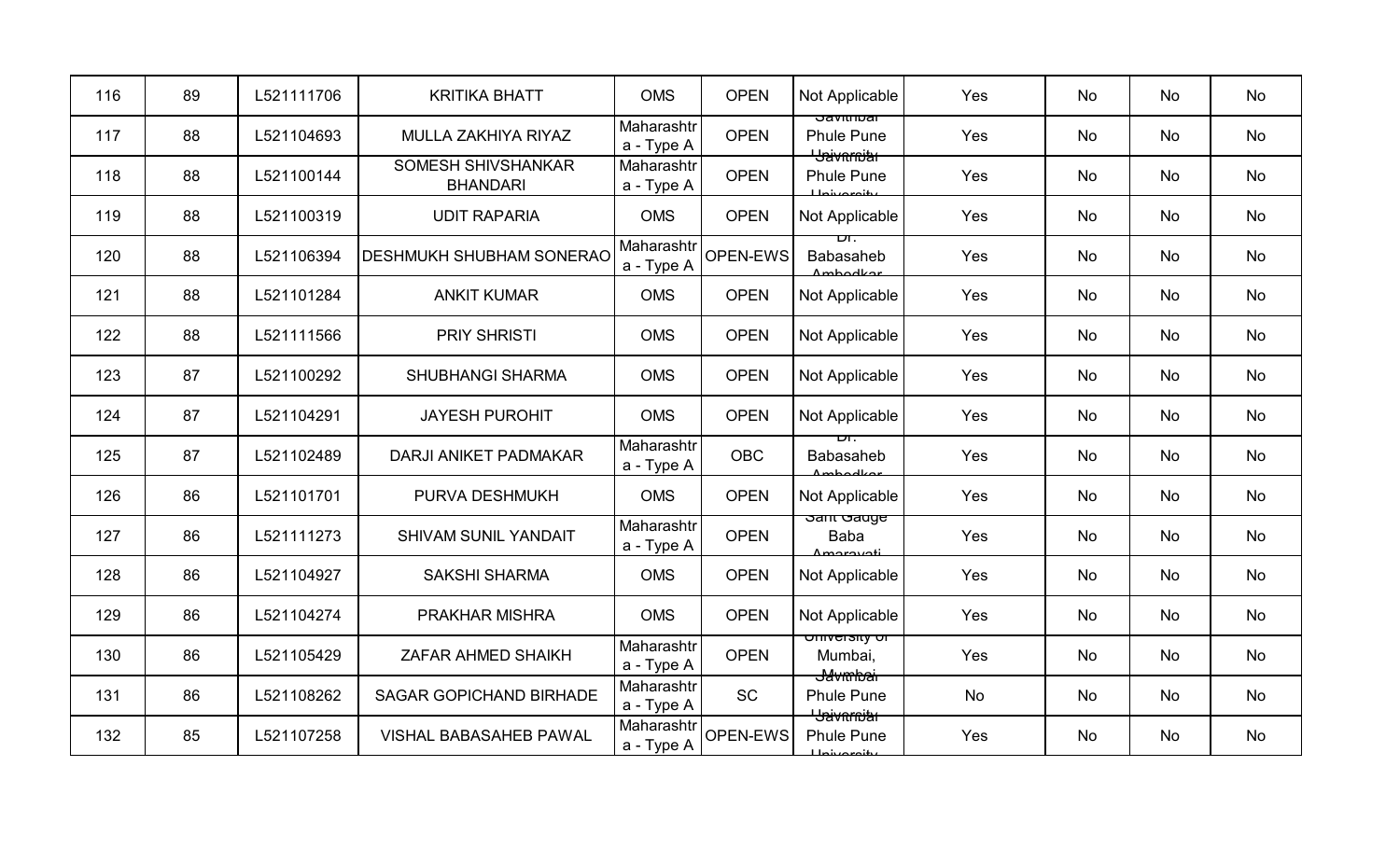| 133 | 85 | L521106689 | <b>MOKSHI BANKIM SHAH</b>                    | Maharashtr<br>a - Type A | <b>OPEN</b> | उवणाााण्वा<br><b>Phule Pune</b><br><del>' Jaivnrniar</del>  | Yes | <b>No</b> | <b>No</b> | <b>No</b> |
|-----|----|------------|----------------------------------------------|--------------------------|-------------|-------------------------------------------------------------|-----|-----------|-----------|-----------|
| 134 | 85 | L521109454 | KARKHILE SNEHAL PRALHAD                      | Maharashtr<br>a - Type A | <b>OBC</b>  | <b>Phule Pune</b><br><b>Bavarnitat</b>                      | Yes | No        | No        | Yes       |
| 135 | 85 | L521101700 | SALUNKHE SHREERAM PRAMOD                     | Maharashtr<br>a - Type A | <b>OPEN</b> | <b>Phule Pune</b><br>$I$ Injuaraity                         | Yes | No        | No        | No        |
| 136 | 85 | L521100117 | <b>ABHIJEET KUMAR</b>                        | <b>OMS</b>               | <b>OPEN</b> | Not Applicable                                              | Yes | No        | No        | No        |
| 137 | 85 | L521112486 | SHEJUL YASHRAJ<br><b>RANGNATHRAO</b>         | Maharashtr<br>a - Type A | <b>OPEN</b> | runyasınok<br>Ahilyadevi<br>$H$ olkor                       | Yes | No        | No        | No        |
| 138 | 85 | L521102830 | <b>AARYA SHARMA</b>                          | <b>OMS</b>               | <b>OPEN</b> | Not Applicable                                              | Yes | No        | No        | No        |
| 139 | 84 | L521108679 | <b>LONARKAR PUSHKAR PRAMOD</b>               | Maharashtr<br>a - Type A | <b>OPEN</b> | <del>runyasınon</del><br>Ahilyadevi<br><del>ɔawlfncar</del> | Yes | No        | No        | No        |
| 140 | 84 | L521101493 | SHAIKH MAHEWISH SAJID                        | Maharashtr<br>a - Type A | <b>OPEN</b> | <b>Phule Pune</b><br><b>L</b> Saivarnia                     | Yes | <b>No</b> | No        | No        |
| 141 | 84 | L521103591 | <b>MANSI GOTHI</b>                           | Maharashtr<br>a - Type A | OPEN-EWS    | <b>Phule Pune</b><br>ببانوير بناسله                         | Yes | No        | No        | No        |
| 142 | 84 | L521107798 | POKALE RAJWARDHAN<br><b>MANGESH</b>          | Maharashtr<br>a - Type A | OPEN-EWS    | <b>Babasaheb</b><br><u>Amhadkar</u>                         | Yes | <b>No</b> | No        | No        |
| 143 | 84 | L521104137 | YANA SOMPURA                                 | <b>OMS</b>               | <b>OPEN</b> | Not Applicable                                              | Yes | No        | No        | No        |
| 144 | 84 | L521111463 | PALAK JEETENDRA KHINVASARA                   | Maharashtr<br>a - Type A | <b>OPEN</b> | oavitiitudi<br><b>Phule Pune</b><br><del>' Jaivarniar</del> | Yes | No        | No        | No        |
| 145 | 84 | L521104740 | <b>CHINCHOLE SAMIKSHA</b><br><b>GURUNATH</b> | Maharashtr<br>a - Type A | OPEN-EWS    | <b>Phule Pune</b><br><del>' Jaivnmiar</del>                 | Yes | No        | No        | No        |
| 146 | 84 | L521102243 | KANCHAN YASH SANTOSH                         | Maharashtr<br>a - Type A | <b>OPEN</b> | <b>Phule Pune</b><br><b>Baivnmith</b>                       | Yes | <b>No</b> | No        | No        |
| 147 | 84 | L521103880 | <b>DUGAD ROSHAN VISHAL</b>                   | Maharashtr<br>a - Type A | OPEN-EWS    | <b>Phule Pune</b><br><del>' Jaivarniar</del>                | Yes | No        | No        | No        |
| 148 | 84 | L521107465 | YASHSHRI GORAKHNATH ZOL                      | Maharashtr<br>a - Type A | <b>OPEN</b> | <b>Phule Pune</b><br>ببانومومنا                             | Yes | No        | No        | No        |
| 149 | 84 | L521105073 | <b>MANSI JAGDISH MISHRA</b>                  | <b>OMS</b>               | <b>OPEN</b> | Not Applicable                                              | Yes | No        | No        | No        |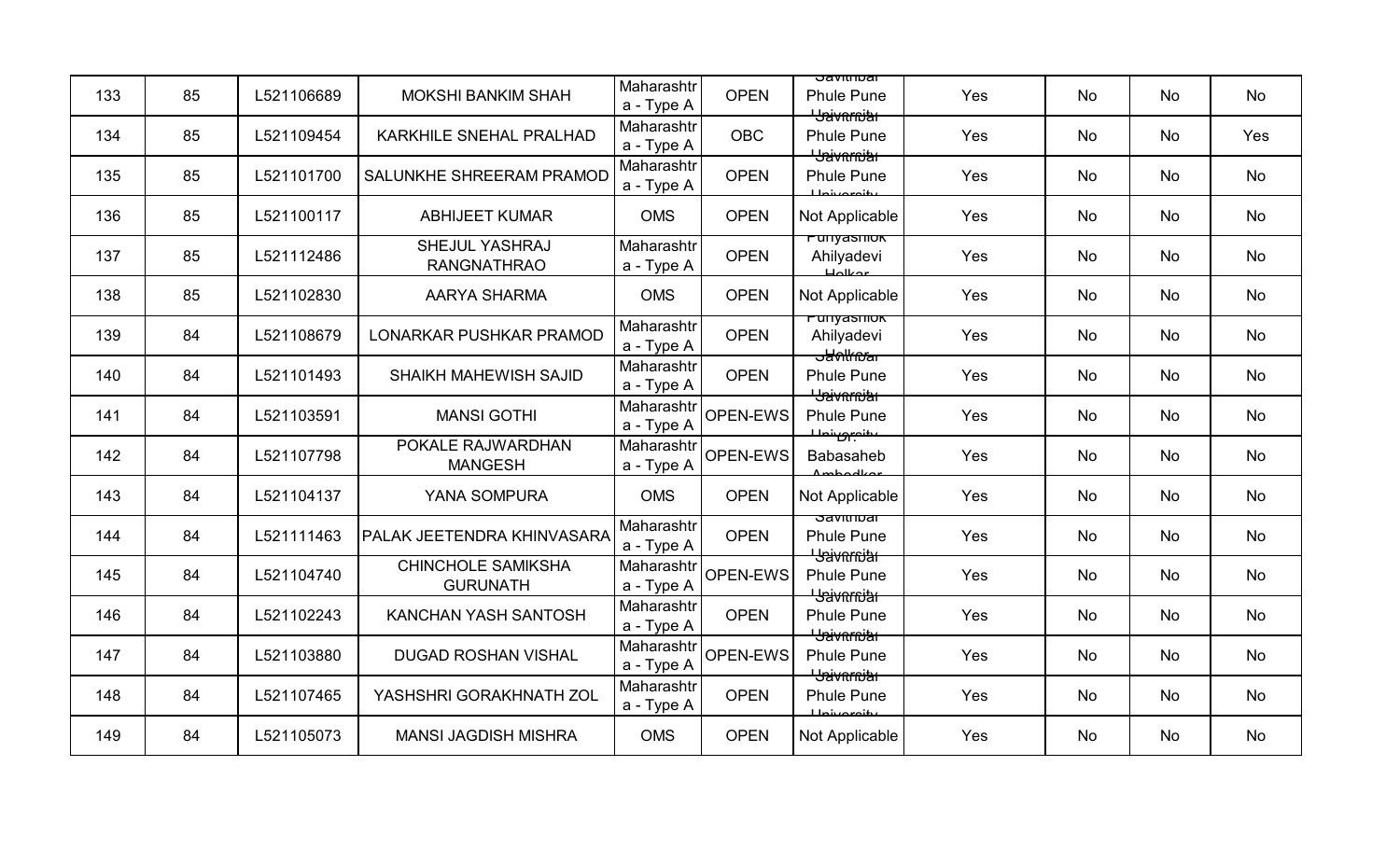| 150 | 84 | L521107804 | PALLAWI.                                    | <b>OMS</b>               | <b>OPEN</b>     | Not Applicable                                                         | Yes | No        | No        | No |
|-----|----|------------|---------------------------------------------|--------------------------|-----------------|------------------------------------------------------------------------|-----|-----------|-----------|----|
| 151 | 84 | L521107825 | <b>MAYURI DHORE</b>                         | Maharashtr<br>a - Type A | <b>OPEN</b>     | Javitiitudi<br><b>Phule Pune</b><br><b>Lloi</b> versity                | Yes | No        | No        | No |
| 152 | 84 | L521102205 | <b>BHAVYA VED PARIHAR</b>                   | <b>OMS</b>               | <b>OPEN</b>     | Not Applicable                                                         | Yes | No        | No        | No |
| 153 | 83 | L521110859 | PRATIKSHA BALU JADHAV                       | Maharashtr<br>a - Type A | <b>OPEN</b>     | ਤਰvitribal<br><b>Phule Pune</b><br><del>' 's'ınvajl'</del>             | Yes | <b>No</b> | No        | No |
| 154 | 83 | L521111205 | PATIL PRAJAKTA AJIT                         | Maharashtr<br>a - Type A | <b>OPEN</b>     | University,<br>Kolbonum                                                | Yes | No        | No        | No |
| 155 | 83 | L521100216 | <b>SANJHI KUSHWAHA</b>                      | <b>OMS</b>               | <b>OPEN</b>     | Not Applicable                                                         | Yes | No        | No        | No |
| 156 | 83 | L521109595 | <b>PRATEEK PRASOON</b>                      | <b>OMS</b>               | <b>OPEN</b>     | Not Applicable                                                         | Yes | No        | No        | No |
| 157 | 82 | L521103956 | CHAKRANARAYAN PRASHANSA<br><b>TARACHAND</b> | Maharashtr<br>a - Type A | OPEN-EWS        | उवणाााण्वा<br><b>Phule Pune</b><br><del>' Jaivnrniar</del>             | Yes | <b>No</b> | <b>No</b> | No |
| 158 | 82 | L521107295 | VIRAJ MEGHRAJ NIMBALKAR                     | Maharashtr<br>a - Type A | OPEN-EWS        | <b>Phule Pune</b><br><del>Heavargith</del>                             | Yes | No        | No        | No |
| 159 | 82 | L521105386 | PUNJABI PRACHI MANOJ                        | Maharashtr<br>a - Type A | <b>OPEN</b>     | Bahinabai<br><b>Slavintbari</b>                                        | Yes | No        | No        | No |
| 160 | 82 | L521100485 | <b>CHINTAN KULKARNI</b>                     | Maharashtr<br>a - Type A | <b>OPEN</b>     | <b>Phule Pune</b><br><del>Janiroradye</del>                            | Yes | No        | No        | No |
| 161 | 81 | L521109946 | <b>KHADKE SHREYAS RAJENDRA</b>              | Maharashtr<br>a - Type A | <b>OPEN</b>     | <b>Baba</b><br><del>'Savmuati'</del>                                   | Yes | <b>No</b> | No        | No |
| 162 | 81 | L521111678 | <b>KAMTHE VAISHNAVI SANJAY</b>              | Maharashtr<br>a - Type A | <b>OPEN</b>     | <b>Phule Pune</b><br><del>' Jaivnrniar</del>                           | Yes | No        | No        | No |
| 163 | 81 | L521103415 | <b>ANIKET LAXMAN UBHE</b>                   | Maharashtr<br>a - Type A | <b>OPEN</b>     | <b>Phule Pune</b>                                                      | Yes | No        | No        | No |
| 164 | 81 | L521100775 | SHEDGE PRANAV PRAMOD                        | Maharashtr<br>a - Type A | <b>OPEN-EWS</b> | <del>' Jaivarniar</del><br><b>Phule Pune</b><br><del>Usivarnitar</del> | Yes | <b>No</b> | No        | No |
| 165 | 81 | L521108856 | <b>VEDANT AMAR HADADARE</b>                 | Maharashtr<br>a - Type A | <b>OBC</b>      | <b>Phule Pune</b><br><del>Usivarnitar</del>                            | Yes | No        | No        | No |
| 166 | 80 | L521107568 | <b>GOLE RIDDHI NARAYAN</b>                  | Maharashtr<br>a - Type A | <b>OPEN</b>     | <b>Phule Pune</b><br>بانمريمين بالبا                                   | Yes | No        | No        | No |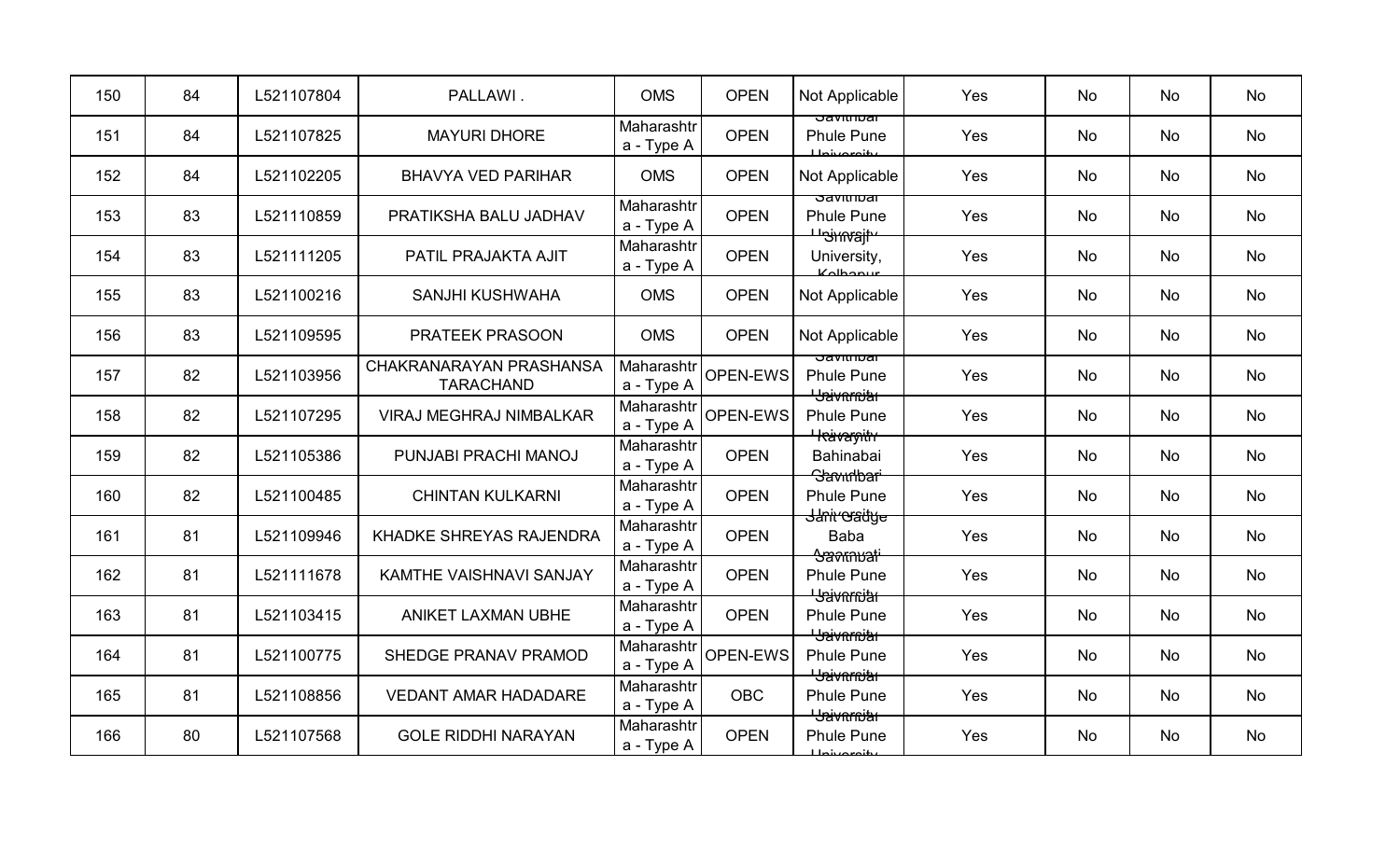| 167 | 80 | L521106367 | SAWANT SEJAL RAJESH                             | Maharashtr<br>a - Type A | <b>OPEN</b> | <u> Javitiivar</u><br><b>Phule Pune</b>                            | Yes | <b>No</b> | No | No |
|-----|----|------------|-------------------------------------------------|--------------------------|-------------|--------------------------------------------------------------------|-----|-----------|----|----|
| 168 | 80 | L521102323 | <b>AVISHKAR BALASAHEB</b><br><b>NANDAPURKAR</b> | Maharashtr<br>a - Type A | <b>SC</b>   | <del>Uniwanit</del><br>Ramanand<br><del>ਤਰ</del> ੋਂ ਅੇਜ਼ੀਏ ਕ       | Yes | <b>No</b> | No | No |
| 169 | 80 | L521109565 | KHEDEKAR AJIT SHARAD                            | Maharashtr<br>a - Type A | OPEN-EWS    | <b>Phule Pune</b>                                                  | Yes | No        | No | No |
| 170 | 80 | L521101891 | <b>VAIBHAVI ULHAS PARITE</b>                    | Maharashtr<br>a - Type A | <b>OPEN</b> | <del>' Jaivnrniar</del><br><b>Phule Pune</b>                       | Yes | <b>No</b> | No | No |
| 171 | 80 | L521101290 | <b>JADHAV ADITYA PRADEEP</b>                    | Maharashtr<br>a - Type A | <b>OBC</b>  | <del>' Jaivnmiar</del><br><b>Phule Pune</b><br><del>Uniwanit</del> | Yes | <b>No</b> | No | No |
| 172 | 80 | L521111090 | <b>BHARKAD KSHITIJ BALAJI</b>                   | Maharashtr<br>a - Type A | OPEN-EWS    | Ramanand<br><del>उΣि⊽∩∩ਇੈaा</del>                                  | Yes | No        | No | No |
| 173 | 80 | L521106538 | DAVE DHRUVESH ASHWIN                            | Maharashtr<br>a - Type A | <b>OPEN</b> | <b>Phule Pune</b><br><del>' Jaivnmiar</del>                        | Yes | No        | No | No |
| 174 | 80 | L521101814 | <b>BERAD AKSHAY SANTOSH</b>                     | Maharashtr<br>a - Type A | <b>OPEN</b> | <b>Phule Pune</b><br>يغانمون بالملايا                              | Yes | No        | No | No |
| 175 | 80 | L521103735 | <b>HARSH</b>                                    | <b>OMS</b>               | <b>OPEN</b> | Not Applicable                                                     | Yes | <b>No</b> | No | No |
| 176 | 79 | L521101353 | RUTUJA GANPATRAO CHAVAN                         | Maharashtr<br>a - Type B | <b>OPEN</b> | ਤwamm<br>Ramanand                                                  | Yes | No        | No | No |
| 177 | 79 | L521104412 | <b>KHARBUDE SURASHRI</b><br><b>RAJENDRA</b>     | Maharashtr<br>a - Type A | <b>OPEN</b> | <del>Jnivan</del><br>University,<br><del>Savhnbur</del>            | Yes | <b>No</b> | No | No |
| 178 | 79 | L521100131 | <b>KATE MAITHILI SANJAY</b>                     | Maharashtr<br>a - Type A | <b>OPEN</b> | <b>Phule Pune</b>                                                  | Yes | <b>No</b> | No | No |
| 179 | 79 | L521111210 | PRACHI SANJAY SALVE                             | Maharashtr<br>a - Type A | <b>SC</b>   | <del>' kävargitrr</del><br>Bahinabai<br>Savudbari                  | Yes | No        | No | No |
| 180 | 79 | L521101292 | <b>KHARE SHARDUL SATISH</b>                     | Maharashtr<br>a - Type A | <b>OPEN</b> | <b>Phule Pune</b><br>ىئىمىسى شىلىك                                 | Yes | No        | No | No |
| 181 | 79 | L521102949 | PATIL MAHESH TATYARAV                           | Maharashtr<br>a - Type A | <b>OPEN</b> | <b>Babasaheb</b><br><del>Sabarbar</del>                            | Yes | <b>No</b> | No | No |
| 182 | 79 | L521108550 | <b>JORI PRATHAMESH PRAKASH</b>                  | Maharashtr<br>a - Type A | <b>OPEN</b> | <b>Phule Pune</b><br><del>' Jaivnrniar</del>                       | Yes | No        | No | No |
| 183 | 79 | L521107620 | KURHADE SAHIL SANTOSH                           | Maharashtr<br>a - Type A | <b>OPEN</b> | <b>Phule Pune</b><br>للمعميشمل                                     | Yes | <b>No</b> | No | No |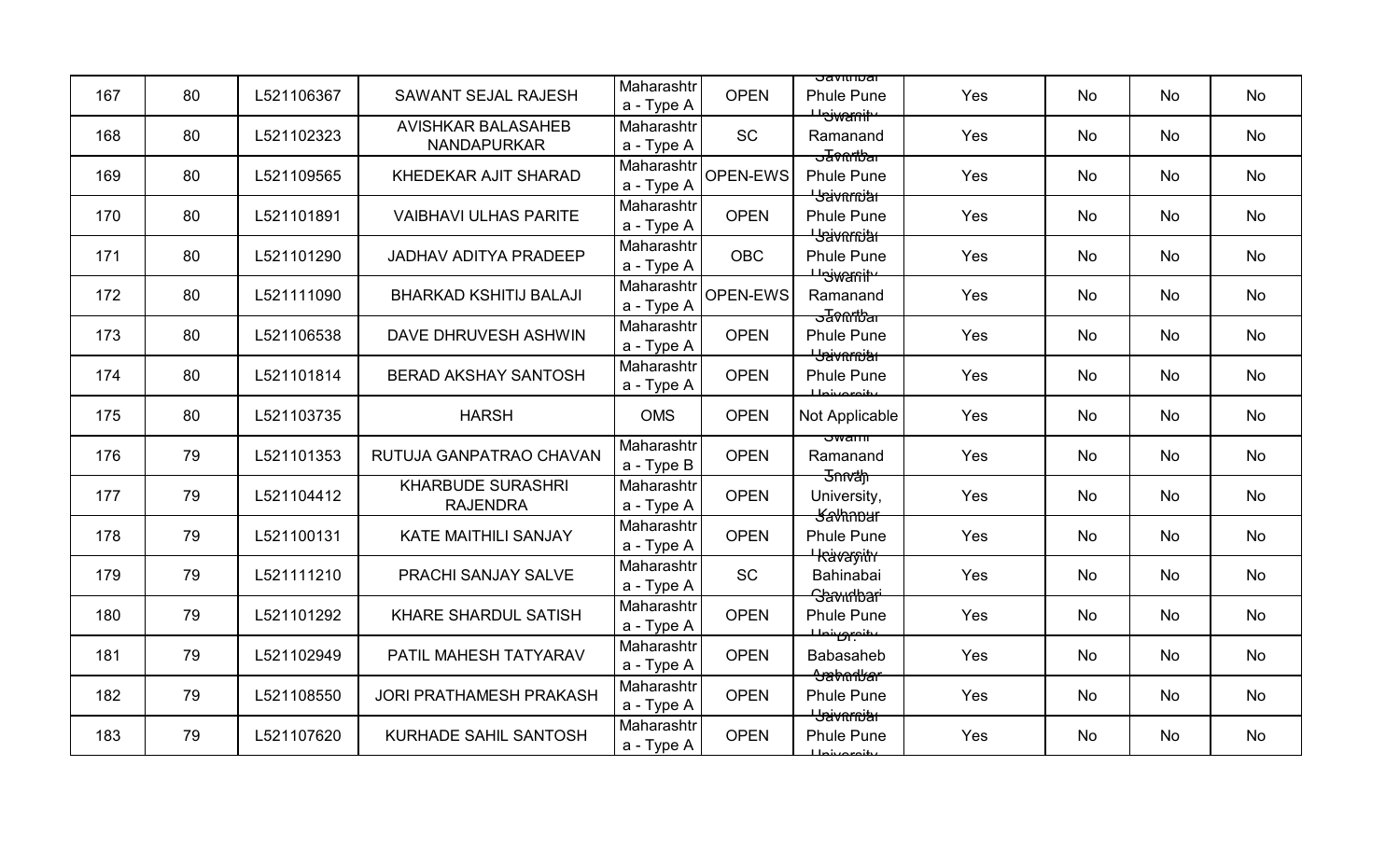| 184 | 79 | L521103437 | HIMALI MADHUKAR MOKASHI           | Maharashtr<br>a - Type A | <b>OPEN</b> | <u> Javitiivar</u><br><b>Phule Pune</b><br><del>' Jaivarniar</del> | Yes | <b>No</b> | No | No |
|-----|----|------------|-----------------------------------|--------------------------|-------------|--------------------------------------------------------------------|-----|-----------|----|----|
| 185 | 79 | L521103921 | <b>DONGARE ANIKET ANIL</b>        | Maharashtr<br>a - Type A | OPEN-EWS    | <b>Phule Pune</b><br><b>L</b> Saivnmith                            | Yes | <b>No</b> | No | No |
| 186 | 79 | L521110080 | NUPURA HRISHIKESH PADTURE         | Maharashtr<br>a - Type A | <b>OPEN</b> | <b>Phule Pune</b><br>$I$ Injuaraity                                | Yes | No        | No | No |
| 187 | 78 | L521100020 | <b>REVATHI SUNITH</b>             | <b>OMS</b>               | <b>OPEN</b> | Not Applicable                                                     | Yes | <b>No</b> | No | No |
| 188 | 78 | L521107138 | PATIL PRAGATI SANTOSH             | Maharashtr<br>a - Type A | OPEN-EWS    | <b>Savithibal</b><br><b>Phule Pune</b><br><del>' Jaivnrniar</del>  | Yes | <b>No</b> | No | No |
| 189 | 78 | L521106267 | SHENDKAR VIRAJ ARVIND             | Maharashtr<br>a - Type A | <b>OPEN</b> | <b>Phule Pune</b><br><del>' Jaivarniar</del>                       | Yes | No        | No | No |
| 190 | 78 | L521108866 | SAKHARE ADITYA DATTATRAYA         | Maharashtr<br>a - Type A | <b>OPEN</b> | <b>Phule Pune</b><br><b>Lloiuaroity</b>                            | Yes | <b>No</b> | No | No |
| 191 | 78 | L521100671 | ANAMIKA DEEPANKAR                 | <b>OMS</b>               | <b>OPEN</b> | Not Applicable                                                     | Yes | No        | No | No |
| 192 | 78 | L521109620 | <b>WALHEKAR ATHARVA SANTOSH</b>   | Maharashtr<br>a - Type A | <b>OPEN</b> | <u>उत्रणाााण्वा</u><br><b>Phule Pune</b><br>ببانوع ويناط           | Yes | <b>No</b> | No | No |
| 193 | 78 | L521104267 | <b>ABHISHEK GUPTA</b>             | <b>OMS</b>               | <b>OPEN</b> | Not Applicable                                                     | Yes | <b>No</b> | No | No |
| 194 | 77 | L521108058 | <b>GUNJAL DIGVIJAY MAHESH</b>     | Maharashtr<br>a - Type A | <b>OPEN</b> | <u>उत्रणााण्वा</u><br><b>Phule Pune</b>                            | Yes | <b>No</b> | No | No |
| 195 | 77 | L521109318 | <b>MESHRAM SAMPATTI ASHOK</b>     | Maharashtr<br>a - Type A | <b>SC</b>   | <del>Janiroradye</del><br><b>Baba</b><br><del>Savmuali</del>       | Yes | <b>No</b> | No | No |
| 196 | 77 | L521103991 | MORE AISHWARYA GANESH             | Maharashtr<br>a - Type A | <b>OPEN</b> | <b>Phule Pune</b><br>يغامعه متمليلا                                | Yes | No        | No | No |
| 197 | 77 | L521105400 | <b>SUSHANT RAJ</b>                | <b>OMS</b>               | <b>OPEN</b> | Not Applicable                                                     | Yes | No        | No | No |
| 198 | 77 | L521101102 | <b>HARSHADA ANIL RAUT</b>         | Maharashtr<br>a - Type A | <b>OPEN</b> | <del>University or</del><br>Mumbai,<br><del>J4vmbai</del>          | Yes | <b>No</b> | No | No |
| 199 | 77 | L521110894 | <b>SUTAR AJAY MALHARI</b>         | Maharashtr<br>a - Type A | <b>OPEN</b> | <b>Phule Pune</b><br>عبينصون بالمستحصل                             | Yes | No        | No | No |
| 200 | 76 | L521111802 | <b>JADHAV RANJEETSINGH DINKAR</b> | Maharashtr<br>a - Type A | OPEN-EWS    | <b>Babasaheb</b><br>ممتلهمطعمى                                     | Yes | <b>No</b> | No | No |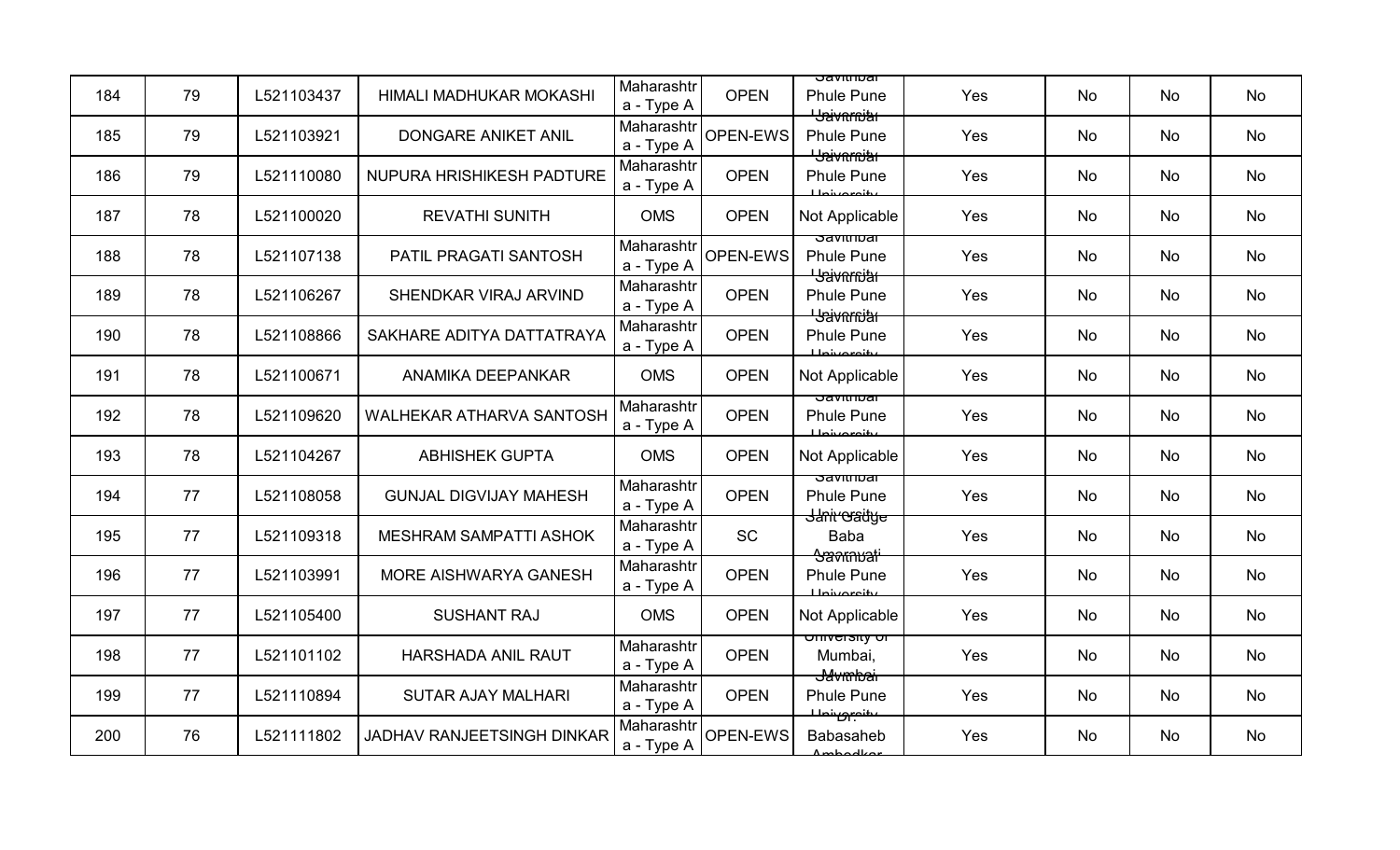| 201 | 76 | L521106516 | <b>MANSI MANISH TELKAR</b>                   | Maharashtr<br>a - Type A | <b>OPEN</b>   | <u>उत्रvापाण्वा</u><br><b>Phule Pune</b>                   | Yes | No        | <b>No</b> | No |
|-----|----|------------|----------------------------------------------|--------------------------|---------------|------------------------------------------------------------|-----|-----------|-----------|----|
| 202 | 76 | L521111220 | SHAMBHURAJ PRABHAKAR<br><b>SHINDE</b>        | Maharashtr<br>a - Type A | <b>OPEN</b>   | <del>' Jaivarniar</del><br><b>Phule Pune</b>               | Yes | No        | No        | No |
| 203 | 76 | L521110861 | SALUNKE SHRUTI DINESH                        | Maharashtr<br>a - Type A | <b>OBC</b>    | <b>L</b> Saivarnitat<br><b>Phule Pune</b>                  | Yes | <b>No</b> | No        | No |
| 204 | 76 | L521103651 | <b>ROOPAM PRAJESH</b>                        | Maharashtr<br>a - Type A | <b>OPEN</b>   | <del>Ulnversniy ur</del><br>Mumbai,<br><del>J⁄avmbai</del> | Yes | <b>No</b> | <b>No</b> | No |
| 205 | 76 | L521108438 | <b>BABASAHEB BHAUSAHEB KOLHE</b>             | Maharashtr<br>a - Type A | OPEN-EWS      | <b>Phule Pune</b><br><b>L</b> Saivarnia                    | Yes | No        | No        | No |
| 206 | 76 | L521100055 | <b>CHANDRAHAS DEEPAK</b><br><b>NAGARGOJE</b> | Maharashtr<br>a - Type A | NT $3$ (NT-D) | <b>Phule Pune</b><br><b>L</b> aivarnia                     | Yes | No        | No        | No |
| 207 | 76 | L521112260 | <b>VAISHALI VASANT SHINDE</b>                | Maharashtr<br>a - Type A | <b>OPEN</b>   | <b>Phule Pune</b><br><del>' Jaivarniar</del>               | Yes | No        | No        | No |
| 208 | 75 | L521108306 | KULKARNI SHRIRAM SANJAY                      | Maharashtr<br>a - Type A | OPEN-EWS      | <b>Phule Pune</b><br><b>Havarnia</b>                       | Yes | No        | No        | No |
| 209 | 75 | L521100038 | YOGIRAJ AVINASH PANDIT                       | Maharashtr<br>a - Type A | <b>OBC</b>    | <b>Phule Pune</b><br><del>' Jaivnrniar</del>               | Yes | No        | <b>No</b> | No |
| 210 | 75 | L521109188 | KHODE SATVIK NANDKISHOR                      | Maharashtr<br>a - Type A | <b>OBC</b>    | <b>Phule Pune</b><br>يبانوعون بأولا                        | Yes | No        | <b>No</b> | No |
| 211 | 75 | L521103456 | <b>SHREY CHATURVEDI</b>                      | <b>OMS</b>               | <b>OPEN</b>   | Not Applicable                                             | Yes | No        | No        | No |
| 212 | 75 | L521101288 | PURI PRASAD UDAYANAND                        | Maharashtr<br>a - Type A | NT $1$ (NT-B) | उवणाााण्वा<br><b>Phule Pune</b><br><del>' Jaivnmiar'</del> | Yes | No        | No        | No |
| 213 | 75 | L521109844 | <b>GAIKWAD PRATIK MADHUKAR</b>               | Maharashtr<br>a - Type A | <b>OPEN</b>   | <b>Phule Pune</b><br><del>' Jaivnrniar</del>               | Yes | No        | No        | No |
| 214 | 75 | L521101692 | <b>SRUSHTI ISHWARLAL SUTHAR</b>              | Maharashtr<br>a - Type A | <b>OPEN</b>   | <b>Phule Pune</b><br><del>Ulnversniy ur</del>              | Yes | No        | No        | No |
| 215 | 75 | L521104818 | KANISHK SAKALESH PIMPLE                      | Maharashtr<br>a - Type A | <b>OPEN</b>   | Mumbai,<br><del>J4vmbai</del>                              | Yes | No        | No        | No |
| 216 | 75 | L521109070 | YELWANDE ADITYA SURESH                       | Maharashtr<br>a - Type A | <b>OPEN</b>   | <b>Phule Pune</b><br><del>'Jaivarniar</del>                | Yes | No        | No        | No |
| 217 | 75 | L521103623 | PAWAL ANUJ DHANANJAY                         | Maharashtr<br>a - Type A | <b>SC</b>     | <b>Phule Pune</b><br>بانمع مبرنا ملك                       | Yes | No        | No        | No |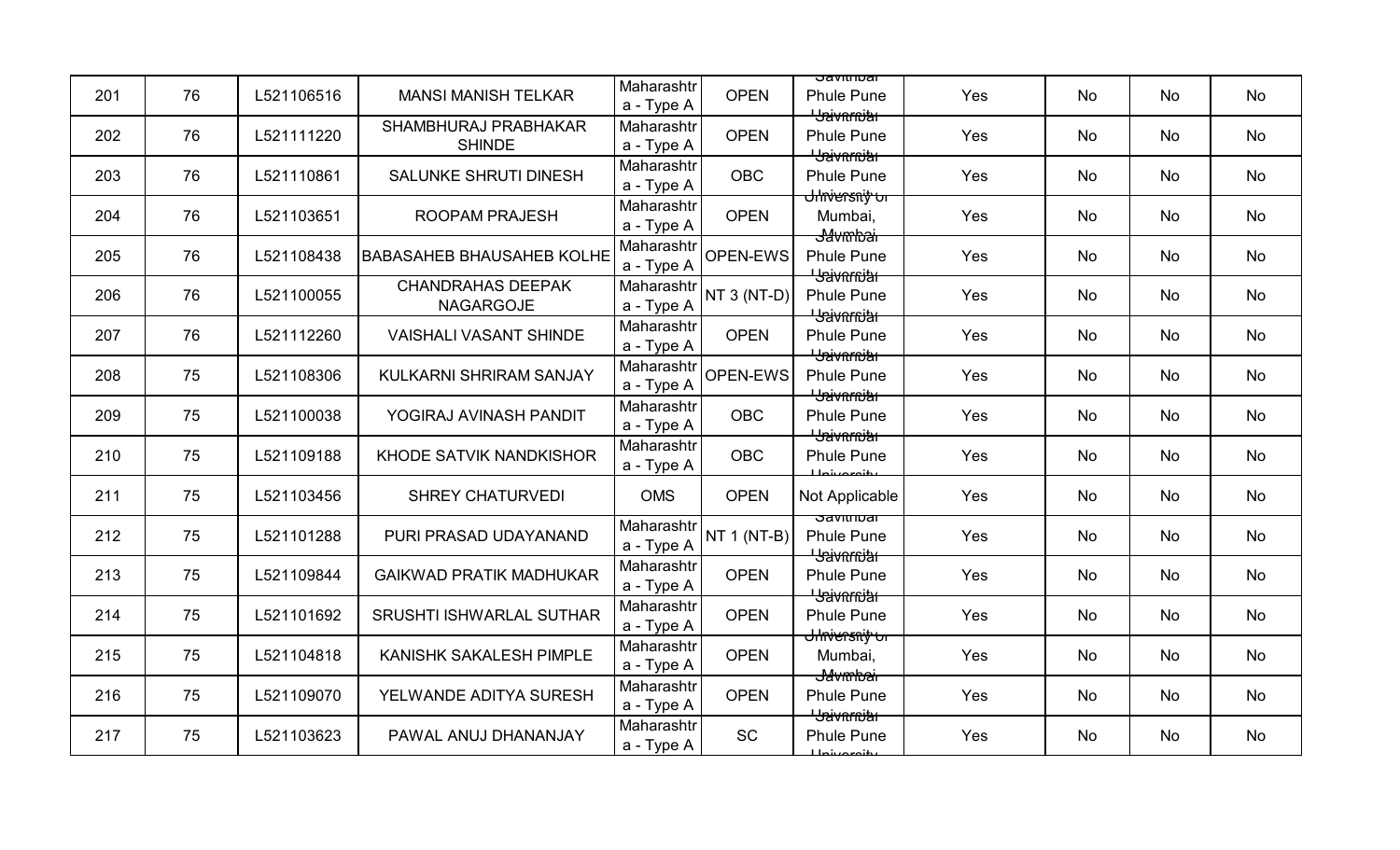| 218 | 75 | L521100154 | <b>NAN DINI</b>                  | <b>OMS</b>               | <b>OPEN</b> | Not Applicable                                              | Yes | No        | No | No |
|-----|----|------------|----------------------------------|--------------------------|-------------|-------------------------------------------------------------|-----|-----------|----|----|
| 219 | 75 | L521106510 | <b>DEEPAK KUMAR</b>              | <b>OMS</b>               | <b>OPEN</b> | Not Applicable                                              | Yes | <b>No</b> | No | No |
| 220 | 75 | L521106726 | ANKUSHE MUKUND BHAGWAN           | Maharashtr<br>a - Type A | <b>OPEN</b> | <b>Babasaheb</b><br><del>Sabarbar</del>                     | Yes | <b>No</b> | No | No |
| 221 | 75 | L521102839 | MUJUMALE TEJASWINI POPAT         | Maharashtr<br>a - Type A | <b>OPEN</b> | <b>Phule Pune</b>                                           | Yes | <b>No</b> | No | No |
| 222 | 75 | L521110698 | <b>BHOITE MAYURESH BHASKAR</b>   | Maharashtr<br>a - Type A | <b>OPEN</b> | <del>Unimajh</del><br>University,<br><del>"Glhvan"</del>    | Yes | <b>No</b> | No | No |
| 223 | 75 | L521110440 | <b>USTAD IRFAN GAFURKHAN</b>     | Maharashtr<br>a - Type A | <b>OPEN</b> | University,<br><b>Kalhnbur</b>                              | Yes | No        | No | No |
| 224 | 75 | L521100824 | <b>DEOKAR PRANAV VISHNU</b>      | Maharashtr<br>a - Type A | OPEN-EWS    | <b>Phule Pune</b><br><b>L</b> Saivarnitat                   | Yes | <b>No</b> | No | No |
| 225 | 75 | L521103013 | <b>BHAVAR MOHIT RAJENDRA</b>     | Maharashtr<br>a - Type A | <b>OPEN</b> | <b>Phule Pune</b><br><del>' Jaivnrniar</del>                | Yes | <b>No</b> | No | No |
| 226 | 74 | L521109784 | PIPADA TANUJA YOGESH             | Maharashtr<br>a - Type A | <b>OPEN</b> | <b>Phule Pune</b><br><del>' Jaivnrniar</del>                | Yes | No        | No | No |
| 227 | 74 | L521112349 | <b>GHARATE VARUN PRAKASH</b>     | Maharashtr<br>a - Type A | <b>OPEN</b> | <b>Phule Pune</b><br>Llniveroity                            | Yes | <b>No</b> | No | No |
| 228 | 74 | L521101779 | <b>MADHU PRIYA PARIDA</b>        | <b>OMS</b>               | <b>OPEN</b> | Not Applicable                                              | Yes | <b>No</b> | No | No |
| 229 | 74 | L521100899 | <b>GEETA KAILASH PATIL</b>       | Maharashtr<br>a - Type A | <b>OPEN</b> | ਹavit⊓i∪ai<br><b>Phule Pune</b><br><del>Ulnversniy ur</del> | Yes | <b>No</b> | No | No |
| 230 | 74 | L521103886 | <b>MANOHAR SAMRUDHI SUSHIL</b>   | Maharashtr<br>a - Type A | <b>OPEN</b> | Mumbai,<br><del>Javmbai</del>                               | Yes | No        | No | No |
| 231 | 74 | L521109543 | TAMBE SAKSHI MANJABAPU           | Maharashtr<br>a - Type A | OPEN-EWS    | <b>Phule Pune</b><br><del>' Jaivarniar</del>                | Yes | No        | No | No |
| 232 | 74 | L521112471 | NAWALE AMRUTA BHAUSAHEB          | Maharashtr<br>a - Type A | <b>OPEN</b> | <b>Phule Pune</b><br><del>' Jaivarniar</del>                | Yes | <b>No</b> | No | No |
| 233 | 74 | L521103189 | <b>WADGHULE SACHIN BALASAHEB</b> | Maharashtr<br>a - Type A | <b>OPEN</b> | <b>Phule Pune</b><br><del><sup>⊥ u</sup>ojmrajt</del>       | Yes | <b>No</b> | No | No |
| 234 | 74 | L521104918 | PATIL MAITHILI RAVALU            | Maharashtr<br>a - Type A | OPEN-EWS    | University,<br>Kolbonur                                     | Yes | No        | No | No |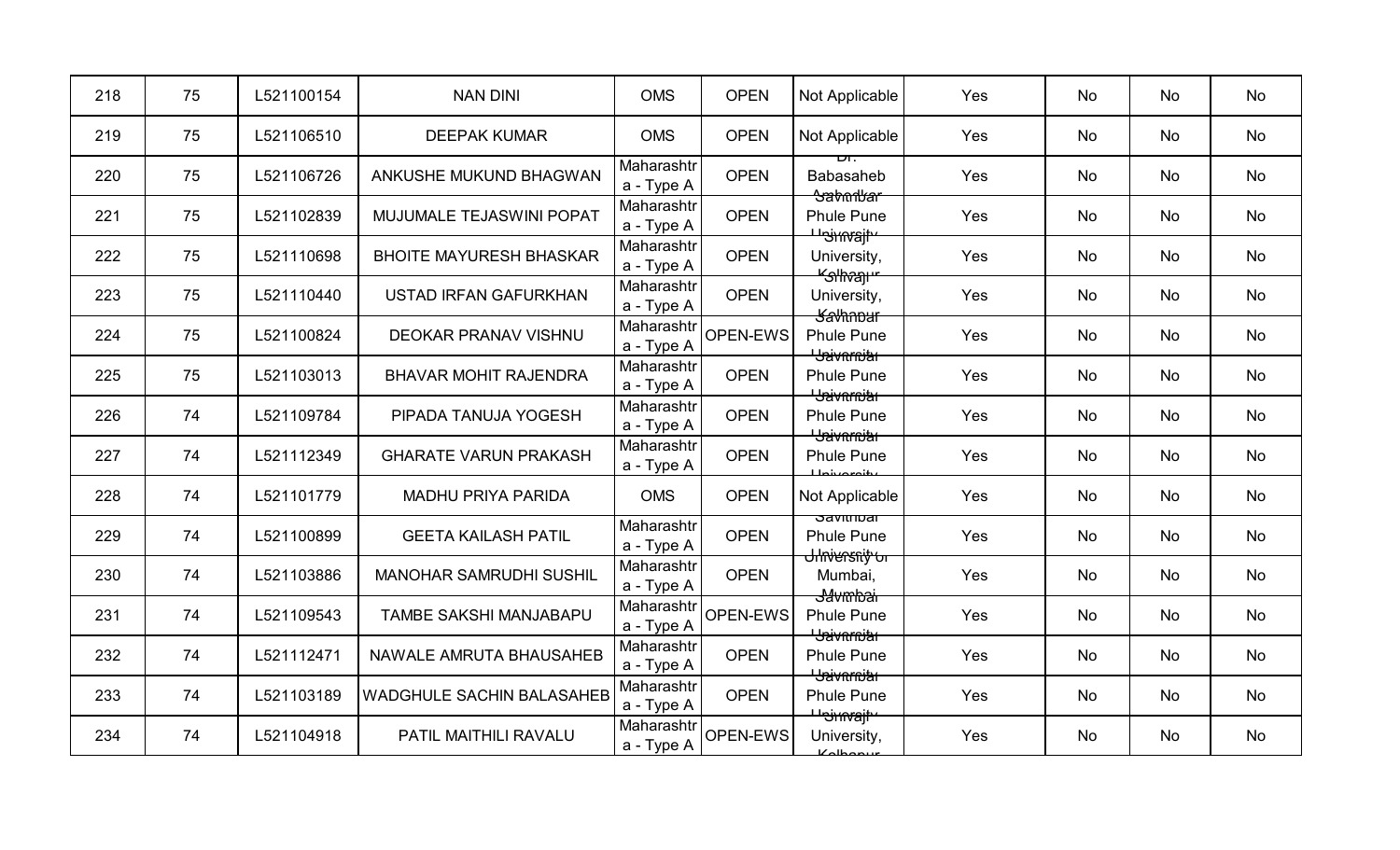| 235 | 74 | L521107566 | <b>BARVE PRATHMESH VILAS</b>                 | Maharashtr               | <b>SC</b>   | <del>omversity or</del><br>Mumbai,                                       | Yes | No | No | No  |
|-----|----|------------|----------------------------------------------|--------------------------|-------------|--------------------------------------------------------------------------|-----|----|----|-----|
|     |    |            |                                              | a - Type A               |             | <del>'Ylıman'</del>                                                      |     |    |    |     |
| 236 | 74 | L521100727 | <b>DIVAKAR TUSHAR</b><br><b>ASHVINKUMAR</b>  | Maharashtr<br>a - Type A | OPEN-EWS    | University,<br><del>Savhnbur</del>                                       | Yes | No | No | No  |
| 237 | 74 | L521100653 | AKASH VIKRAM SHINDE                          | Maharashtr<br>a - Type A | <b>SC</b>   | Phule Pune                                                               | Yes | No | No | No  |
| 238 | 73 | L521101883 | <b>BIRUNAGI VRUSHALI MAHESH</b>              | Maharashtr<br>a - Type A | <b>SC</b>   | <del>I Uniyasnituk</del><br>Ahilyadevi                                   | Yes | No | No | No  |
| 239 | 73 | L521107014 | RIYA GANESH KADAM                            | Maharashtr<br>a - Type A | <b>OBC</b>  | <del>ਤਰਨੀ ਅਗ</del><br><b>Phule Pune</b>                                  | Yes | No | No | No  |
| 240 | 73 | L521107221 | <b>ABHIJEET BHARAT CHAVAN</b>                | Maharashtr<br>a - Type A | OPEN-EWS    | <del>' Jaivarniar</del><br>Phule Pune                                    | Yes | No | No | No  |
| 241 | 73 | L521112654 | <b>TOPE HARSHAD BAPU</b>                     | Maharashtr<br>a - Type A | <b>SC</b>   | <del>' Jaivnrniar'</del><br><b>Phule Pune</b><br><del>' Jaivnrniar</del> | Yes | No | No | No  |
| 242 | 73 | L521103672 | <b>SATPUTE TUSHAR</b><br><b>GORAKSHANATH</b> | Maharashtr<br>a - Type A | <b>OPEN</b> | <b>Phule Pune</b>                                                        | Yes | No | No | No  |
| 243 | 72 | L521102669 | <b>SALGAR MANISH MANOJ</b>                   | Maharashtr<br>a - Type A | <b>SBC</b>  | <del>I Iniyasnituk</del><br>Ahilyadevi                                   | Yes | No | No | No  |
| 244 | 72 | L521107344 | <b>VICHARE NAMRATA NILESH</b>                | Maharashtr<br>a - Type A | <b>OPEN</b> | <del>onNel'sny or</del><br>Mumbai,<br><del>J4vmbai</del>                 | Yes | No | No | No  |
| 245 | 72 | L521107547 | SHINDE BHAKTI ANIL                           | Maharashtr<br>a - Type A | <b>OPEN</b> | <b>Phule Pune</b><br><b>L</b> Saivarnia                                  | Yes | No | No | No  |
| 246 | 72 | L521105849 | SHRAVANI LALIT NAGAWADE                      | Maharashtr<br>a - Type A | OPEN-EWS    | <b>Phule Pune</b><br><del>' Jaivnrniar</del>                             | Yes | No | No | No  |
| 247 | 72 | L521104821 | ADITI MITRAVARUN ZAMBARE                     | Maharashtr<br>a - Type A | <b>OPEN</b> | <b>Phule Pune</b><br><b>L</b> Saivarnitar                                | Yes | No | No | No  |
| 248 | 72 | L521100021 | <b>DUBE TANMAY PRAVIN</b>                    | Maharashtr<br>a - Type A | <b>OPEN</b> | <b>Phule Pune</b><br><b>Baivarnith</b>                                   | Yes | No | No | No  |
| 249 | 72 | L521103001 | <b>AGLAVE RITESH ATUL</b>                    | Maharashtr<br>a - Type A | <b>OPEN</b> | Phule Pune<br>ببانمعميناط                                                | Yes | No | No | No  |
| 250 | 72 | L521107597 | <b>SHAKSHI GAHLOT</b>                        | <b>OMS</b>               | <b>OPEN</b> | Not Applicable                                                           | Yes | No | No | No  |
| 251 | 72 | L521100179 | <b>BHOSALE DURGESH SAURABH</b>               | Maharashtr<br>a - Type A | <b>OPEN</b> | <u>उत्रvाता</u> ण्वा<br><b>Phule Pune</b><br>بانمع مستمليل               | Yes | No | No | Yes |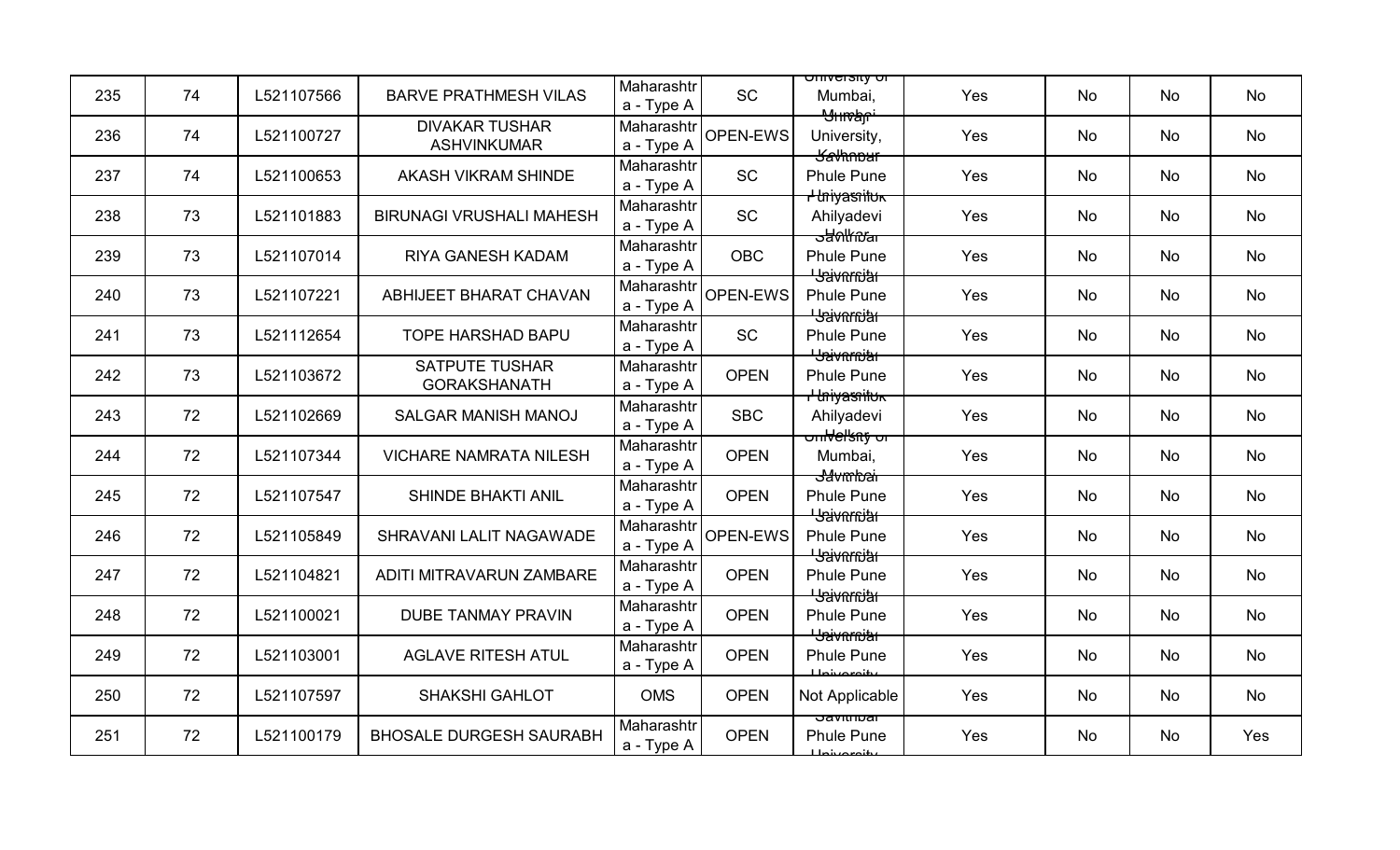| 252 | 72 | L521101261 | MEDANKAR DNYANESHWARI<br><b>GURUDAS</b>      | Maharashtr<br>a - Type A | OPEN-EWS    | <u>उत्रणाााण्वा</u><br><b>Phule Pune</b><br><del>' Jaivarniar</del> | Yes | No        | No        | No |
|-----|----|------------|----------------------------------------------|--------------------------|-------------|---------------------------------------------------------------------|-----|-----------|-----------|----|
| 253 | 72 | L521112181 | SHINDE YASHODHAN VISHWAS                     | Maharashtr<br>a - Type A | <b>OPEN</b> | <b>Phule Pune</b><br><b>L</b> Saivarnitat                           | Yes | No        | No        | No |
| 254 | 72 | L521105775 | <b>BHAGYSHREE SANJAY KAKADE</b>              | Maharashtr<br>a - Type A | <b>SC</b>   | <b>Phule Pune</b><br><del>Klaštrasähte</del>                        | Yes | <b>No</b> | No        | No |
| 255 | 71 | L521105764 | <b>BHOYAR ADITI ANIL</b>                     | Maharashtr<br>a - Type A | <b>OBC</b>  | Tukdoji<br><b>Mohoroj</b>                                           | Yes | <b>No</b> | <b>No</b> | No |
| 256 | 71 | L521102171 | KAMLIWALE BABY RAZA<br><b>TAJPEER</b>        | <b>OMS</b>               | <b>OPEN</b> | Not Applicable                                                      | Yes | No        | No        | No |
| 257 | 71 | L521100680 | ASMITA BALKRISHNA SATAV                      | Maharashtr<br>a - Type A | <b>OPEN</b> | उवणाााण्वा<br><b>Phule Pune</b><br>Llohroroity                      | Yes | No        | No        | No |
| 258 | 71 | L521100513 | AYUSHI CHANDRASHEKHAR<br><b>NAGRALE</b>      | <b>OMS</b>               | <b>OPEN</b> | Not Applicable                                                      | Yes | No        | No        | No |
| 259 | 71 | L521110203 | <b>SAMUDRA NISHANT</b><br><b>TATYASAHEB</b>  | Maharashtr<br>a - Type A | <b>SC</b>   | <u>oavitiibar</u><br><b>Phule Pune</b><br>بانمعميناط                | Yes | <b>No</b> | No        | No |
| 260 | 71 | L521101955 | KUMAWAT RAHUL BAJRANGLAL                     | <b>OMS</b>               | <b>OPEN</b> | Not Applicable                                                      | Yes | No        | <b>No</b> | No |
| 261 | 71 | L521106569 | CHANDANSHIV VAISHNAVI VIKAS                  | Maharashtr<br>a - Type A | <b>OPEN</b> | ਤਰvitribar<br><b>Phule Pune</b><br><del>' Jaivarniar</del>          | Yes | No        | No        | No |
| 262 | 71 | L521110358 | <b>DESHPANDE NAGESH ARUN</b>                 | Maharashtr<br>a - Type A | <b>OPEN</b> | <b>Phule Pune</b><br><del>Uniwanit</del>                            | Yes | No        | No        | No |
| 263 | 71 | L521105954 | <b>JADHAV ASHUTOSH BABARAO</b>               | Maharashtr<br>a - Type A | <b>OPEN</b> | Ramanand<br><del>ਤਰੋ0ftbar</del>                                    | Yes | No        | No        | No |
| 264 | 71 | L521112840 | RASE ATUL VITTHAL                            | Maharashtr<br>a - Type A | SC          | <b>Phule Pune</b><br><del>' Jaivarniar</del>                        | Yes | No        | No        | No |
| 265 | 71 | L521103817 | <b>JADHAV KANYASHRI BAJIRAO</b>              | Maharashtr<br>a - Type A | <b>OPEN</b> | <b>Phule Pune</b><br><del>Klaštrasämu</del>                         | Yes | <b>No</b> | No        | No |
| 266 | 71 | L521102419 | <b>MAYURI PRAKASHRAO</b><br><b>CHOUDHARI</b> | Maharashtr<br>a - Type A | <b>OBC</b>  | Tukdoji<br><del>Javhnnai</del>                                      | Yes | No        | No        | No |
| 267 | 71 | L521108406 | SAKSHI SURESH CHAVAN                         | Maharashtr<br>a - Type A | <b>OPEN</b> | <b>Phule Pune</b><br><del>Klastnasäme</del>                         | Yes | No        | No        | No |
| 268 | 71 | L521102488 | AMAR NATTHUJI NIKUDE                         | Maharashtr<br>a - Type A | <b>OBC</b>  | Tukdoji                                                             | Yes | No        | No        | No |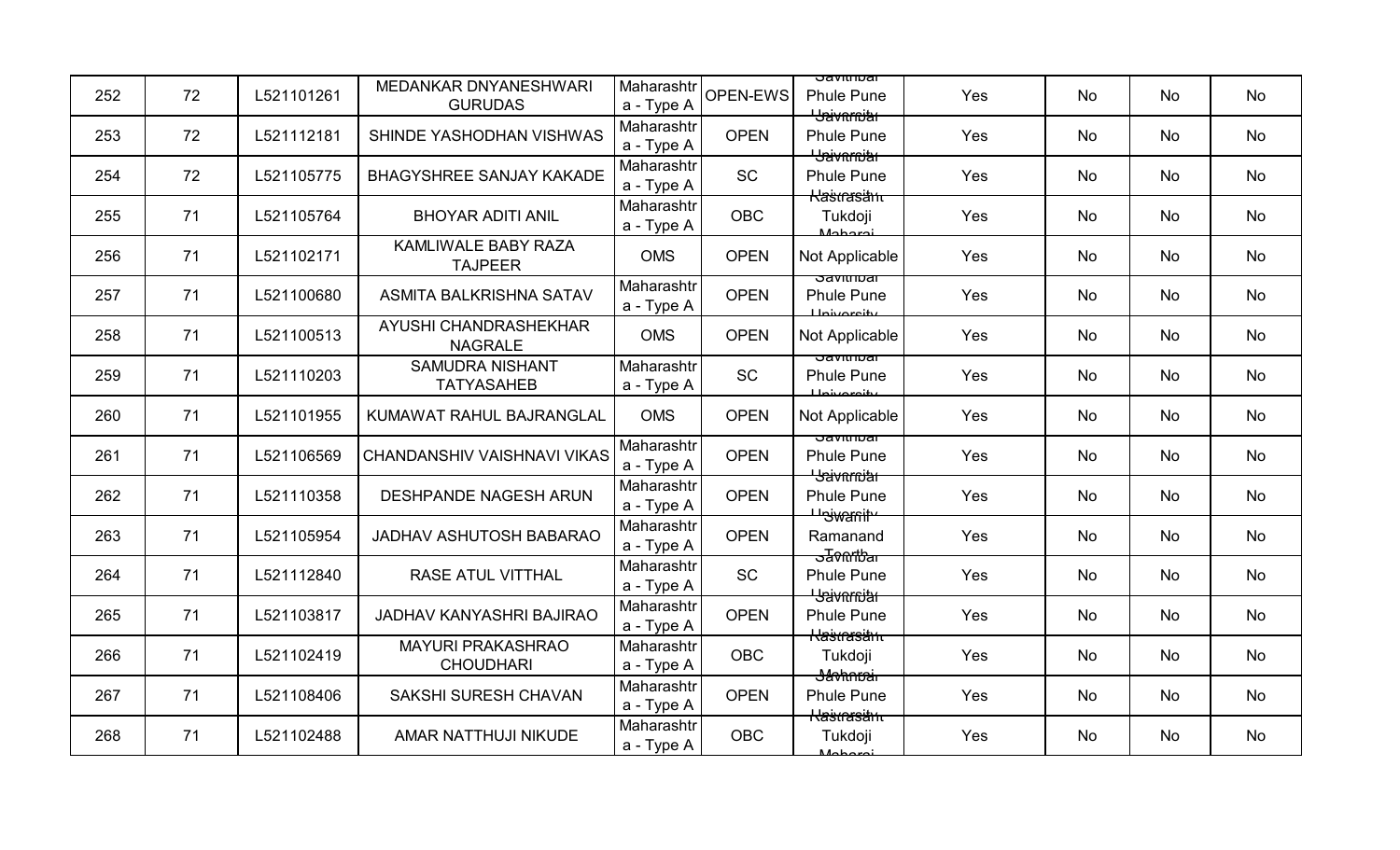| 269 | 70 | L521109023 | SHINDE VISHAKHA TANAJI               | Maharashtr<br>a - Type A | <b>OPEN</b> | <u> Javitiivar</u><br><b>Phule Pune</b><br><del>Uniwanit</del> | Yes | <b>No</b> | No | No |
|-----|----|------------|--------------------------------------|--------------------------|-------------|----------------------------------------------------------------|-----|-----------|----|----|
| 270 | 70 | L521109520 | KULKARNI GOPAL VIJAYRAO              | Maharashtr<br>a - Type A | <b>OPEN</b> | Ramanand<br><del>ਤਰ</del> ੋਂ ਅੇਜ਼ੀਏ ਕ                          | Yes | No        | No | No |
| 271 | 70 | L521109052 | SHAIKH ISHTEYAK SHAHEBAJ             | Maharashtr<br>a - Type A | OPEN-EWS    | <b>Phule Pune</b><br><del>' Jaivarniar</del>                   | Yes | No        | No | No |
| 272 | 70 | L521102507 | <b>MAHEK AZIZ SHAIKH</b>             | Maharashtr<br>a - Type A | OPEN-EWS    | <b>Phule Pune</b><br><del>' Jaivnmiar</del>                    | Yes | <b>No</b> | No | No |
| 273 | 70 | L521105819 | SHELKE RATNADEEP BABRUVAN            | Maharashtr<br>a - Type A | OPEN-EWS    | <b>Phule Pune</b><br><b>Haivnmith</b>                          | Yes | <b>No</b> | No | No |
| 274 | 70 | L521102396 | WAGH MILIND RAJKUMAR                 | Maharashtr<br>a - Type A | OPEN-EWS    | <b>Phule Pune</b>                                              | Yes | No        | No | No |
| 275 | 70 | L521101421 | ATHARVA SANJAY DESHMUKH              | Maharashtr<br>a - Type A | <b>OPEN</b> | <del>Janiroradye</del><br><b>Baba</b><br><del>'Savmuati'</del> | Yes | No        | No | No |
| 276 | 70 | L521110857 | <b>WANIA SNEHAL JOHN</b>             | Maharashtr<br>a - Type A | <b>OPEN</b> | <b>Phule Pune</b><br><b>Baivnmith</b>                          | Yes | No        | No | No |
| 277 | 70 | L521101793 | NEHA ANANTA WALANJ                   | Maharashtr<br>a - Type A | <b>OPEN</b> | <b>Phule Pune</b><br><del>⊔sinvajt</del>                       | Yes | <b>No</b> | No | No |
| 278 | 70 | L521103614 | SAKUNDE PRATHAMESH<br><b>DHANAJI</b> | Maharashtr<br>a - Type A | OPEN-EWS    | University,<br><b>Kathnbur</b>                                 | Yes | No        | No | No |
| 279 | 70 | L521110593 | <b>JAGRUT ACHYUT JOGLEKAR</b>        | Maharashtr<br>a - Type A | <b>OPEN</b> | <b>Phule Pune</b><br><b>Havarnia</b>                           | Yes | No        | No | No |
| 280 | 70 | L521106280 | <b>KAMBLE NUPUR KISHOR</b>           | Maharashtr<br>a - Type A | <b>OPEN</b> | <b>Phule Pune</b><br><del>' Jaivnmiar</del>                    | Yes | No        | No | No |
| 281 | 70 | L521111430 | PAWAR OM BHARAT                      | Maharashtr<br>a - Type A | OPEN-EWS    | <b>Phule Pune</b><br><del>' Jaivarniar</del>                   | Yes | No        | No | No |
| 282 | 70 | L521106418 | <b>VIRMALE ARCHANA BHIKABHAU</b>     | Maharashtr<br>a - Type A | <b>OBC</b>  | <b>Phule Pune</b><br><del>' Jaivarniar</del>                   | Yes | No        | No | No |
| 283 | 70 | L521101900 | <b>BAGUL GANESH SATISH</b>           | Maharashtr<br>a - Type A | <b>OPEN</b> | <b>Phule Pune</b><br><del>' Jaivarniar</del>                   | Yes | <b>No</b> | No | No |
| 284 | 70 | L521104965 | <b>CHAUDHARI RATAN RUPARAM</b>       | Maharashtr<br>a - Type A | <b>OPEN</b> | <b>Phule Pune</b><br><del>' Jaivarniar</del>                   | Yes | No        | No | No |
| 285 | 70 | L521111721 | <b>VISHAL BHALERAO</b>               | Maharashtr<br>a - Type A | <b>OPEN</b> | <b>Phule Pune</b><br>للمعميشمل                                 | Yes | No        | No | No |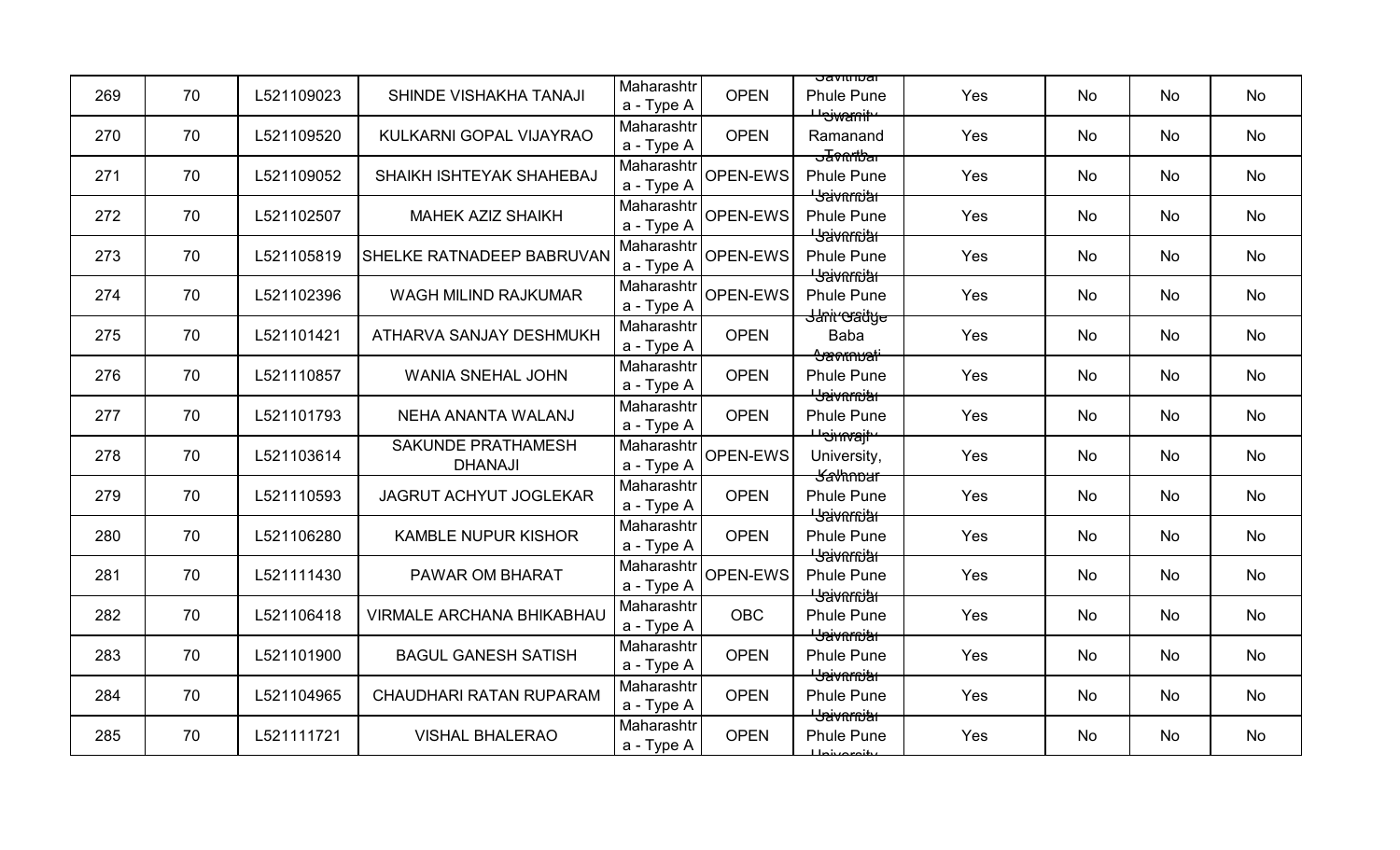| 286 | 69 | L521111030 | PRITAM CHANDRAKANT<br><b>BIRAJDAR</b> | Maharashtr<br>a - Type A | <b>OPEN</b> | ਹwam<br>Ramanand<br><del>ਤਰγ∩∩ਇੰਕ</del> ਾ     | Yes | No        | No        | No |
|-----|----|------------|---------------------------------------|--------------------------|-------------|-----------------------------------------------|-----|-----------|-----------|----|
| 287 | 69 | L521103467 | KANE ATHARV MAKRAND                   | Maharashtr<br>a - Type A | <b>OPEN</b> | <b>Phule Pune</b><br><del>Jani oradye</del>   | Yes | No        | No        | No |
| 288 | 69 | L521107181 | THOKARE YOGESH DEVIDAS                | Maharashtr<br>a - Type A | <b>OBC</b>  | Baba<br><del>Savmuali</del>                   | Yes | <b>No</b> | No        | No |
| 289 | 69 | L521105297 | KUMBHAR ANUSAYA HARIBHAU              | Maharashtr<br>a - Type A | <b>OBC</b>  | <b>Phule Pune</b><br><del>' Jaivnrniar</del>  | Yes | <b>No</b> | <b>No</b> | No |
| 290 | 69 | L521111377 | <b>CHAUHAN SUMAN ASHOK</b>            | Maharashtr<br>a - Type A | <b>OPEN</b> | <b>Phule Pune</b><br><del>Ulniersniț ur</del> | Yes | No        | No        | No |
| 291 | 69 | L521109206 | PAWAR SHARVIL KAILAS                  | Maharashtr<br>a - Type A | <b>OPEN</b> | Mumbai,<br><del>J4vmbai</del>                 | Yes | No        | No        | No |
| 292 | 69 | L521106980 | SAKSHI BHASKAR KHADEPATIL             | Maharashtr<br>a - Type A | NT 3 (NT-D) | <b>Phule Pune</b><br><del>, Iniyasnitok</del> | Yes | No        | No        | No |
| 293 | 68 | L521100079 | PIRJADE MEHARAJ ALLIYODDIN            | Maharashtr<br>a - Type A | <b>OPEN</b> | Ahilyadevi<br><del>obolkna</del>              | Yes | <b>No</b> | No        | No |
| 294 | 68 | L521100883 | ABHISHEK JAYWANT RAMANE               | Maharashtr<br>a - Type A | <b>OPEN</b> | <b>Phule Pune</b><br><del>' Jaivnmiar</del>   | Yes | No        | <b>No</b> | No |
| 295 | 68 | L521107861 | <b>DIGHE VAISHNAVI BALKRISHNA</b>     | Maharashtr<br>a - Type A | <b>OPEN</b> | <b>Phule Pune</b><br><del>Usivarnitar</del>   | Yes | No        | No        | No |
| 296 | 68 | L521108180 | PAWAR PRATHAMESH SUNIL                | Maharashtr<br>a - Type D | <b>OPEN</b> | <b>Phule Pune</b><br><b>L</b> aivarnia        | Yes | <b>No</b> | No        | No |
| 297 | 68 | L521104789 | DONGARE KARAN KISHOR                  | Maharashtr<br>a - Type A | <b>OBC</b>  | <b>Phule Pune</b><br><del>Usivarniar</del>    | Yes | No        | No        | No |
| 298 | 68 | L521110657 | <b>MANE ANAND SUNIL</b>               | Maharashtr<br>a - Type A | <b>OPEN</b> | <b>Phule Pune</b><br><del>I Iniyasnituk</del> | Yes | No        | No        | No |
| 299 | 68 | L521112495 | <b>LAXMAN KANTILAL KORAKE</b>         | Maharashtr<br>a - Type A | <b>OPEN</b> | Ahilyadevi<br><del>sawlknar</del>             | Yes | No        | No        | No |
| 300 | 68 | L521106288 | <b>AKASH VILAS KAMBLE</b>             | Maharashtr<br>a - Type A | <b>SC</b>   | <b>Phule Pune</b><br><del>' Jaivarniar</del>  | No  | No        | No        | No |
| 301 | 67 | L521109841 | AYUSH RAMDAS AKKALE                   | Maharashtr<br>a - Type A | <b>OBC</b>  | <b>Phule Pune</b><br><del>Uniwanit</del>      | Yes | No        | No        | No |
| 302 | 67 | L521109019 | <b>KRISHNA RAJESH WATTAMWAR</b>       | Maharashtr<br>a - Type A | OPEN-EWS    | Ramanand<br>Toorth                            | Yes | No        | No        | No |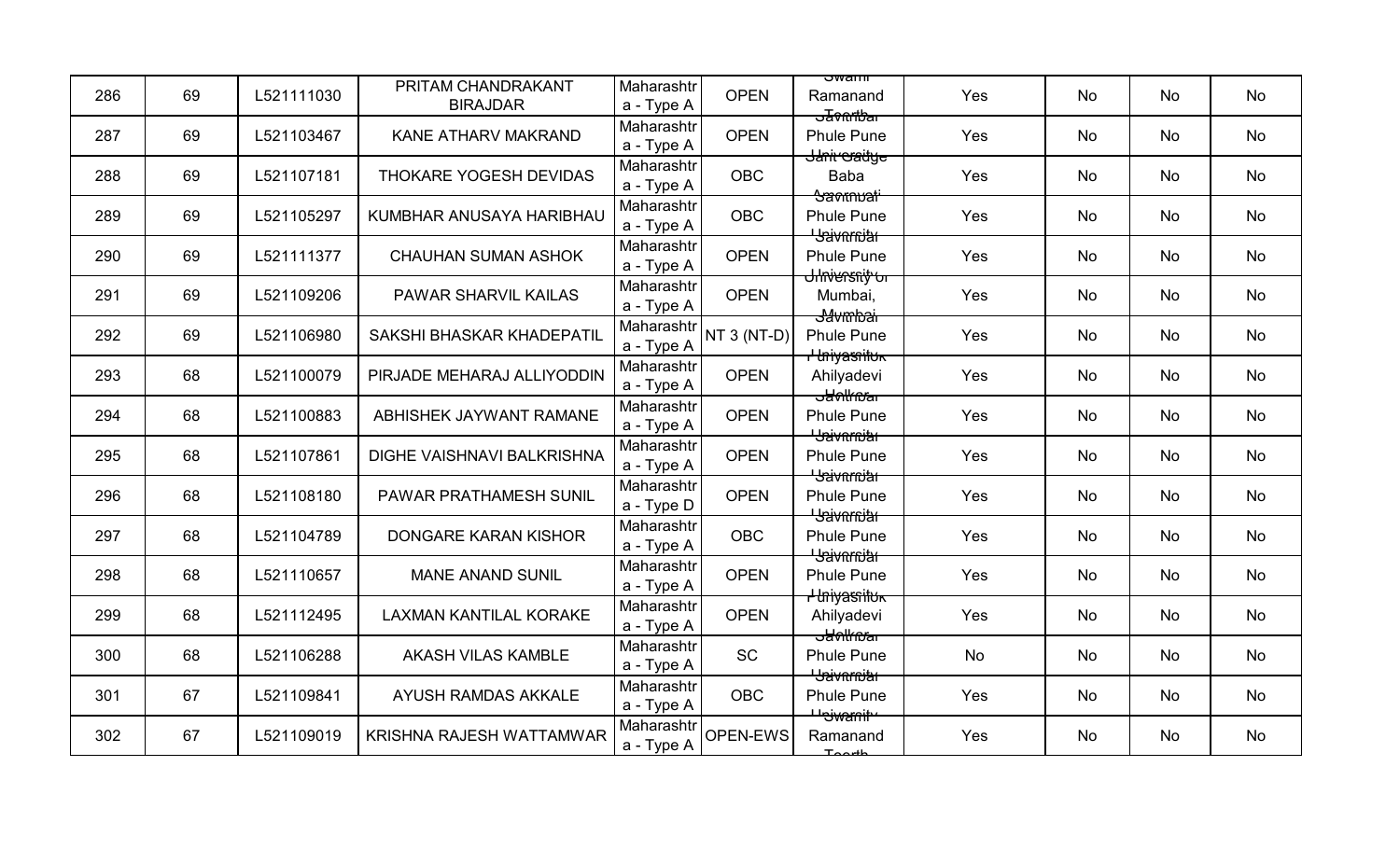| 303 | 67 | L521109898 | MEGHARE YASH SARJERAO                      | Maharashtr<br>a - Type A | <b>OPEN</b>        | ᄞ<br><b>Babasaheb</b>                                    | Yes | No        | No        | No |
|-----|----|------------|--------------------------------------------|--------------------------|--------------------|----------------------------------------------------------|-----|-----------|-----------|----|
| 304 | 67 | L521111126 | SONAWANE SURABHI RAJENDRA                  | Maharashtr<br>a - Type A | <b>OPEN</b>        | <del>^უhიქცი</del><br>University,<br><del>Savhnbur</del> | Yes | No        | No        | No |
| 305 | 67 | L521100970 | <b>TAKALE ABHISHEK VINOD</b>               | Maharashtr<br>a - Type A | <b>OBC</b>         | <b>Phule Pune</b><br><del>' Jaivnmiar</del>              | Yes | <b>No</b> | No        | No |
| 306 | 67 | L521108385 | AWADE SHRAWANI MANOHAR                     | Maharashtr<br>a - Type A | <b>SC</b>          | <b>Phule Pune</b><br><del>' Jaivnrniar</del>             | Yes | <b>No</b> | <b>No</b> | No |
| 307 | 67 | L521105665 | <b>ITAP VAIBHAV NARAYAN</b>                | Maharashtr<br>a - Type A | <b>SBC</b>         | <b>Phule Pune</b><br><b>L</b> Saivarnia                  | Yes | No        | No        | No |
| 308 | 67 | L521111376 | AKSHAY BABASAHEB HINGANE                   | Maharashtr<br>a - Type A | <b>OPEN</b>        | <b>Phule Pune</b><br><del>⊔sinvajt</del>                 | Yes | No        | No        | No |
| 309 | 67 | L521108747 | BEHERE DHIRAJ RAMCHANDRA                   | Maharashtr<br>a - Type A | $NT 2 (NT-C)$      | University,<br><del>"Silhvaji"</del>                     | Yes | No        | No        | No |
| 310 | 67 | L521107824 | JAGADALE TEJAS HEMANT                      | Maharashtr<br>a - Type A | <b>OPEN</b>        | University,<br><del>"∕sllanı"</del>                      | Yes | <b>No</b> | No        | No |
| 311 | 66 | L521100906 | <b>ABHIRAM RAJESHWAR</b><br><b>UMBARGE</b> | Maharashtr<br>a - Type A | <b>OPEN</b>        | Ramanand<br><del>ਤਰ√n∩tbar</del>                         | Yes | No        | <b>No</b> | No |
| 312 | 66 | L521105138 | NANDPATIL ABHISHEK SANJAY                  | Maharashtr<br>a - Type A | <b>OBC</b>         | <b>Phule Pune</b><br><del>Usivarnitar</del>              | Yes | No        | No        | No |
| 313 | 66 | L521109260 | <b>GANGARDE SURAJ SHIVAJI</b>              | Maharashtr<br>a - Type A | <b>OBC</b>         | <b>Phule Pune</b><br>بعنصور فللمستعين                    | Yes | <b>No</b> | No        | No |
| 314 | 66 | L521102406 | SOMWANSHI KARTIK AMARSINH                  | Maharashtr<br>a - Type A | OPEN-EWS           | <b>Babasaheb</b><br><del>Samhodkge</del>                 | Yes | No        | No        | No |
| 315 | 66 | L521109172 | <b>LONARE NIKHIL VIJAY</b>                 | Maharashtr<br>a - Type A | <b>SC</b>          | Baba<br><del>'Savmuati'</del>                            | Yes | No        | No        | No |
| 316 | 66 | L521111084 | KARHE SHEETAL DADABHAU                     | Maharashtr<br>a - Type A | <b>NT 2 (NT-C)</b> | <b>Phule Pune</b><br><del>' Jaivnmiar</del>              | Yes | No        | No        | No |
| 317 | 66 | L521103006 | OM ATUL BADVE                              | Maharashtr<br>a - Type A | <b>OPEN</b>        | <b>Phule Pune</b><br><del>' Jaivarniar</del>             | Yes | No        | No        | No |
| 318 | 66 | L521106257 | <b>BAGADE ABHIJEET DHIRAJ</b>              | Maharashtr<br>a - Type A | SC                 | <b>Phule Pune</b><br><del>'Jaivarniar</del>              | Yes | No        | No        | No |
| 319 | 66 | L521104786 | YEDE ABHIRAT BHARAT                        | Maharashtr<br>a - Type A | NT 2 (NT-C)        | <b>Phule Pune</b><br>بانمع مبرنا ملك                     | Yes | No        | No        | No |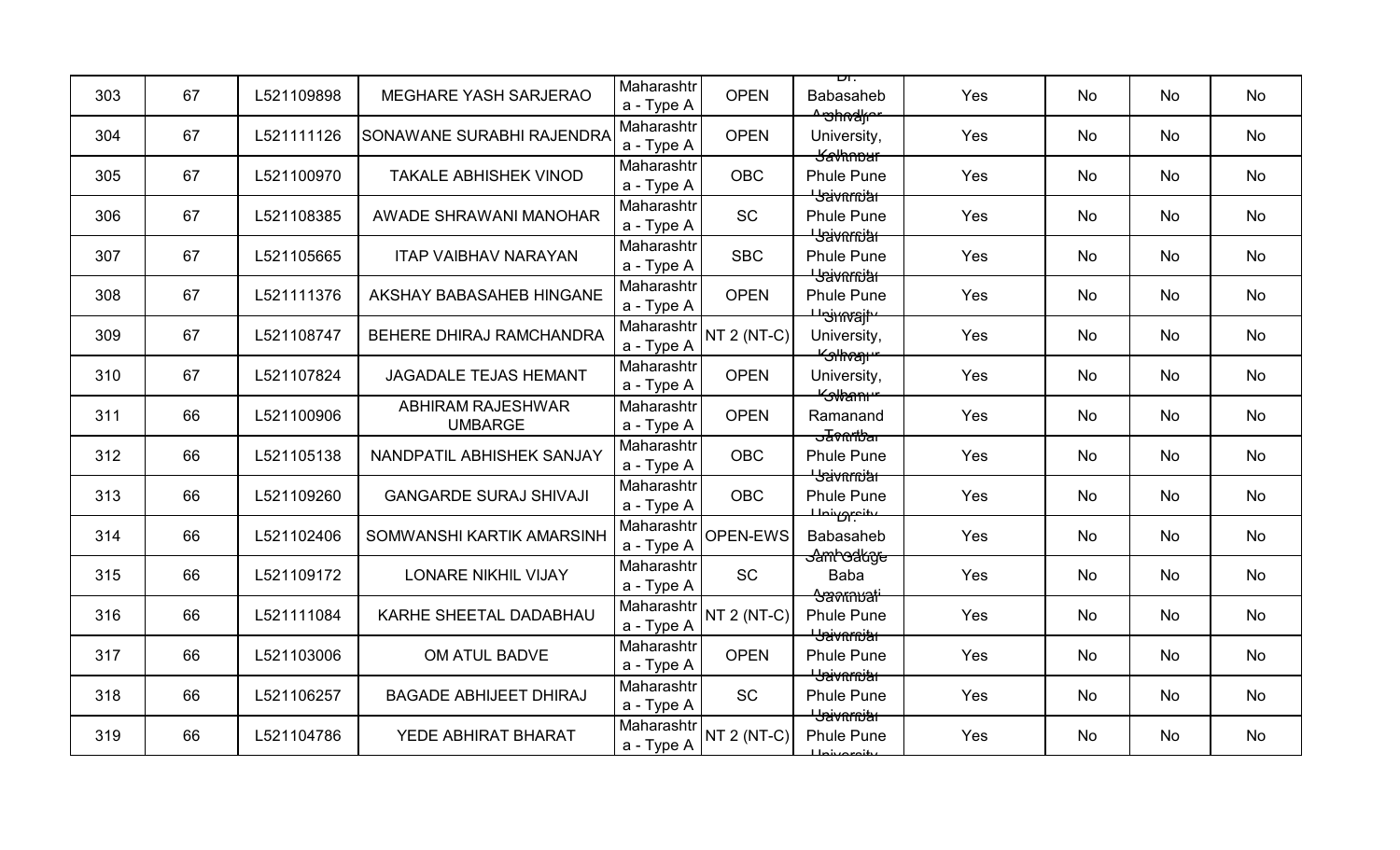| 320 | 66 | L521101545 | <b>KARVE SANJANA DILIP</b>                        | Maharashtr<br>a - Type A | <b>SC</b>   | $\pi$ astrasam<br>Tukdoji                                   | Yes | <b>No</b> | No | No |
|-----|----|------------|---------------------------------------------------|--------------------------|-------------|-------------------------------------------------------------|-----|-----------|----|----|
| 321 | 66 | L521109702 | <b>KATKAR PRATHAMESH</b><br><b>RAMESHWAR</b>      | Maharashtr<br>a - Type A | <b>OPEN</b> | <del>- unyasmun</del><br>Ahilyadevi<br><del>oblylknar</del> | Yes | <b>No</b> | No | No |
| 322 | 66 | L521105387 | SIDDHIKA DATTATRAY SHEDGE                         | Maharashtr<br>a - Type A | <b>OPEN</b> | <b>Phule Pune</b>                                           | Yes | No        | No | No |
| 323 | 66 | L521107123 | <b>BARANVAL VISHAL KUMAR</b><br>NANHEKESHAVPRASAD | Maharashtr<br>a - Type A | <b>OPEN</b> | <del>Ulnversniy ur</del><br>Mumbai,<br><del>J</del> avmbar  | Yes | <b>No</b> | No | No |
| 324 | 66 | L521109678 | <b>KAMTHE AUDUMBAR</b><br><b>DNYANESHWAR</b>      | Maharashtr<br>a - Type A | <b>OPEN</b> | <b>Phule Pune</b><br><del>' Jaivnrniar</del>                | Yes | <b>No</b> | No | No |
| 325 | 66 | L521104615 | SHINDE AVISHKAR GANESH                            | Maharashtr<br>a - Type A | <b>OPEN</b> | <b>Phule Pune</b>                                           | Yes | No        | No | No |
| 326 | 66 | L521111920 | <b>BABAR SOMESH MADHUKAR</b>                      | Maharashtr<br>a - Type A | <b>SC</b>   | <del>Ulniersniț ur</del><br>Mumbai,<br><del>J</del> avmbar  | Yes | <b>No</b> | No | No |
| 327 | 66 | L521107841 | MACCHINDRA DHUMAL                                 | Maharashtr<br>a - Type A | <b>OPEN</b> | <b>Phule Pune</b><br><del>' Jaivarniar</del>                | Yes | No        | No | No |
| 328 | 65 | L521106981 | PATIL AKSHATA ANIL                                | Maharashtr<br>a - Type A | <b>OBC</b>  | <b>Phule Pune</b><br><del>' Jaivnmiar</del>                 | Yes | <b>No</b> | No | No |
| 329 | 65 | L521103072 | DHUMAL PRANAV RAVINDRA                            | Maharashtr<br>a - Type A | <b>OPEN</b> | <b>Phule Pune</b><br><b>Haivarnith</b>                      | Yes | <b>No</b> | No | No |
| 330 | 65 | L521104841 | ROHIDA VIJAY PURSHOTTAM                           | Maharashtr<br>a - Type A | <b>OPEN</b> | <b>Phule Pune</b><br><b>L</b> Saivarnitat                   | Yes | <b>No</b> | No | No |
| 331 | 65 | L521104204 | PARKHE OMKAR NARENDRA                             | Maharashtr<br>a - Type A | <b>SC</b>   | <b>Phule Pune</b><br><del>' Jaivnmiar</del>                 | Yes | <b>No</b> | No | No |
| 332 | 65 | L521109897 | SATPUTE SHRAVANI DEVIDAS                          | Maharashtr<br>a - Type A | <b>SC</b>   | <b>Phule Pune</b><br><b>Bavarnital</b>                      | Yes | No        | No | No |
| 333 | 65 | L521101585 | <b>ARYA MORE</b>                                  | Maharashtr<br>a - Type A | <b>OPEN</b> | <b>Phule Pune</b><br><del>Usiwanit</del>                    | Yes | No        | No | No |
| 334 | 65 | L521109194 | <b>PANCHAL KRISHNA</b><br><b>PARMESHWAR</b>       | Maharashtr<br>a - Type A | <b>OPEN</b> | Ramanand<br>Toorth                                          | Yes | <b>No</b> | No | No |
| 335 | 65 | L521101564 | <b>JHAASHISHKUMAR</b><br><b>SHRIVIKRAMKUMAR</b>   | <b>OMS</b>               | <b>OPEN</b> | Not Applicable                                              | Yes | No        | No | No |
| 336 | 65 | L521109380 | <b>GADE YURADNYA VIDYASAGAR</b>                   | Maharashtr<br>a - Type A | <b>SC</b>   | ਹwam<br>Ramanand<br>Toorth                                  | Yes | <b>No</b> | No | No |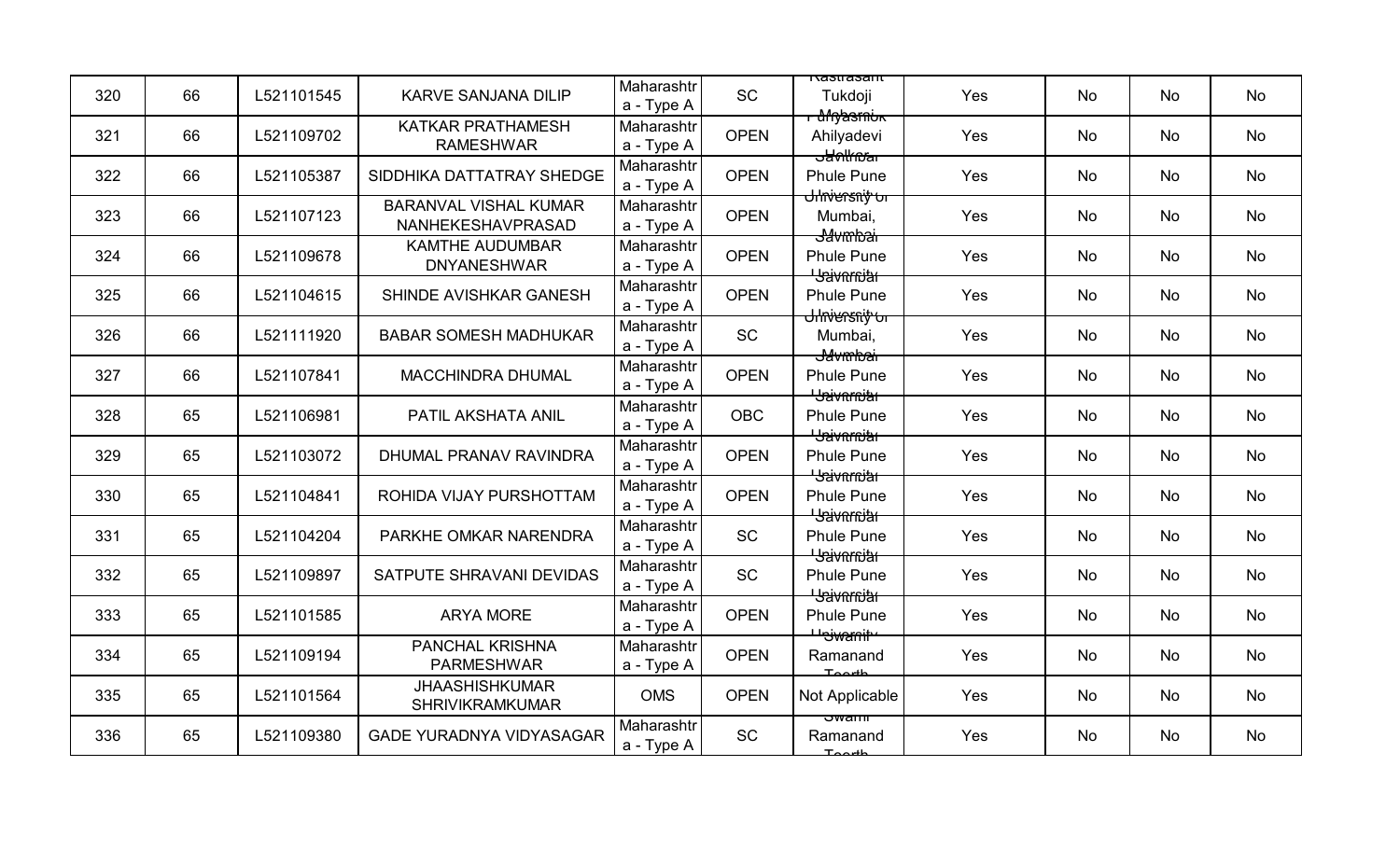| 337 | 65 | L521108447 | PAWAN CHANDRASHEKHAR<br><b>TIKLE</b>          | Maharashtr<br>a - Type A | <b>OBC</b>    | <del>उताात उत्पतुष</del><br><b>Baba</b>                        | Yes | No        | No        | No |
|-----|----|------------|-----------------------------------------------|--------------------------|---------------|----------------------------------------------------------------|-----|-----------|-----------|----|
| 338 | 65 | L521110345 | ZOMBADE DEEPAK RAMDAS                         | Maharashtr<br>a - Type A | <b>SC</b>     | <del>Aavknuati</del><br><b>Phule Pune</b><br><b>Baivarnith</b> | Yes | No        | No        | No |
| 339 | 65 | L521109299 | <b>BIDWE SHANTANU PRABHAKAR</b>               | Maharashtr<br>a - Type A | <b>OPEN</b>   | <b>Phule Pune</b><br><del>Ulnversniy ur</del>                  | Yes | <b>No</b> | No        | No |
| 340 | 64 | L521111787 | <b>ZOYA SALIM SAYYAD</b>                      | Maharashtr<br>a - Type A | <b>OPEN</b>   | Mumbai,<br><del>J4vmbai</del>                                  | Yes | <b>No</b> | <b>No</b> | No |
| 341 | 64 | L521102884 | KAKARE SOUMYA MADHAV                          | Maharashtr<br>a - Type A | <b>OPEN</b>   | <b>Phule Pune</b><br><b>L</b> Saivarnia                        | Yes | No        | No        | No |
| 342 | 64 | L521110543 | SARODE PRARTHANA ANKUSH                       | Maharashtr<br>a - Type A | <b>OPEN</b>   | <b>Phule Pune</b><br><del>Usivarniar</del>                     | Yes | No        | No        | No |
| 343 | 64 | L521100022 | <b>MANASI VIJAY TANPURE</b>                   | Maharashtr<br>a - Type A | <b>OPEN</b>   | <b>Phule Pune</b><br><del>' Jaivarniar</del>                   | Yes | No        | No        | No |
| 344 | 64 | L521102950 | SHIKHARE AKASH RAJU                           | Maharashtr<br>a - Type A | <b>SC</b>     | <b>Phule Pune</b><br><b>Havarnita</b>                          | Yes | No        | No        | No |
| 345 | 64 | L521108568 | RUTUJA DATTATRAY MALEKAR                      | Maharashtr<br>a - Type A | <b>OPEN</b>   | <b>Phule Pune</b><br><del>' Jaivnrniar</del>                   | Yes | No        | No        | No |
| 346 | 63 | L521108284 | <b>GAWALI PRANAY NANDKISHOR</b>               | Maharashtr<br>a - Type A | <b>OPEN</b>   | <b>Phule Pune</b><br><b>Havarnia</b>                           | Yes | No        | No        | No |
| 347 | 63 | L521102136 | <b>ANJALI SUNIL KAMBLE</b>                    | Maharashtr<br>a - Type A | <b>SC</b>     | <b>Phule Pune</b><br><del>' Jaivarnjar</del>                   | Yes | No        | No        | No |
| 348 | 63 | L521107126 | POONAM CHARANLAL PARDESHI                     | Maharashtr<br>a - Type A | <b>OPEN</b>   | <b>Phule Pune</b><br><del>Usivarniar</del>                     | Yes | No        | No        | No |
| 349 | 63 | L521104891 | <b>CHAKHALE ADITI BABAN</b>                   | Maharashtr<br>a - Type A | <b>SC</b>     | <b>Phule Pune</b><br><del>I Iniyasılluk</del>                  | Yes | No        | No        | No |
| 350 | 62 | L521101262 | <b>SABALE VIKRAMSINH</b><br><b>JAYPRAKASH</b> | Maharashtr<br>a - Type A | $NT 3 (NT-D)$ | Ahilyadevi<br><del>sawlkna s</del>                             | Yes | No        | No        | No |
| 351 | 62 | L521104921 | <b>GAWARI AVISHKAR NAVNATH</b>                | Maharashtr<br>a - Type A | OPEN-EWS      | <b>Phule Pune</b><br><del>' Jaivarniar</del>                   | Yes | No        | No        | No |
| 352 | 62 | L521101543 | <b>GAURI RAVINDRA PAWAR</b>                   | Maharashtr<br>a - Type A | <b>OPEN</b>   | <b>Phule Pune</b><br><del>⊔ojmajt</del>                        | Yes | No        | No        | No |
| 353 | 62 | L521110109 | RAWOL POURNIMA ATUL                           | Maharashtr<br>a - Type A | <b>OPEN</b>   | University,<br>Kolbonur                                        | Yes | No        | No        | No |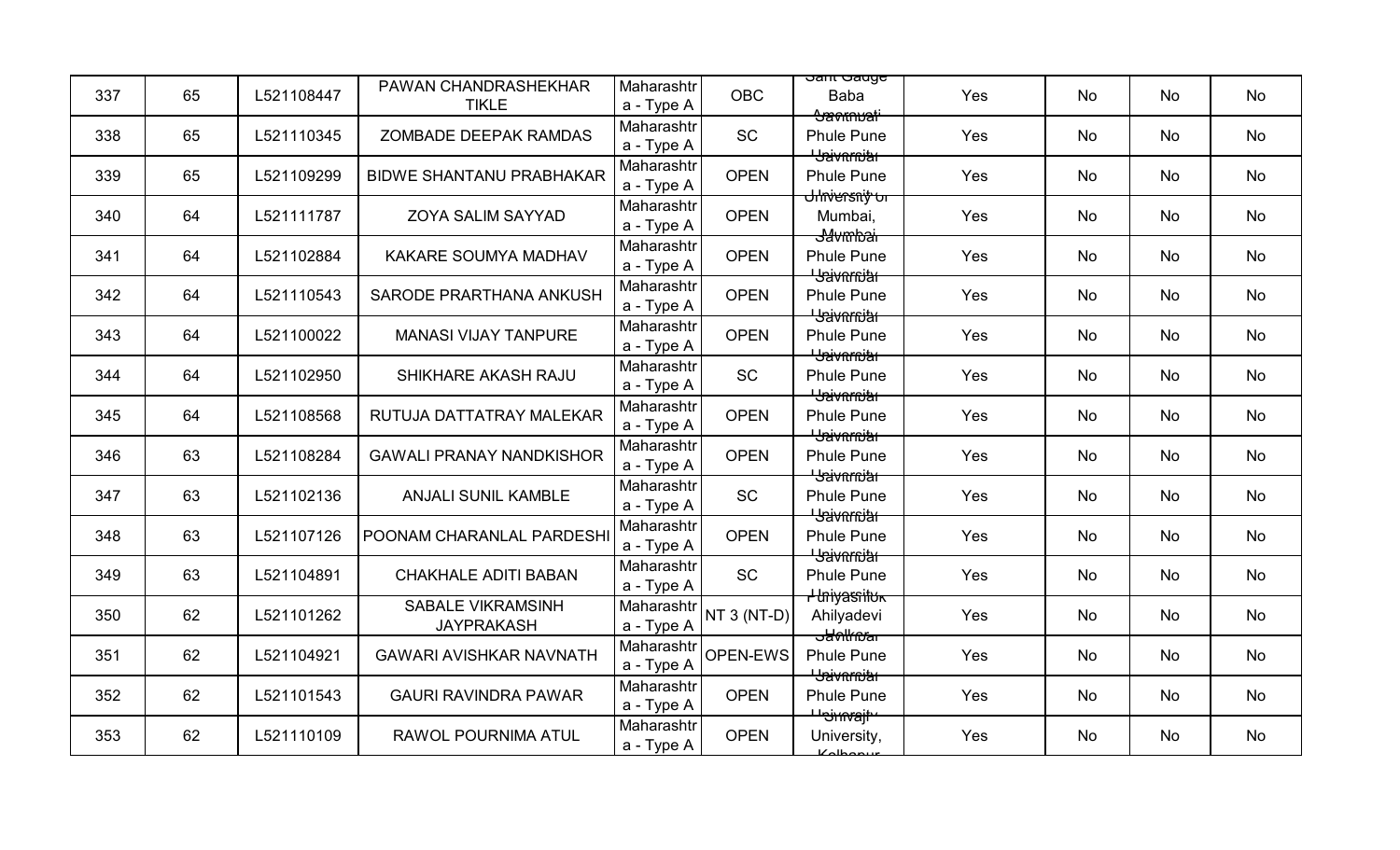| 354 | 62 | L521103815 | BAGWAN SARTAJ ALAM LALLAN<br>ALI           | <b>OMS</b>               | <b>OPEN</b>   | Not Applicable                                            | Yes | No        | No        | No        |
|-----|----|------------|--------------------------------------------|--------------------------|---------------|-----------------------------------------------------------|-----|-----------|-----------|-----------|
| 355 | 62 | L521110466 | TOMPE VAISHNAVI SURYABHAN                  | Maharashtr<br>a - Type A | OPEN-EWS      | oaviui⊍ai<br><b>Phule Pune</b><br><del>' Jaivnrniar</del> | Yes | No        | No        | No        |
| 356 | 62 | L521102606 | YASH VIJAY INGLE                           | Maharashtr<br>a - Type A | OPEN-EWS      | <b>Phule Pune</b><br><b>Baivnmith</b>                     | Yes | No        | No        | No        |
| 357 | 62 | L521112071 | <b>GHADAGE SANTOSH</b><br><b>DATTATRAY</b> | Maharashtr<br>a - Type A | <b>SC</b>     | <b>Phule Pune</b><br><del>' Jaivnmiar</del>               | Yes | No        | No        | No        |
| 358 | 62 | L521107360 | MARNE TEJAS LAXMAN                         | Maharashtr<br>a - Type A | <b>OPEN</b>   | <b>Phule Pune</b><br><del>, Iniyasituk</del>              | Yes | No        | No        | No        |
| 359 | 61 | L521105126 | PAWAR SUPRIYA MADHUKAR                     | Maharashtr<br>a - Type A | $NT 2 (NT-C)$ | Ahilyadevi<br><u> Helker</u>                              | Yes | No        | No        | No        |
| 360 | 61 | L521111111 | KAKADE ASHISH AVINASH                      | Maharashtr<br>a - Type A | <b>OPEN</b>   | <b>Babasaheb</b><br><del>Sabarlbar</del>                  | Yes | No        | No        | No        |
| 361 | 61 | L521102425 | PURANDARE JAY PRASAD                       | Maharashtr<br>a - Type A | <b>OPEN</b>   | <b>Phule Pune</b><br>خنصور بنصلك                          | Yes | No        | <b>No</b> | No        |
| 362 | 61 | L521109993 | FERE PRANAV VIJAY                          | Maharashtr<br>a - Type A | <b>OPEN</b>   | <b>Babasaheb</b><br><del>Sabarlbar</del>                  | Yes | No        | No        | No        |
| 363 | 61 | L521107834 | <b>ISHA ANKUSH DALVI</b>                   | Maharashtr<br>a - Type A | <b>OPEN</b>   | <b>Phule Pune</b><br><del>U siwanit y</del>               | Yes | No        | No        | No        |
| 364 | 61 | L521107170 | PANCHAL SHWETA GANGADHAR                   | Maharashtr<br>a - Type A | <b>OBC</b>    | Ramanand<br><del>ਤਰγ∩ntbar</del>                          | Yes | No        | No        | No        |
| 365 | 61 | L521108212 | KOLI SHITAL JAGANNATH                      | Maharashtr<br>a - Type A | <b>OPEN</b>   | <b>Phule Pune</b><br>ببنانيتهم بنصاحا                     | Yes | <b>No</b> | No        | <b>No</b> |
| 366 | 61 | L521103120 | <b>SADULISLAM YUNUS SHAIKH</b>             | Maharashtr<br>a - Type A | OPEN-EWS      | <b>Babasaheb</b><br><del>Sabadbar</del>                   | Yes | No        | No        | No        |
| 367 | 61 | L521106204 | <b>SAWANT OMKAR RAHUL</b>                  | Maharashtr<br>a - Type A | <b>OPEN</b>   | <b>Phule Pune</b><br><del>' Jaivarniar</del>              | Yes | No        | No        | No        |
| 368 | 61 | L521102386 | <b>GORE TEJAS SHIVAJI</b>                  | Maharashtr<br>a - Type A | <b>SC</b>     | <b>Phule Pune</b><br><del>Klastnasänte</del>              | Yes | <b>No</b> | <b>No</b> | No        |
| 369 | 61 | L521108551 | <b>AYUSH SURESH RAUT</b>                   | Maharashtr<br>a - Type A | <b>SC</b>     | Tukdoji<br><del>onMehsity'or</del>                        | Yes | No        | No        | No        |
| 370 | 61 | L521102163 | <b>DEVENDRA NANDAKUMAR JOSH</b>            | Maharashtr<br>a - Type A | <b>OPEN</b>   | Mumbai,<br>Mumbai                                         | Yes | No        | No        | No        |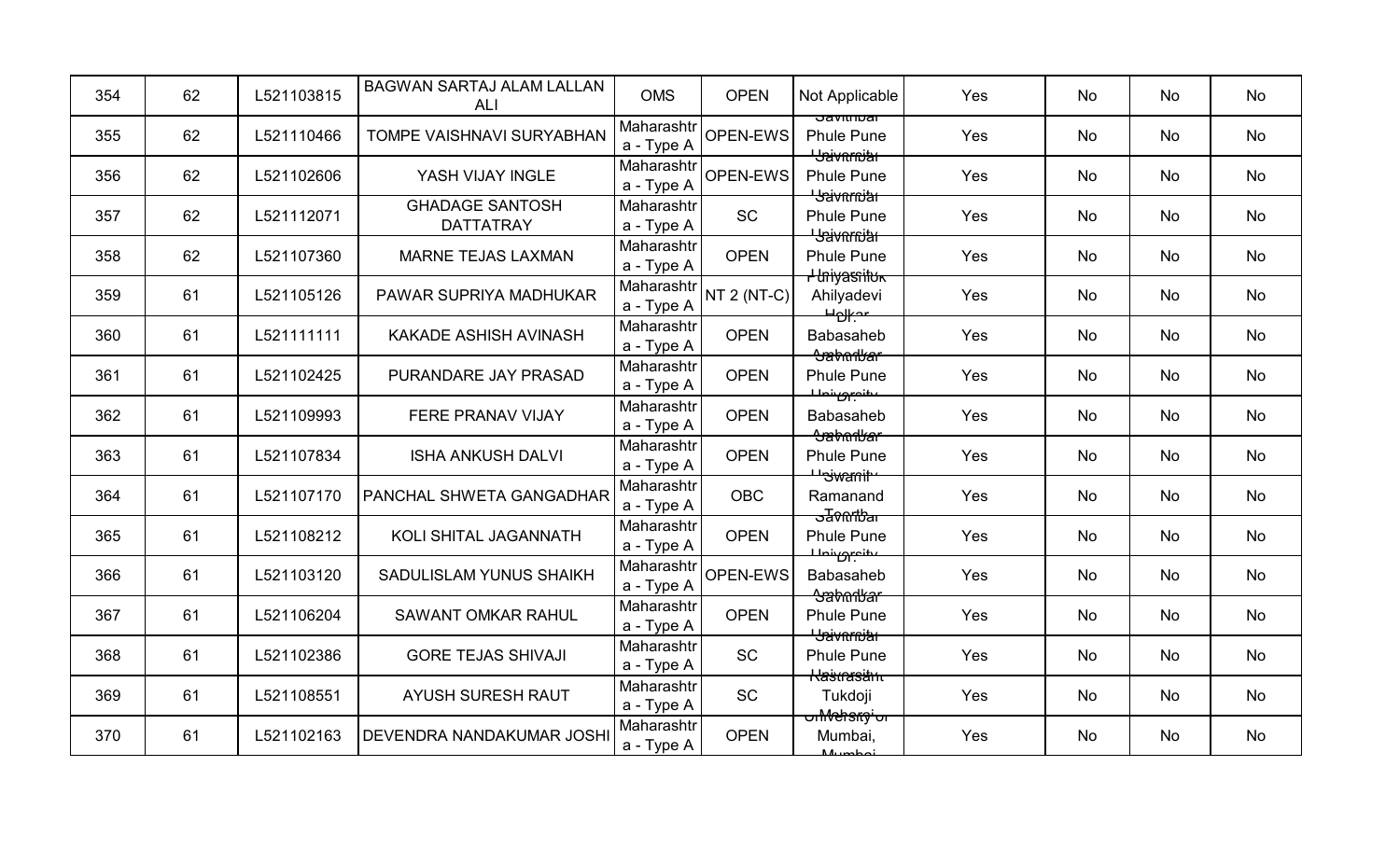| 371 | 61 | L521112759 | JAYKAR ANIKET BABASO                         | Maharashtr<br>a - Type A | <b>OPEN</b>        | <u> Javitiivar</u><br><b>Phule Pune</b>                     | Yes | No        | No        | No |
|-----|----|------------|----------------------------------------------|--------------------------|--------------------|-------------------------------------------------------------|-----|-----------|-----------|----|
| 372 | 61 | L521105885 | NARUTE PRAVIN SOMNATH                        | Maharashtr<br>a - Type A | <b>NT 2 (NT-C)</b> | <del>Unimajh</del><br>University,                           | Yes | No        | No        | No |
| 373 | 61 | L521109322 | SANKET MARUTI CHAVAN                         | Maharashtr<br>a - Type A | <b>OPEN</b>        | <del>"Silhvan"</del><br>University,                         | Yes | No        | No        | No |
| 374 | 61 | L521112272 | NARWADE NILAM VILAS                          | Maharashtr<br>a - Type A | <b>OPEN</b>        | <del>ວzín''Gauge'</del><br><b>Baba</b>                      | Yes | <b>No</b> | <b>No</b> | No |
| 375 | 61 | L521103062 | <b>JOSHI HRISHIKESH DEEPAK</b>               | Maharashtr<br>a - Type A | <b>OPEN</b>        | <u>Amprovati</u><br><b>Babasaheb</b><br><del>Sabarbar</del> | Yes | No        | No        | No |
| 376 | 61 | L521102640 | RAHUL MOHAN BORUDE                           | Maharashtr<br>a - Type A | <b>SC</b>          | Phule Pune<br><del>Usivarniar</del>                         | Yes | No        | No        | No |
| 377 | 60 | L521108914 | KHANDVE SAKSHI VASANT                        | Maharashtr<br>a - Type A | OPEN-EWS           | <b>Phule Pune</b><br><del>' Jaivnrniar</del>                | Yes | No        | No        | No |
| 378 | 60 | L521111038 | <b>WAKADE ROHAN RAJESH</b>                   | Maharashtr<br>a - Type A | <b>OBC</b>         | <b>Phule Pune</b><br><b>Havarnia</b>                        | Yes | No        | No        | No |
| 379 | 60 | L521107329 | <b>DAYGUDE MANGESH</b><br><b>BHALCHANDRA</b> | Maharashtr<br>a - Type A | <b>OPEN</b>        | <b>Phule Pune</b><br><del>' Jaivnrniar</del>                | Yes | No        | No        | No |
| 380 | 60 | L521107159 | <b>SATKAR FALGUNI UMESH</b>                  | Maharashtr<br>a - Type B | <b>OPEN</b>        | <b>Phule Pune</b><br><del>' Jaivarniar</del>                | Yes | No        | No        | No |
| 381 | 60 | L521112099 | <b>RANKA SANSKAR SAGAR</b>                   | Maharashtr<br>a - Type A | <b>OPEN</b>        | <b>Phule Pune</b><br>ببانتينها                              | Yes | No        | No        | No |
| 382 | 60 | L521101163 | KIRAN MACHINDRA WAVHAL                       | Maharashtr<br>a - Type A | <b>SC</b>          | Babasaheb                                                   | Yes | No        | No        | No |
| 383 | 60 | L521104264 | RUPESH GANESH SONAWANE                       | Maharashtr<br>a - Type A | <b>OPEN</b>        | <del>1 rabaykn</del><br>Bahinabai<br>ᠳᡐᡰᡰᠰᠲᡰᢑᢩ              | Yes | No        | No        | No |
| 384 | 60 | L521103775 | ADITYA HANMANT JAGTAP                        | Maharashtr<br>a - Type A | SC                 | University,<br><b>Kavhnpur</b>                              | Yes | No        | No        | No |
| 385 | 60 | L521108286 | PRIYANKA VIJAY KADAM                         | Maharashtr<br>a - Type A | <b>OPEN</b>        | <b>Phule Pune</b><br><b>L</b> yavarniar                     | Yes | No        | No        | No |
| 386 | 60 | L521104212 | PRASAD SANDIP LAD                            | Maharashtr<br>a - Type A | <b>OPEN</b>        | <b>Phule Pune</b><br><del>'Jaivarniar</del>                 | Yes | No        | No        | No |
| 387 | 60 | L521109112 | <b>GAIKWAD AJINKYA ANIL</b>                  | Maharashtr<br>a - Type A | <b>OPEN</b>        | <b>Phule Pune</b><br>بانمع مبرنا ملك                        | Yes | No        | No        | No |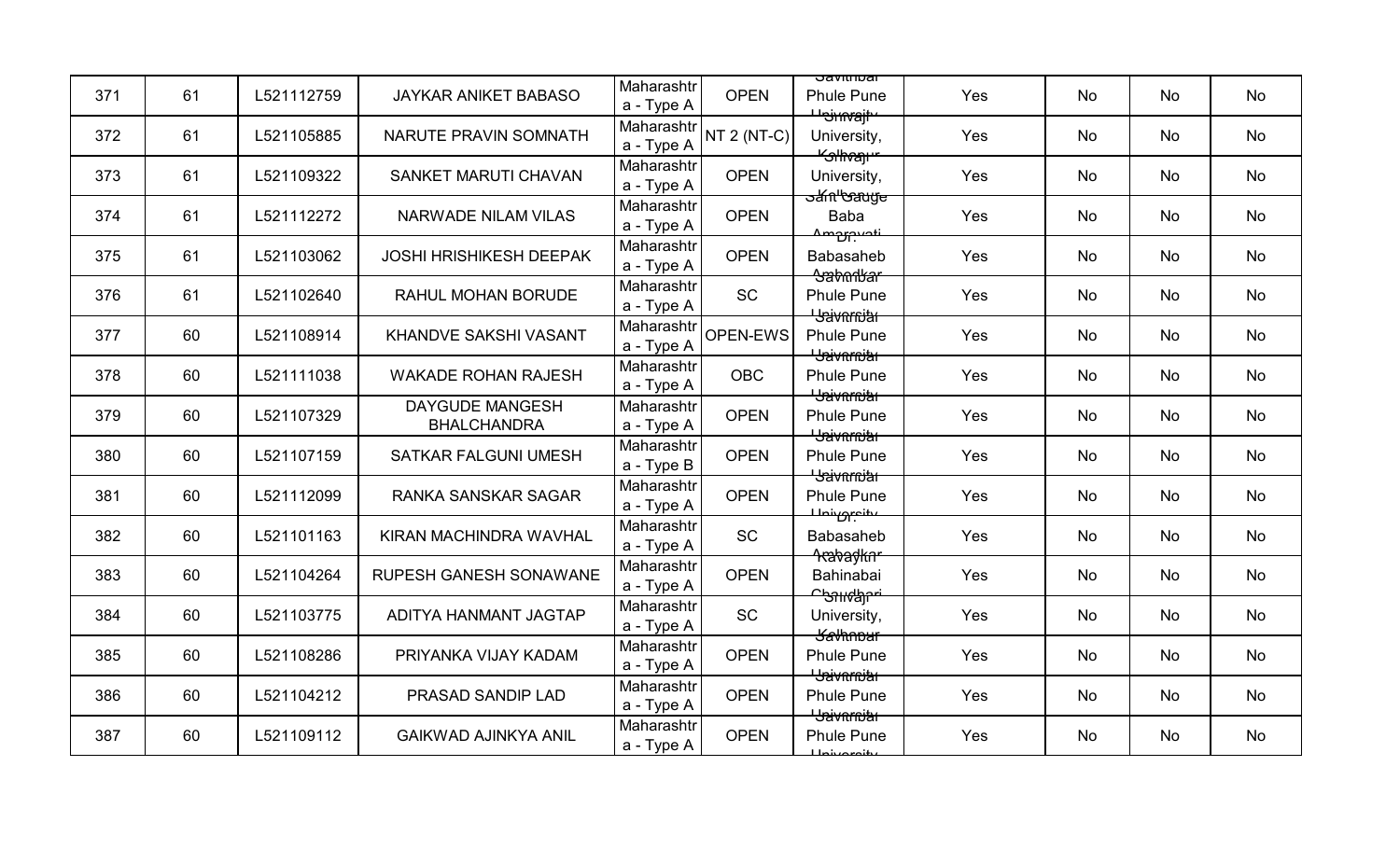| 388 | 59 | L521107835 | NANGARE KOMAL SANDIP                     | Maharashtr<br>a - Type A | <b>OBC</b>      | <u> Javitiivar</u><br><b>Phule Pune</b>                           | Yes | No        | No | No |
|-----|----|------------|------------------------------------------|--------------------------|-----------------|-------------------------------------------------------------------|-----|-----------|----|----|
| 389 | 59 | L521107999 | <b>BAGAV SAKSHI BHANUDAS</b>             | Maharashtr<br>a - Type A | <b>SC</b>       | <del>⊔י) אוי</del><br>University,<br><del>Savhnbur</del>          | Yes | No        | No | No |
| 390 | 59 | L521111268 | SAHIL GANESH KHADKE                      | Maharashtr<br>a - Type A | <b>OBC</b>      | <b>Phule Pune</b><br>ىى <del>ل</del> نە <del>بىرى نىملىك</del>    | Yes | No        | No | No |
| 391 | 59 | L521106119 | <b>SHINDE SANGRAM RAYCHAND</b>           | Maharashtr<br>a - Type A | <b>OPEN</b>     | <b>Babasaheb</b><br><u>Ambadkor</u>                               | Yes | <b>No</b> | No | No |
| 392 | 59 | L521109789 | SHAMBHARKAR SANDHYA<br><b>SHAILENDRA</b> | Maharashtr<br>a - Type A | <b>SC</b>       | <b>Babasaheb</b><br><del>Aabarbar</del>                           | Yes | <b>No</b> | No | No |
| 393 | 59 | L521107068 | PHAD SITABAI LIMBAJI                     | Maharashtr<br>a - Type A | <b>OPEN</b>     | <b>Phule Pune</b><br><del>' Jaivarniar</del>                      | Yes | No        | No | No |
| 394 | 59 | L521103977 | PATIL HARSHANEEL AMRUT                   | Maharashtr<br>a - Type A | <b>OPEN</b>     | <b>Phule Pune</b><br><del>I Iniyasnituk</del>                     | Yes | No        | No | No |
| 395 | 59 | L521112167 | <b>CHIVATE RITESH SANJAY</b>             | Maharashtr<br>a - Type A | <b>OPEN-EWS</b> | Ahilyadevi<br><del>sawlkna s</del>                                | Yes | No        | No | No |
| 396 | 58 | L521106588 | KARKHILE ARPITA RAMESH                   | Maharashtr<br>a - Type A | <b>OBC</b>      | <b>Phule Pune</b><br><del>' Jaivnmiar</del>                       | Yes | <b>No</b> | No | No |
| 397 | 58 | L521112355 | SATPUTE PRIYA NATHA                      | Maharashtr<br>a - Type A | OPEN-EWS        | <b>Phule Pune</b><br><del><sup>பஞ்</sup> invajt</del>             | Yes | No        | No | No |
| 398 | 58 | L521107540 | KADAM SANIKA BABASAHEB                   | Maharashtr<br>a - Type A | <b>OPEN</b>     | University,<br>$K$ olhonur                                        | Yes | <b>No</b> | No | No |
| 399 | 58 | L521109992 | <b>ANUSHKA SINGH</b>                     | <b>OMS</b>               | <b>OPEN</b>     | Not Applicable                                                    | Yes | <b>No</b> | No | No |
| 400 | 58 | L521100823 | YASHRAJ KENJALE                          | Maharashtr<br>a - Type A | <b>OPEN</b>     | <u>ਤਰਯੁਧਾਰਕਾ</u><br><b>Phule Pune</b><br><del>Ulniersniț ur</del> | Yes | No        | No | No |
| 401 | 58 | L521111469 | ANDHER EKNATH HARESH                     | Maharashtr<br>a - Type A | <b>OPEN</b>     | Mumbai,<br><del>onM⊎rshç'or</del>                                 | Yes | No        | No | No |
| 402 | 58 | L521104097 | SOMNATH RAJU PAWAR                       | Maharashtr<br>a - Type A | DT / VJ         | Mumbai,<br><del>J4vmbai</del>                                     | Yes | <b>No</b> | No | No |
| 403 | 58 | L521109512 | TAJANE ANURAG RAMESH                     | Maharashtr<br>a - Type A | <b>OBC</b>      | <b>Phule Pune</b><br><del>Usivarnitar</del>                       | Yes | No        | No | No |
| 404 | 57 | L521104464 | PANSARE YASH MACCHINDRA                  | Maharashtr<br>a - Type A | <b>OPEN</b>     | <b>Phule Pune</b><br>للمعميشمل                                    | Yes | No        | No | No |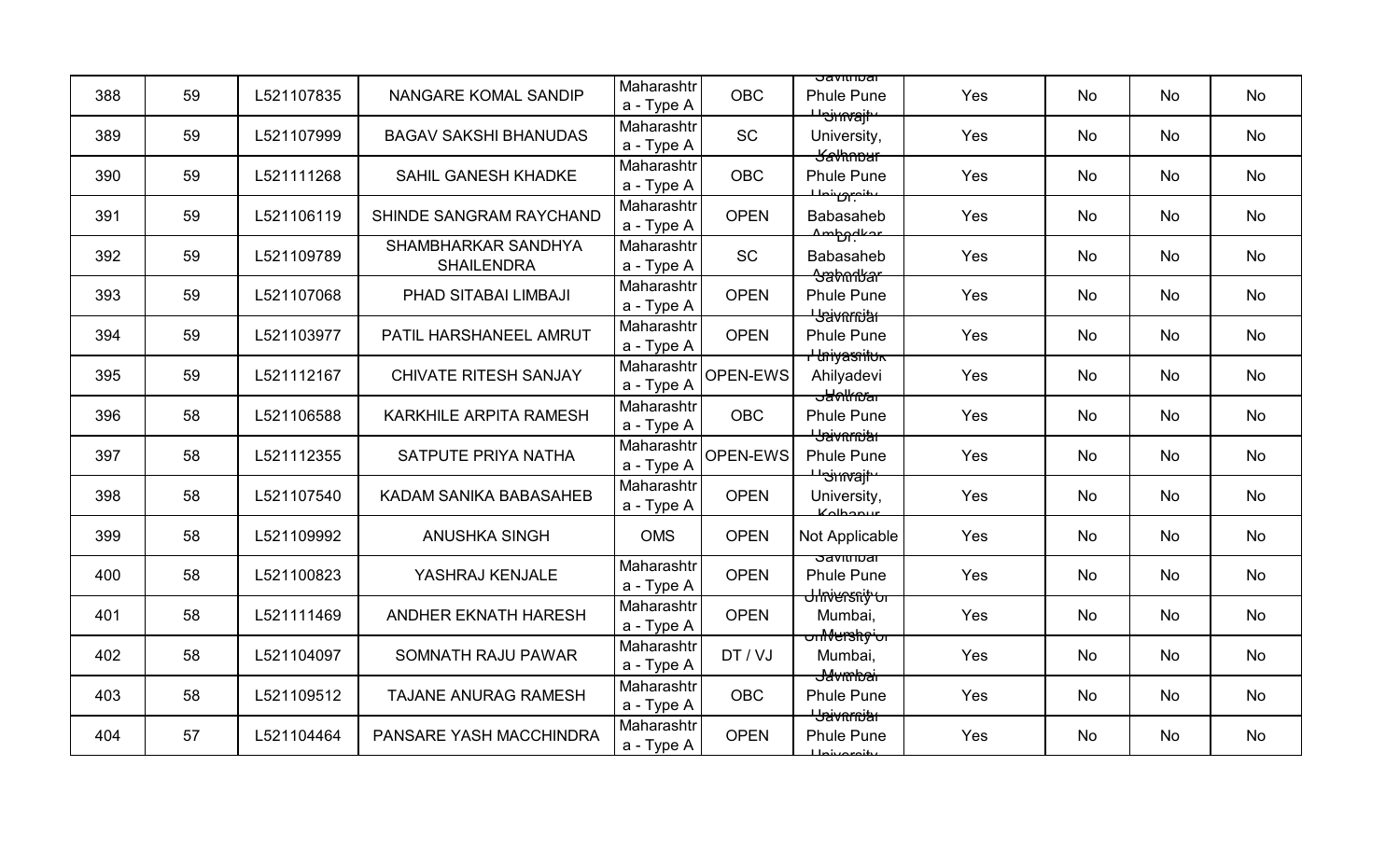| 405 | 57 | L521112319 | KULKARNI ADITI NILESH                  | Maharashtr<br>a - Type A | <b>OPEN</b>     | <u>navayım</u><br>Bahinabai<br>Savudbari                        | Yes | No        | No | No |
|-----|----|------------|----------------------------------------|--------------------------|-----------------|-----------------------------------------------------------------|-----|-----------|----|----|
| 406 | 57 | L521112179 | <b>BORKAR PRASAD SURESH</b>            | Maharashtr<br>a - Type A | OPEN-EWS        | <b>Phule Pune</b><br><b>L</b> sivarniar                         | Yes | No        | No | No |
| 407 | 57 | L521106416 | SHINGOTE PAYAL SHIVAJI                 | Maharashtr<br>a - Type A | <b>OPEN</b>     | <b>Phule Pune</b>                                               | Yes | No        | No | No |
| 408 | 57 | L521104335 | SHRUSTI SANDESH BHOSALE                | Maharashtr<br>a - Type A | <b>OPEN</b>     | <del>' Saivnrniar'</del><br><b>Phule Pune</b>                   | Yes | <b>No</b> | No | No |
| 409 | 57 | L521108005 | <b>WAGHMARE SHRAVAN APPA</b>           | Maharashtr<br>a - Type A | <b>SC</b>       | <del>I Iniyasnituk</del><br>Ahilyadevi<br><del>oldnlinnar</del> | Yes | No        | No | No |
| 410 | 57 | L521108060 | SHAIKH MUMTAJ DAUDSAB                  | Maharashtr<br>a - Type A | <b>OPEN</b>     | <b>Phule Pune</b><br><del>'Jaivnmiar</del>                      | Yes | No        | No | No |
| 411 | 57 | L521105195 | AGAWANE NEHA SANGEETA                  | Maharashtr<br>a - Type A | <b>OPEN</b>     | <b>Phule Pune</b><br>Lleiwanit                                  | Yes | No        | No | No |
| 412 | 57 | L521107437 | <b>BHAGUDE MEGHA BALAJI</b>            | Maharashtr<br>a - Type A | <b>OPEN</b>     | Ramanand<br><del>-uTiyasthok</del>                              | Yes | No        | No | No |
| 413 | 57 | L521112493 | AVADUTH VARPRASAD<br><b>RAJSHEKHAR</b> | Maharashtr<br>a - Type A | <b>OPEN</b>     | Ahilyadevi<br><del>ruHyllsniok</del>                            | Yes | No        | No | No |
| 414 | 56 | L521101105 | <b>BOBADE NIKHIL DATTATRAY</b>         | Maharashtr<br>a - Type A | <b>OPEN-EWS</b> | Ahilyadevi<br><del>onNel'sny or</del>                           | Yes | No        | No | No |
| 415 | 56 | L521104290 | <b>KACHARE RAMESH SUNIL</b>            | Maharashtr<br>a - Type A | <b>OPEN</b>     | Mumbai,<br><del>- uMyashის⊾</del>                               | Yes | No        | No | No |
| 416 | 56 | L521109960 | RONGE VAISHNAVI VILAS                  | Maharashtr<br>a - Type A | <b>OPEN-EWS</b> | Ahilyadevi<br><del>oldollínoar</del>                            | Yes | <b>No</b> | No | No |
| 417 | 56 | L521106675 | KAZI SHAMSIYA ABUZAR                   | Maharashtr<br>a - Type A | <b>OPEN</b>     | <b>Phule Pune</b><br><del>' Jaivarniar</del>                    | Yes | No        | No | No |
| 418 | 56 | L521104448 | <b>TAMBE VEDANT SWAPNIL</b>            | Maharashtr<br>a - Type A | <b>OPEN</b>     | <b>Phule Pune</b><br><b>L</b> Saivarnitar                       | Yes | No        | No | No |
| 419 | 56 | L521106950 | <b>GHULE MANOJ RAMKRISHNA</b>          | Maharashtr<br>a - Type A | <b>OPEN</b>     | <b>Phule Pune</b><br><del>'Jaivnmiar</del>                      | Yes | No        | No | No |
| 420 | 56 | L521109024 | KOTHAWALE RAJESHWARI<br><b>PRAMOD</b>  | Maharashtr<br>a - Type A | <b>OPEN</b>     | <b>Phule Pune</b><br><del>Usivarniar</del>                      | Yes | No        | No | No |
| 421 | 56 | L521112757 | <b>TARATE DADASAHEB ABASAHEB</b>       | Maharashtr<br>a - Type A | <b>OPEN</b>     | <b>Phule Pune</b><br>بانمريمين بالبا                            | Yes | No        | No | No |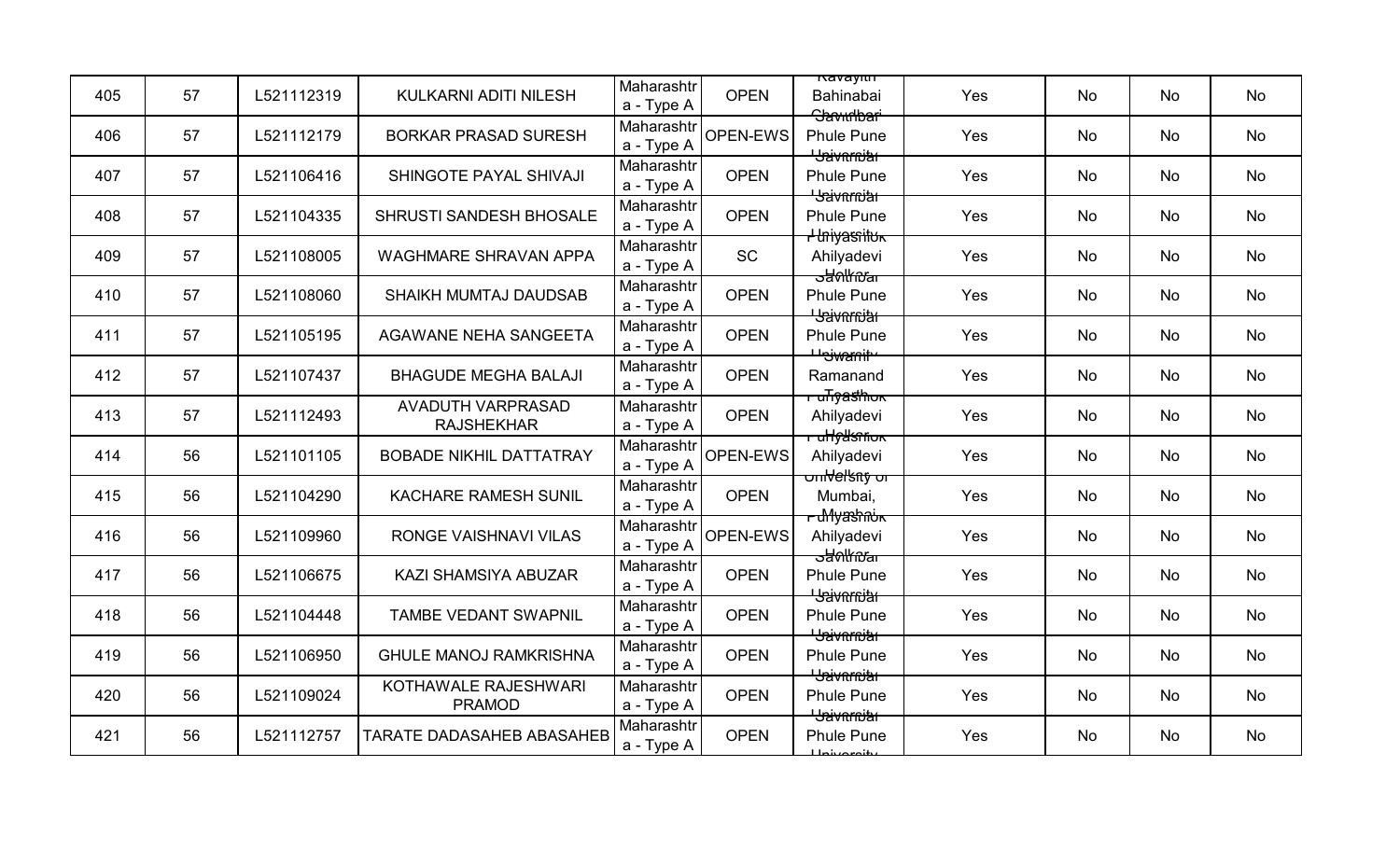| 422 | 55 | L521112340 | <b>GHANSHYAM RAI</b>                 | <b>OMS</b>               | <b>OPEN</b>   | Not Applicable                                  | Yes | No        | No | No |
|-----|----|------------|--------------------------------------|--------------------------|---------------|-------------------------------------------------|-----|-----------|----|----|
| 423 | 55 | L521101181 | NAVLE SUKANYA EKNATH                 | Maharashtr<br>a - Type A | <b>OPEN</b>   | στ.<br><b>Babasaheb</b><br><del>Sabanbar</del>  | Yes | No        | No | No |
| 424 | 55 | L521107103 | <b>LANDE VAIBHAVI ARUN</b>           | Maharashtr<br>a - Type A | <b>OPEN</b>   | <b>Phule Pune</b><br><b>Baivnmith</b>           | Yes | <b>No</b> | No | No |
| 425 | 55 | L521104976 | <b>BHEGADE KARTIK</b><br>CHANDRAKANT | Maharashtr<br>a - Type A | <b>OPEN</b>   | <b>Phule Pune</b><br><del>' Jaivarniar</del>    | Yes | <b>No</b> | No | No |
| 426 | 55 | L521108572 | KATAKE SAKSHI KAILAS                 | Maharashtr<br>a - Type A | OPEN-EWS      | <b>Phule Pune</b><br>حنصوم شملك                 | Yes | <b>No</b> | No | No |
| 427 | 55 | L521101018 | <b>CHAVAN AMOL PRAKASH</b>           | Maharashtr<br>a - Type A | <b>OPEN</b>   | <b>Babasaheb</b><br><del>^უhndk</del> ~         | Yes | No        | No | No |
| 428 | 55 | L521101974 | <b>DESHMUKH SANIKA SANTOSH</b>       | Maharashtr<br>a - Type A | <b>OPEN</b>   | University,<br><del>Savhnbur</del>              | Yes | No        | No | No |
| 429 | 55 | L521103218 | PATEL KHATIJA SALIM                  | Maharashtr<br>a - Type A | <b>OPEN</b>   | <b>Phule Pune</b><br><del>I Iniyasılluk</del>   | Yes | <b>No</b> | No | No |
| 430 | 55 | L521102982 | SHINDE OMPRASAD JAYANTRAO            | Maharashtr<br>a - Type A | <b>OPEN</b>   | Ahilyadevi<br><del>sawlkupar</del>              | Yes | No        | No | No |
| 431 | 55 | L521110234 | RAJE SAMRUDDHI MOHAN                 | Maharashtr<br>a - Type A | <b>OBC</b>    | <b>Phule Pune</b><br><b>Hation Hat</b>          | Yes | No        | No | No |
| 432 | 55 | L521112483 | <b>INDALKAR PRITAM PRAKASH</b>       | Maharashtr<br>a - Type A | <b>OPEN</b>   | <b>Phule Pune</b><br><b>L</b> Saivarnitat       | Yes | <b>No</b> | No | No |
| 433 | 55 | L521110884 | SHEKADE KRUSHNA AJINATH              | Maharashtr<br>a - Type A | $NT 3 (NT-D)$ | <b>Phule Pune</b><br><del>''Swanit</del>        | Yes | <b>No</b> | No | No |
| 434 | 54 | L521111311 | KHURPE AKASH RAJENDRA                | Maharashtr<br>a - Type A | <b>OPEN</b>   | Ramanand<br><del>onī<sup>t</sup>erstly or</del> | Yes | No        | No | No |
| 435 | 54 | L521104211 | <b>BODKE APEKSHA SHANTARAM</b>       | Maharashtr<br>a - Type A | <b>OPEN</b>   | Mumbai,<br><del>ਤaੀ1ਿ ଓaਰੋ ਕੁਰਾਂ</del>          | Yes | No        | No | No |
| 436 | 54 | L521107286 | <b>ISHA GAJANAN BUNDELE</b>          | Maharashtr<br>a - Type A | <b>OBC</b>    | <b>Baba</b><br><del>Savmuali</del>              | Yes | <b>No</b> | No | No |
| 437 | 54 | L521102129 | <b>GAIKWAD KIMAYA SHASHIKANT</b>     | Maharashtr<br>a - Type A | <b>OPEN</b>   | <b>Phule Pune</b><br><del>Usinvajt</del>        | Yes | No        | No | No |
| 438 | 54 | L521108531 | PATIL RUSHIKESH RAMESH               | Maharashtr<br>a - Type A | OPEN-EWS      | University,<br>Kolbonur                         | Yes | No        | No | No |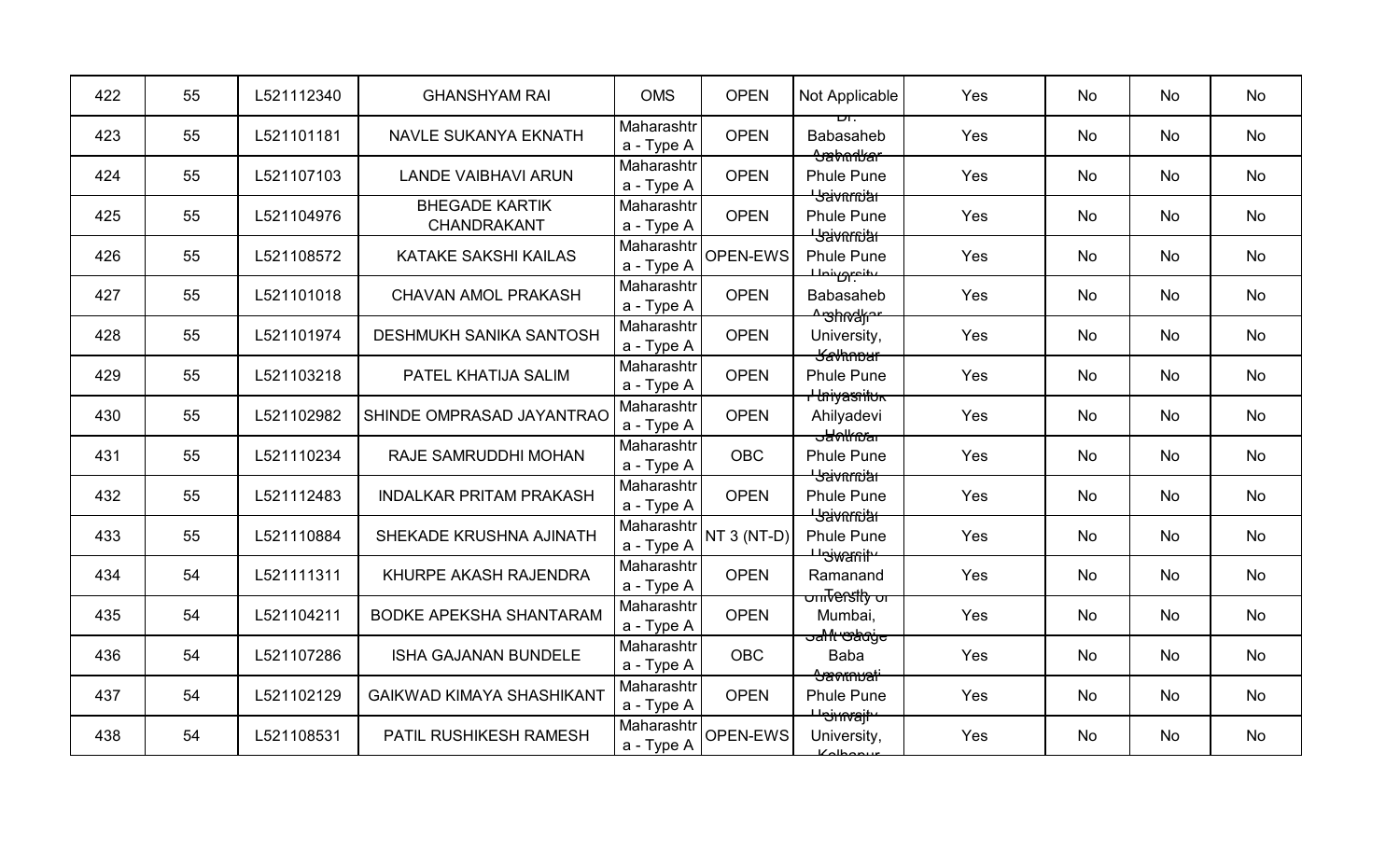| 439 | 54 | L521109641 | <b>MANE PRATIK PARASRAM</b>            | Maharashtr<br>a - Type A | <b>OPEN</b>   | ਹwam⊫<br>Ramanand<br>$T$ oorth                             | Yes | No        | <b>No</b> | No |
|-----|----|------------|----------------------------------------|--------------------------|---------------|------------------------------------------------------------|-----|-----------|-----------|----|
| 440 | 54 | L521106855 | POOJA RANJAN                           | <b>OMS</b>               | <b>OPEN</b>   | Not Applicable                                             | Yes | No        | No        | No |
| 441 | 54 | L521108755 | POUL MAYURI SAHDEO                     | Maharashtr<br>a - Type A | SC            | ᠇᠇<br><b>Babasaheb</b>                                     | Yes | <b>No</b> | No        | No |
| 442 | 54 | L521102063 | <b>SARTHAK DESAI</b>                   | Maharashtr<br>a - Type A | <b>OPEN</b>   | <del>Sabarlyar</del><br><b>Phule Pune</b>                  | Yes | <b>No</b> | <b>No</b> | No |
| 443 | 53 | L521110659 | THORAVE AMRUTA ASHOK                   | Maharashtr<br>a - Type A | <b>OPEN</b>   | <del>' Jaivnrniar</del><br><b>Phule Pune</b>               | Yes | No        | No        | No |
| 444 | 53 | L521110491 | <b>GIRI OMKAR GANPATI</b>              | Maharashtr<br>a - Type A | NT $1$ (NT-B) | <del>Uniwanit</del><br>Ramanand                            | Yes | No        | No        | No |
| 445 | 53 | L521100323 | <b>BARGE ATHARV SANTOSH</b>            | Maharashtr<br>a - Type A | OPEN-EWS      | <del>Jnnah</del><br>University,                            | Yes | No        | No        | No |
| 446 | 53 | L521110303 | PAWAR ROHIT SUDHIR                     | Maharashtr<br>a - Type A | OPEN-EWS      | <del>r Knyasnıok</del><br>Ahilyadevi                       | Yes | No        | No        | No |
| 447 | 53 | L521109090 | LATE AJAY CHANDRAKANT                  | Maharashtr<br>a - Type A | NT $3(NT-D)$  | <del>ullyllsniok</del><br>Ahilyadevi<br><del>obolkna</del> | Yes | No        | <b>No</b> | No |
| 448 | 53 | L521106939 | <b>RUCHIRA KAMBLE</b>                  | Maharashtr<br>a - Type A | <b>SC</b>     | <b>Phule Pune</b><br><b>L</b> yavarniar                    | Yes | No        | No        | No |
| 449 | 53 | L521107777 | PAWAR SHAILESH VIKRANT                 | Maharashtr<br>a - Type A | <b>OPEN</b>   | <b>Phule Pune</b><br><del>Uniwanih</del>                   | Yes | No        | No        | No |
| 450 | 53 | L521111035 | <b>DANDNAIK KIRAN DATTATRAY</b>        | Maharashtr<br>a - Type A | <b>OPEN</b>   | Ramanand                                                   | Yes | No        | No        | No |
| 451 | 52 | L521108259 | <b>DESHMUKH PRATIKSHA ANIL</b>         | Maharashtr<br>a - Type A | <b>OPEN</b>   | <del>ਤanTcGatdge</del><br>Baba                             | Yes | No        | No        | No |
| 452 | 52 | L521106814 | URADE RUTISHA SHALIK                   | Maharashtr<br>a - Type A | <b>SC</b>     | <del>stondwantia</del><br>University                       | Yes | No        | No        | No |
| 453 | 52 | L521112532 | JADHAV SHRADDHA BHAGWAN                | Maharashtr<br>a - Type A | <b>OPEN</b>   | <del>ॴऀॴ</del> क़क़<br>Mumbai,<br><del>J4vmbai</del>       | Yes | No        | No        | No |
| 454 | 52 | L521101783 | SURYAWANSHI GANESH<br><b>DATTATRAY</b> | Maharashtr<br>a - Type A | OPEN-EWS      | <b>Phule Pune</b><br><b>L</b> yavarniar                    | Yes | No        | No        | No |
| 455 | 52 | L521101432 | <b>CHAVAN PRACHI DEEPAK</b>            | Maharashtr<br>a - Type A | <b>SC</b>     | <b>Phule Pune</b><br>يغنمعه ببناط                          | Yes | No        | No        | No |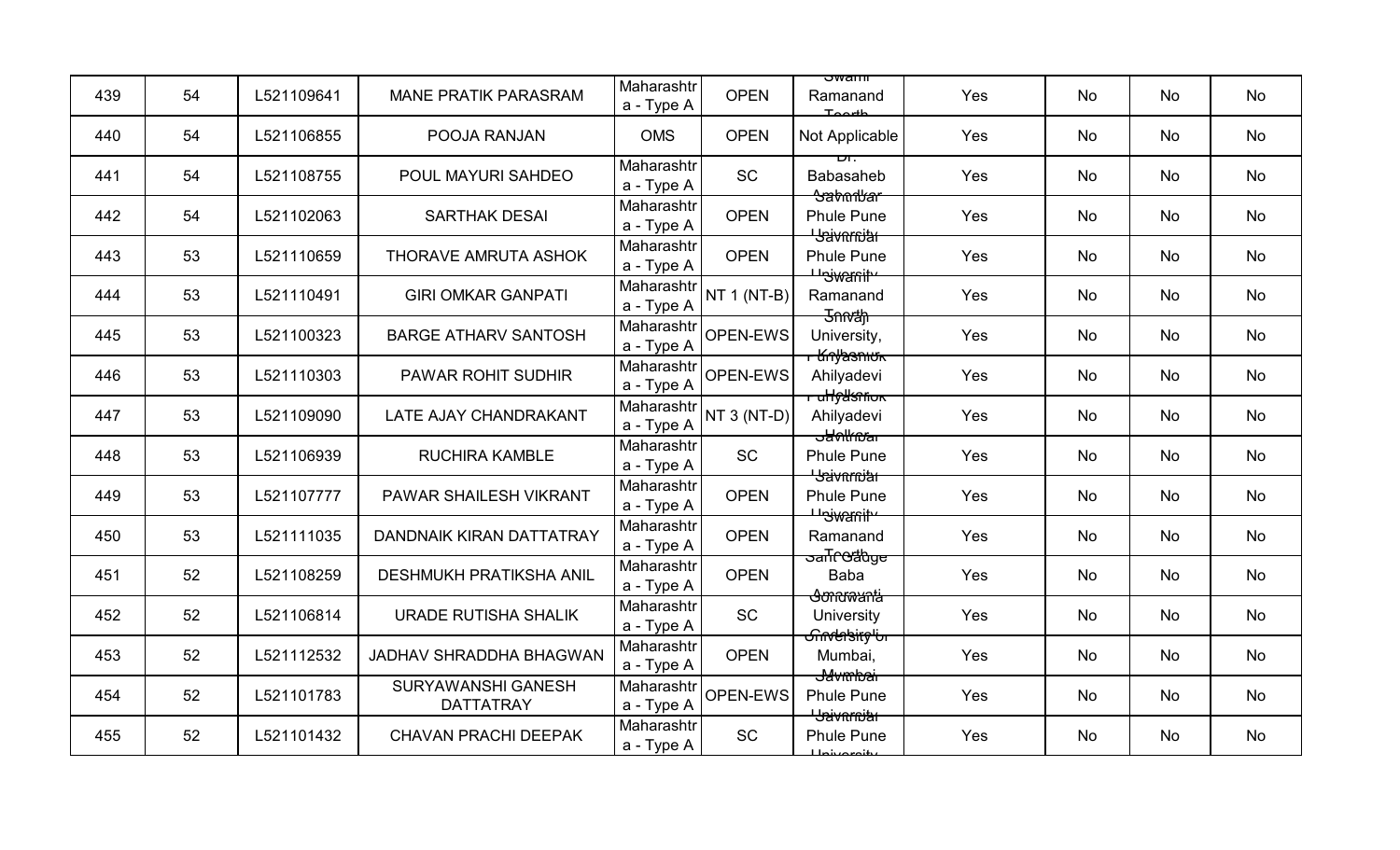| 456 | 52 | L521102557 | <b>CHAVAN HARSHADA PRAKASH</b>                 | Maharashtr<br>a - Type A | <b>OPEN</b>     | <u> Javitiivar</u><br><b>Phule Pune</b><br><del>' Jaivnrniar</del> | Yes | <b>No</b> | No | No |
|-----|----|------------|------------------------------------------------|--------------------------|-----------------|--------------------------------------------------------------------|-----|-----------|----|----|
| 457 | 52 | L521104423 | KAVALE OMKAR NANA                              | Maharashtr<br>a - Type A | <b>OPEN</b>     | <b>Phule Pune</b><br><b>Baivnmith</b>                              | Yes | No        | No | No |
| 458 | 52 | L521109153 | SHARVARI DNYANESHWAR<br><b>JAGTAP</b>          | Maharashtr<br>a - Type A | <b>OPEN</b>     | <b>Phule Pune</b><br>عطنصور بنصلك                                  | Yes | No        | No | No |
| 459 | 51 | L521111538 | KURHADE POOJA GANESH                           | Maharashtr<br>a - Type A | <b>OPEN-EWS</b> | <b>Babasaheb</b>                                                   | Yes | <b>No</b> | No | No |
| 460 | 51 | L521100296 | MORE SWAPNIL VIJAY                             | Maharashtr<br>a - Type A | <b>OPEN</b>     | <del>1.abaylinr</del><br>Bahinabai<br><b>Slavudbar</b>             | Yes | <b>No</b> | No | No |
| 461 | 51 | L521102737 | HARSHALA HARIBHAU VEER                         | Maharashtr<br>a - Type A | <b>OPEN</b>     | <b>Phule Pune</b><br><del>' Jaivarniar</del>                       | Yes | No        | No | No |
| 462 | 51 | L521109552 | <b>SUJIT ATUL KHODAVE</b>                      | Maharashtr<br>a - Type A | <b>OPEN</b>     | <b>Phule Pune</b><br><del>' Jaivarniar</del>                       | Yes | No        | No | No |
| 463 | 51 | L521107324 | <b>GHOGARE DNYANESHWAR</b><br><b>BALASAHEB</b> | Maharashtr<br>a - Type A | <b>OPEN</b>     | <b>Phule Pune</b><br><del>' Jaivnmiar</del>                        | Yes | No        | No | No |
| 464 | 51 | L521105180 | <b>BABAR PARAS PANDURANG</b>                   | Maharashtr<br>a - Type A | <b>OPEN</b>     | <b>Phule Pune</b><br><del>' Jaivnmiar</del>                        | Yes | <b>No</b> | No | No |
| 465 | 51 | L521107201 | <b>LANGHE VEDA VIJAY</b>                       | Maharashtr<br>a - Type A | <b>ST</b>       | <b>Phule Pune</b><br><b>Haivarnith</b>                             | Yes | <b>No</b> | No | No |
| 466 | 51 | L521110439 | KANASKAR JANHAVI MANGESH                       | Maharashtr<br>a - Type A | <b>OPEN</b>     | <b>Phule Pune</b><br><b>Havarnia</b>                               | Yes | No        | No | No |
| 467 | 51 | L521106480 | SURYAWANSHI VISHAKHA<br><b>SHRIPATI</b>        | Maharashtr<br>a - Type A | <b>OPEN</b>     | <b>Phule Pune</b>                                                  | Yes | No        | No | No |
| 468 | 51 | L521104845 | <b>BAVISKAR LIPIKA PUNDLIK</b>                 | Maharashtr<br>a - Type A | <b>OPEN</b>     | <del>' kävargitir</del><br>Bahinabai<br>Savudbari                  | Yes | No        | No | No |
| 469 | 50 | L521108178 | <b>DHENDE OMKAR SOMNATH</b>                    | Maharashtr<br>a - Type A | <b>SC</b>       | <b>Phule Pune</b><br><del>I Iniyasnituk</del>                      | Yes | No        | No | No |
| 470 | 50 | L521102919 | MAHANAVAR SAGAR BALU                           | Maharashtr<br>a - Type A | <b>OPEN</b>     | Ahilyadevi<br><del>Unlvan</del>                                    | Yes | <b>No</b> | No | No |
| 471 | 50 | L521112005 | <b>SAKATE SURANJALI KUMAR</b>                  | Maharashtr<br>a - Type A | <b>OPEN</b>     | University,<br><del>Kavhnbur</del>                                 | Yes | No        | No | No |
| 472 | 50 | L521104345 | <b>SHAIKH AMIN AAMIR</b>                       | Maharashtr<br>a - Type A | <b>OPEN</b>     | <b>Phule Pune</b><br><b>Injuaraity</b>                             | Yes | <b>No</b> | No | No |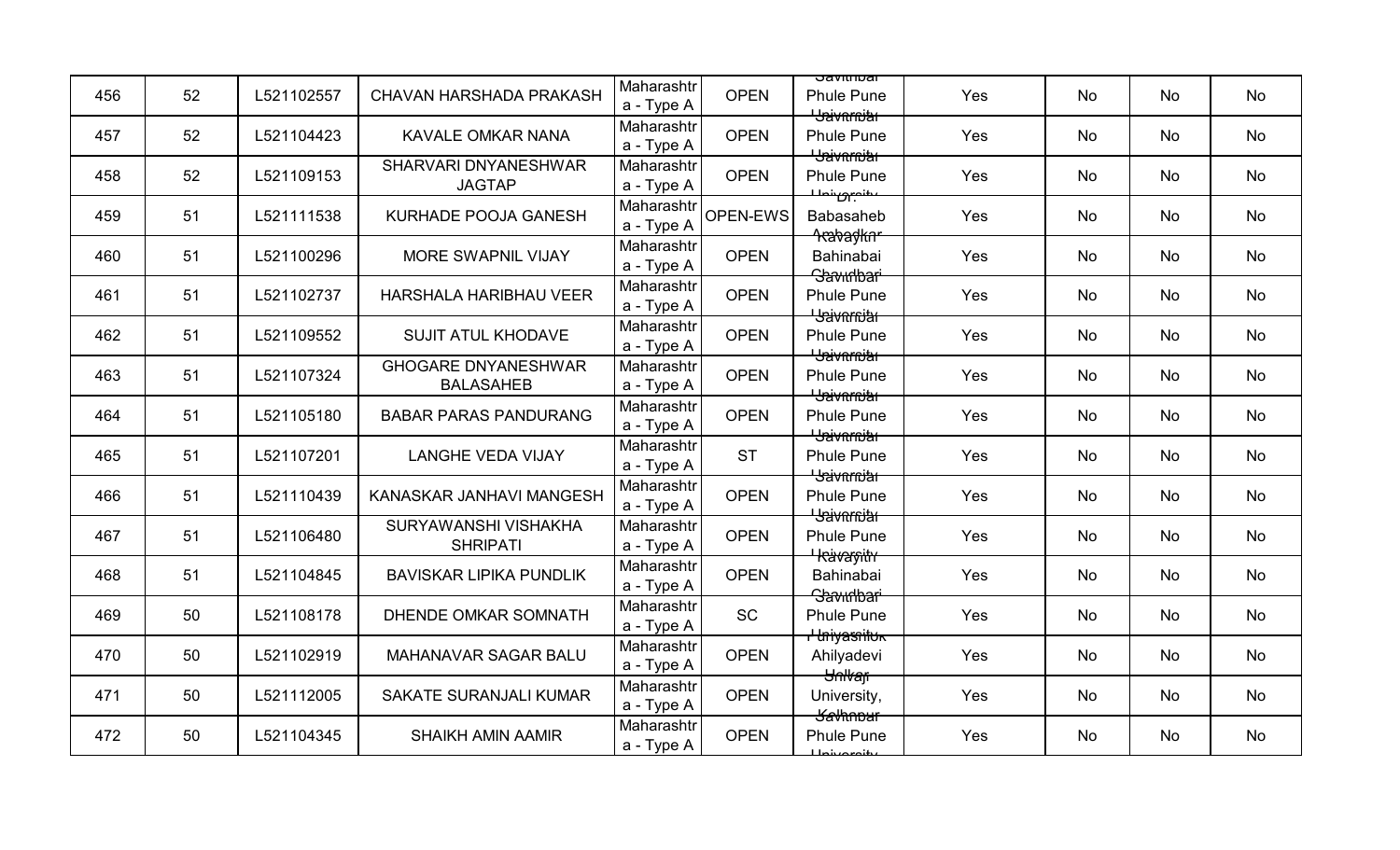| 473 | 50 | L521101825 | SONALI KUNDLIK SONAWANE                    | Maharashtr<br>a - Type A | <b>SC</b>     | <u> Javitiivar</u><br><b>Phule Pune</b>                    | Yes | <b>No</b> | No | No |
|-----|----|------------|--------------------------------------------|--------------------------|---------------|------------------------------------------------------------|-----|-----------|----|----|
| 474 | 50 | L521110178 | PRIYANKA PRAVIN PALELLU                    | Maharashtr<br>a - Type A | <b>OPEN</b>   | <del>⊔י) אוי</del><br>University,<br><b>Kavhnbur</b>       | Yes | No        | No | No |
| 475 | 50 | L521103285 | MINAL VISHNU SAMBHAR                       | Maharashtr<br>a - Type A | <b>OPEN</b>   | <b>Phule Pune</b>                                          | Yes | No        | No | No |
| 476 | 50 | L521109209 | MUNJANKAR GAJAGAMINI<br><b>SOHAMPRABHU</b> | Maharashtr<br>a - Type A | <b>SC</b>     | <del>Uohuwaiha</del><br>University<br><del>Samhirali</del> | Yes | <b>No</b> | No | No |
| 477 | 50 | L521105538 | <b>CHAVAN RUPESH MARUTI</b>                | Maharashtr<br>a - Type A | <b>OPEN</b>   | <b>Phule Pune</b><br>ىئىمىرەنمىل                           | Yes | <b>No</b> | No | No |
| 478 | 49 | L521112020 | MOHITE RAJESH GOPINATH                     | Maharashtr<br>a - Type A | NT $1$ (NT-B) | <b>Babasaheb</b><br><del>Sabarlkar</del>                   | Yes | No        | No | No |
| 479 | 49 | L521104121 | <b>BADE MAHESH BHAGINATH</b>               | Maharashtr<br>a - Type A | <b>OPEN</b>   | <b>Phule Pune</b><br><del>I Iniyasnituk</del>              | Yes | No        | No | No |
| 480 | 49 | L521109285 | <b>LAVATE PAYAL BALU</b>                   | Maharashtr<br>a - Type A | <b>OPEN</b>   | Ahilyadevi<br><b>Swlimm</b>                                | Yes | No        | No | No |
| 481 | 48 | L521110911 | NILANGEKAR SHRADDHA<br><b>RAJRATNA</b>     | Maharashtr<br>a - Type A | <b>SC</b>     | Ramanand<br>Toorth                                         | Yes | <b>No</b> | No | No |
| 482 | 48 | L521102876 | PASWAN AKASH MEGHNATH                      | <b>OMS</b>               | <b>OPEN</b>   | Not Applicable                                             | Yes | <b>No</b> | No | No |
| 483 | 48 | L521106809 | KSHIRSAGAR SATISHKUMAR                     | Maharashtr<br>a - Type A | <b>SC</b>     | <del>omversity or</del><br>Mumbai,<br><del>Javmbai</del>   | No  | <b>No</b> | No | No |
| 484 | 47 | L521108831 | <b>WAKADKAR ADITYA AVINASH</b>             | Maharashtr<br>a - Type A | <b>OPEN</b>   | <b>Phule Pune</b><br><del>Lleiwanit</del>                  | Yes | <b>No</b> | No | No |
| 485 | 47 | L521110159 | <b>BHOSALE VASUDEV</b><br><b>BHAGATRAO</b> | Maharashtr<br>a - Type A | <b>OPEN</b>   | Ramanand<br><del>ਤਰγnntbar</del>                           | Yes | No        | No | No |
| 486 | 47 | L521108423 | <b>WAGH ADITYA VILAS</b>                   | Maharashtr<br>a - Type A | <b>OPEN</b>   | <b>Phule Pune</b><br><del>' ''Shrvajt'</del>               | Yes | No        | No | No |
| 487 | 47 | L521109757 | <b>JEDAGI PRITI KUMAR</b>                  | Maharashtr<br>a - Type A | <b>OPEN</b>   | University,<br><del>Savhnbur</del>                         | Yes | <b>No</b> | No | No |
| 488 | 46 | L521110279 | SHINDE SWAPNIL BAPU                        | Maharashtr<br>a - Type A | <b>OPEN</b>   | <b>Phule Pune</b><br><del>Usivarnitar</del>                | Yes | No        | No | No |
| 489 | 46 | L521103198 | KADE ANUSHKA ANANDA                        | Maharashtr<br>a - Type A | <b>OPEN</b>   | <b>Phule Pune</b><br>يغنمعه بنمليا                         | Yes | <b>No</b> | No | No |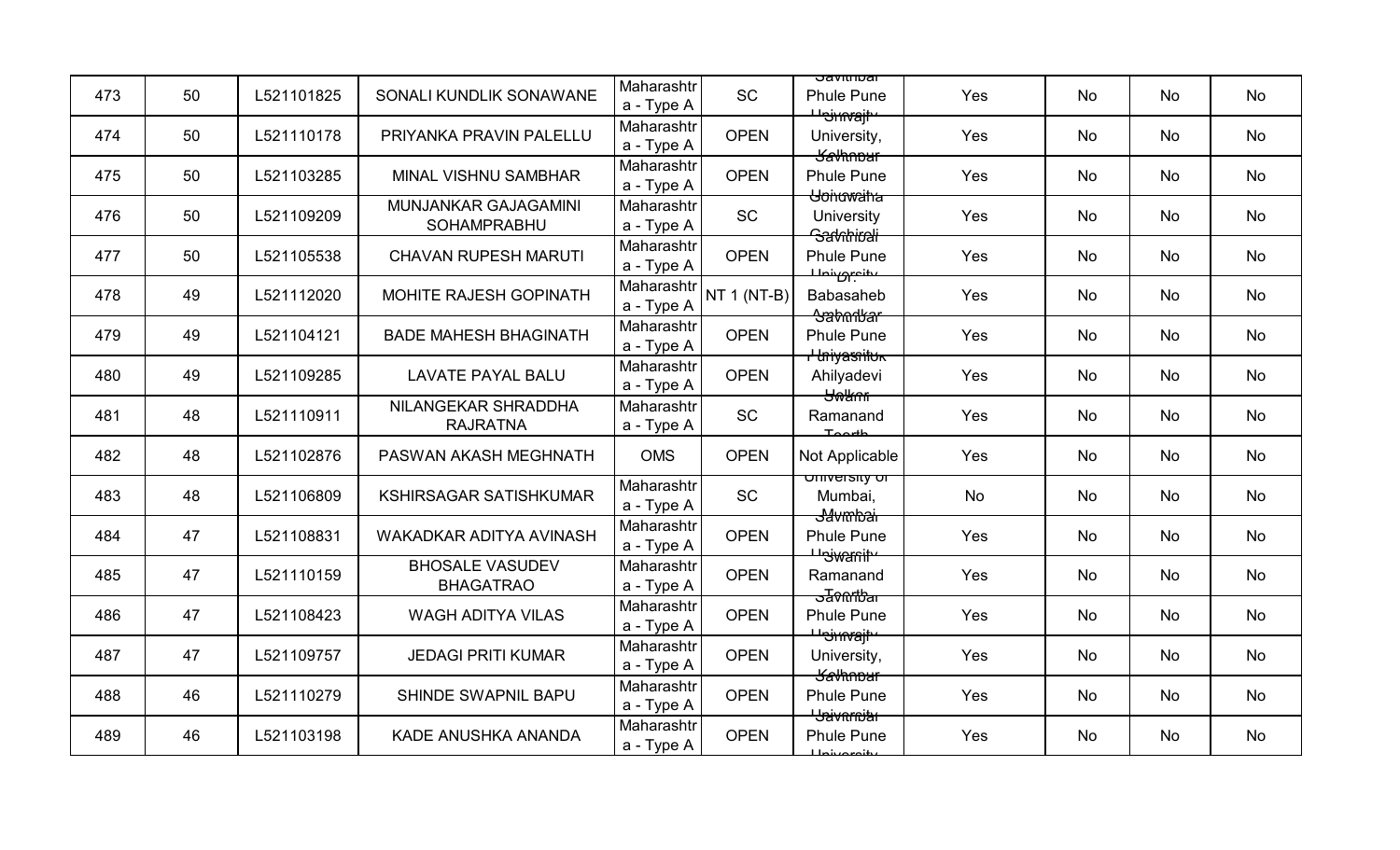| 490 | 46 | L521102307 | <b>DAMINI SURESH SAPKALE</b>    | Maharashtr<br>a - Type A | <b>OPEN</b> | ਹਰvππυਗ<br><b>Phule Pune</b><br><del>' Jaivnrniar</del>             | Yes | <b>No</b> | No | No |
|-----|----|------------|---------------------------------|--------------------------|-------------|---------------------------------------------------------------------|-----|-----------|----|----|
| 491 | 45 | L521112247 | YENPURE VINAYAK NARAYAN         | Maharashtr<br>a - Type A | <b>OPEN</b> | <b>Phule Pune</b><br><b>Hation Hat</b>                              | Yes | No        | No | No |
| 492 | 44 | L521103080 | AIWALE ALAAP GANGARAM           | Maharashtr<br>a - Type A | <b>SC</b>   | <b>Phule Pune</b>                                                   | Yes | No        | No | No |
| 493 | 44 | L521108352 | <b>KSHIRSAGAR SANCHI NITIN</b>  | Maharashtr<br>a - Type A | <b>SC</b>   | <del>I Iniyasılluk</del><br>Ahilyadevi                              | Yes | <b>No</b> | No | No |
| 494 | 43 | L521106441 | <b>CHORGHE SALONI VITTHAL</b>   | Maharashtr<br>a - Type A | <b>OPEN</b> | <del>sawlknar</del><br><b>Phule Pune</b><br><del>' Jaivarniar</del> | Yes | <b>No</b> | No | No |
| 495 | 43 | L521102283 | DHULDHULE DIVYA MADHAV          | Maharashtr<br>a - Type A | <b>OPEN</b> | <b>Phule Pune</b><br><del>' Jaivarniar</del>                        | Yes | No        | No | No |
| 496 | 43 | L521109684 | <b>JADHAV VIJAYA DATTATRAY</b>  | Maharashtr<br>a - Type A | <b>OPEN</b> | <b>Phule Pune</b><br><del>' Jaivnmiar</del>                         | Yes | <b>No</b> | No | No |
| 497 | 43 | L521104872 | <b>BHOSALE PRABHA SHAM</b>      | Maharashtr<br>a - Type A | <b>SC</b>   | <b>Phule Pune</b><br><del>' Jaivarniar</del>                        | Yes | No        | No | No |
| 498 | 42 | L521108302 | <b>GAIKWAD SWAPNALI DILIP</b>   | Maharashtr<br>a - Type A | <b>SC</b>   | <b>Phule Pune</b><br><del>Kasnasäm</del>                            | Yes | <b>No</b> | No | No |
| 499 | 41 | L521112225 | NITNAWARE SANJANA KRISHNA       | Maharashtr<br>a - Type A | <b>SC</b>   | Tukdoji<br><i>Moboroj</i>                                           | Yes | <b>No</b> | No | No |
| 500 | 40 | L521108719 | PIYUSH KUMAR PANDEY             | <b>OMS</b>               | <b>OPEN</b> | Not Applicable                                                      | Yes | <b>No</b> | No | No |
| 501 | 37 | L521102576 | <b>ADAGALE RUPESH MARUTI</b>    | Maharashtr<br>a - Type A | <b>SC</b>   | ਹavit⊓ivai<br><b>Phule Pune</b><br><del>' Jaivarniar</del>          | Yes | <b>No</b> | No | No |
| 502 | 37 | L521103761 | PATOLE AKSHAY RAJENDRA          | Maharashtr<br>a - Type A | SC          | <b>Phule Pune</b><br><del>' Jaivnrniar</del>                        | Yes | No        | No | No |
| 503 | 37 | L521105251 | <b>KARADE SNEHA PARSHURAM</b>   | Maharashtr<br>a - Type A | SC          | <b>Phule Pune</b><br><del>' Jaivarniar</del>                        | Yes | No        | No | No |
| 504 | 36 | L521110469 | <b>MHASKE KIRAN VITTHAL</b>     | Maharashtr<br>a - Type A | <b>OPEN</b> | <b>Phule Pune</b><br><del>Uniwanitu</del>                           | Yes | <b>No</b> | No | No |
| 505 | 35 | L521110472 | <b>GOPE ABHISHEK SHRIRAM</b>    | Maharashtr<br>a - Type A | <b>OBC</b>  | Ramanand<br><del>उ∄ଡ∩∩ਇaг</del>                                     | Yes | No        | No | No |
| 506 | 32 | L521105108 | <b>BHOSALE TANISHKA SHIVAJI</b> | Maharashtr<br>a - Type A | <b>SC</b>   | <b>Phule Pune</b><br><b>Johnsonity</b>                              | Yes | No        | No | No |